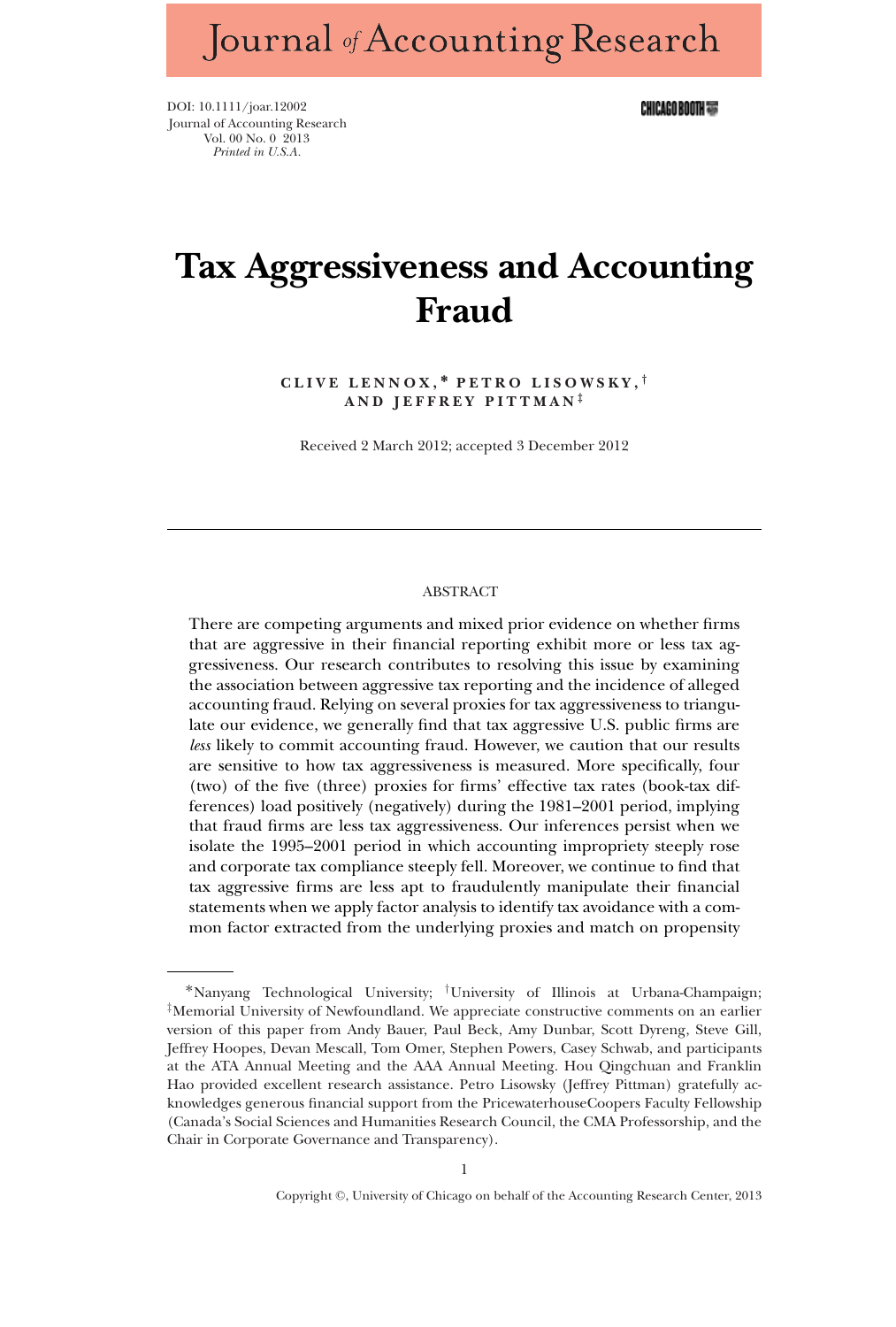scores to ensure that the fraud and nonfraud samples have very similar nontax characteristics.

## *1. Introduction*

Recent research motivates our analysis of whether aggressive tax positions are associated with the incidence of accounting fraud allegedly perpetrated by U.S. public companies. Several trends spanning the mid-1990s to the early 2000s suggest that tax aggressiveness has begun to routinely accompany financial reporting aggressiveness. This apparent dynamic is evident in a steep rise in the frequency of accounting fraud and a fall in corporate tax compliance during this period. For example, the press highlights that over 50 major U.S. public firms were under investigation for accounting fraud or other financial irregularities in 2002 alone (Stoller [2002]). Although often less severe than accounting fraud, nearly 10% of all firms listed on the NYSE, NASDAQ, and Amex announced at least one earnings restatement between January 1997 and June 2002 with the number of companies restating their earnings climbing by 145% in this short time frame (General Accounting Office [2002]). In our own sample, the number of companies engaged in accounting fraud increases monotonically between 1995 and 2000.

In time-series evidence, Plesko [2000] finds that pretax book income grew at a faster rate than current or deferred tax expense from 1994 to 1998. He suggests that increased participation in tax shelters is one potential explanation for this divergence, although financial reporting aggressiveness may play a role as well. Similarly, Desai [2005] reports that in the mid-1990s actual book income began to seriously deviate from both taxable income and simulated book income—essentially, what book income should have been given genuine differences between financial accounting and tax reporting. Although actual marginal corporate tax rates were quite stable over this period, Yin [2003] estimates that the effective tax rates of companies in the S&P 500 slid from 28.9% in 1995 to 24.2% in 2000. In the same time frame, the GAO [2003] reports that the fraction of large companies paying no income taxes jumped from 32.7% to 45.3%. Finally, Desai [2003] finds that the explanatory power of annual regressions of book income on taxable income subsides over time.

Notwithstanding that aggregate time-series trends indicate that tax aggressiveness has begun to coincide with aggressive financial reporting, firm-level empirical research seldom examines this issue.<sup>1</sup> However, there are two important exceptions, albeit with conflicting results. First, in an extensive analysis of 27 firms censured by the Securities and Exchange Commission (SEC) for overstating earnings that were later restated,

 $1$  Shevlin [2002] cautions against drawing conclusions about aggregate trends in aggressive tax reporting stemming from book-tax differences, reinforcing the contribution of our firmlevel evidence to extant research.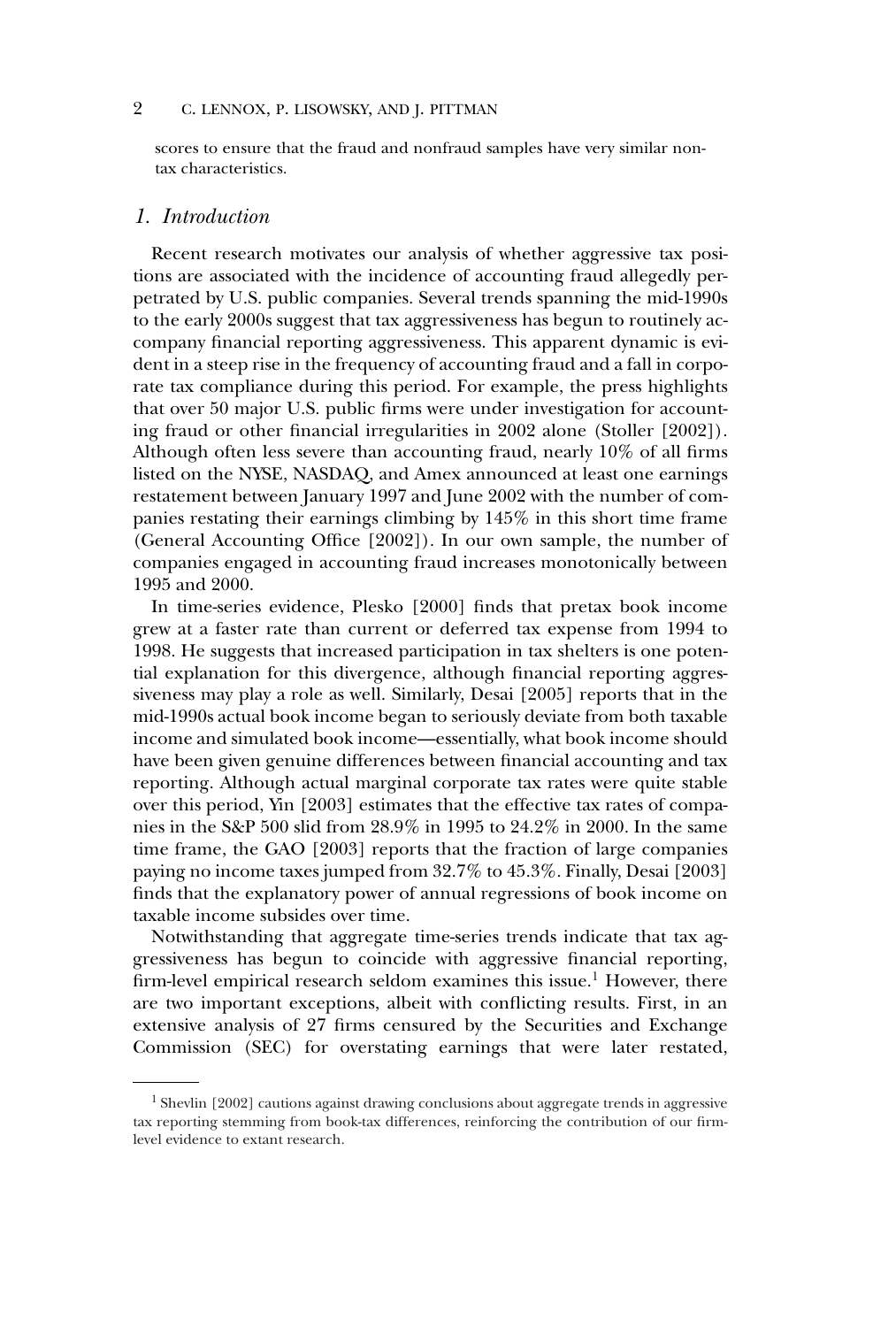Erickson, Hanlon, and Maydew [2004] conclude that these firms, on average, deliberately overpaid their taxes by 11 cents to legitimize each dollar of fraudulently inflated earnings. Their small-sample evidence implies that some firms orchestrating accounting fraud rely on exaggerating their tax obligations to help disguise their deceit.<sup>2</sup>

In the other direction, Frank, Lynch, and Rego [2009] estimate a positive relation between financial reporting aggressiveness and tax aggressiveness, consistent with firms concurrently managing book income upward and taxable income downward. This evidence provides some support for arguments in Desai [2005] and Desai and Dharmapala [2006] that managers exploit complex tax avoidance strategies—under the pretext that lowering taxes benefits shareholders as the residual claimants—to divert corporate resources, which they later hide by distorting the firm's financial statements (e.g., La Porta et al. [1998], Dyck and Zingales [2004]). Despite that Frank, Lynch, and Rego [2009] highlight the recent watershed accounting scandals when developing their predictions, they quantify aggressive financial reporting with general earnings management, a construct that is notoriously difficult to measure (e.g., Dechow, Sloan, and Sweeney [1995], Dechow, Ge, and Schrand [2010], Guay, Kothari, and Watts [1996], Healy and Wahlen [1999], Hribar and Collins [2002], Wysocki [2004]).<sup>3</sup> Indeed, Ball [2009, p. 281] calls for more evidence on fraudulent financial reporting given the limitations inherent with earnings management research using discretionary accruals:

The advantages of focusing on negligent and fraudulent reporting include: a proven case of negligent or fraudulent financial reporting is an institutional "fact," as distinct from an error-prone academic estimate; reporting negligence and fraud have been shown to have substantial adverse effects on firm values (Palmrose, Richardson, and Scholz [2004]); and the sight of executives being led away in handcuffs under indictment for reporting fraud created more scandal than a whole literature of Jones-model discretionary accrual estimates.

Similarly, DeFond [2010, p. 9] stresses that:

Earnings restatements and SEC Accounting and Auditing Enforcement Releases (AAERs) are potentially attractive alternatives to abnormal

<sup>2</sup> Ettredge et al. [2008] find that the disclosure of corporate tax details under SFAS No. 109 facilitates distinguishing firms that commit accounting fraud from a control sample of nonfraud firms, implying that some companies neglect to cover their tracks through book-tax conformity.

 $3$  Hanlon and Heitzman [2010] raise some concerns about the regression variables used in Frank, Lynch, and Rego [2009] that are derived from discretionary accruals models. Moreover, Blaylock, Shevlin, and Wilson [2012] provide evidence inconsistent with that of Frank, Lynch, and Rego [2009] that aggressive financial reporting firms are more likely to pursue aggressive tax reporting strategies.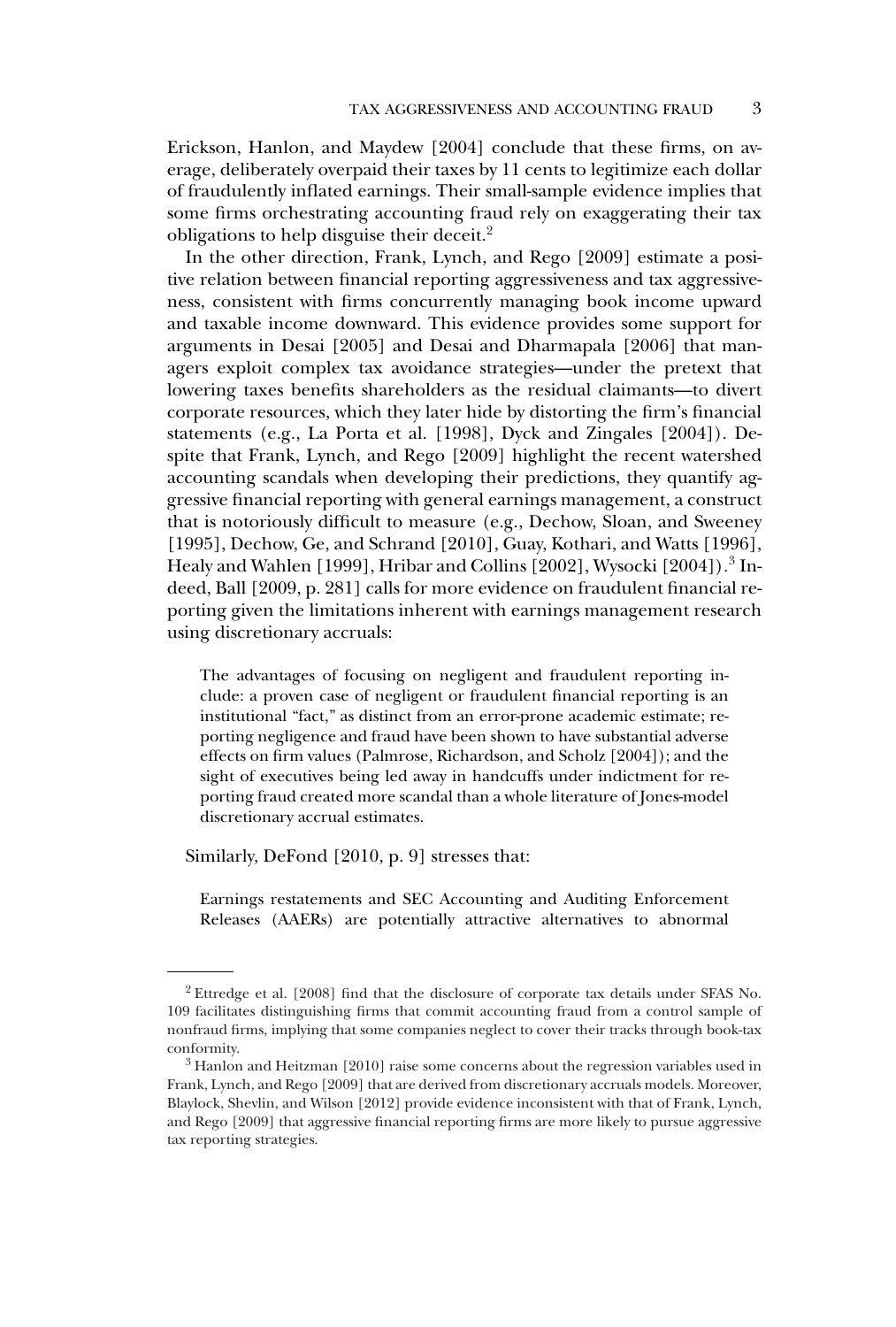accruals as a proxy for earnings quality. One perceived advantage of restatements and AAERs over abnormal accruals is that they appear to be more direct proxies for earnings quality. Restatements and AAERs are actual events, rather than error terms from a statistical model that cannot be validated.

We sharpen the analysis of this research question by isolating whether tax aggressiveness is associated with the probability that firms perpetrate fraudulent financial reporting in the 1981–2001 period.<sup>4</sup> For both types of behavior, we specify proxies that suffer from less measurement error than those employed in recent research. In particular, we identify accounting fraud by examining Accounting and Auditing Enforcement Releases (AAERs), which outline the SEC's actions to enforce financial reporting through civil litigation and administrative proceedings, leveled against companies.<sup>5</sup> This provides an opportune testing ground for our research given the broad consensus that AAERs amount to egregious violations of generally accepted accounting principles (GAAP) (e.g., Miller [2006]). Unlike earnings management that can comply with GAAP, financial accounting fraud that by construction involves severe deception certainly violates GAAP; e.g., deliberately misstating financial statements is the definition of fraud under SAS No. 99. Analyzing a large sample of AAERs extends both the small-sample tests in Erickson, Hanlon, and Maydew [2004] and examines extreme cases of financial reporting aggressiveness not specifically examined in Frank, Lynch, and Rego [2009].

Our research benefits from including several newly developed proxies for tax aggressiveness. Hanlon and Heitzman [2010] conceptualize tax minimization behavior as occurring along a continuum on which various proxies for tax aggressiveness may be more or less suited to a particular research question. The continuum ranges from tax avoidance (e.g., long-run cash effective tax rates developed by Dyreng, Hanlon, and Maydew [2008])

<sup>&</sup>lt;sup>4</sup> Our sample period ranges from 1981, the earliest year with accounting fraud data available, to 2001, the latest year for which we can reliably observe the incidence of accounting fraud given the lengthy lag between when a fraud occurs and its detection by the SEC according to AAER filings. An upside of focusing on this time frame is that we avoid shifts stemming from the major legislative and regulatory reforms to the U.S. capital markets in the aftermath of the highly visible financial reporting failures near the turn of the century. However, this is also a limitation in that our inferences on the link between tax aggressiveness and financial reporting aggressiveness do not apply to, for example, the period after the Sarbanes-Oxley Act of 2002 (SOX).

<sup>5</sup> SEC enforcement actions are informative according to investor perceptions. Dechow, Sloan, and Sweeney [1996] and Beneish [1999] document that firms incur a significant stock price penalty when the SEC pursues them for violating accounting standards. More recently, Johnson, Ryan, and Tian [2009] estimate that equity values fall about 20% when investors learn that the SEC has accused the firm of accounting fraud; similarly, Graham, Li, and Qiu [2008] report that debt financing becomes more expensive in these situations. Civil lawsuits brought by shareholders in companies that are also targets of such SEC investigations are more likely to succeed (Palmrose [1991]).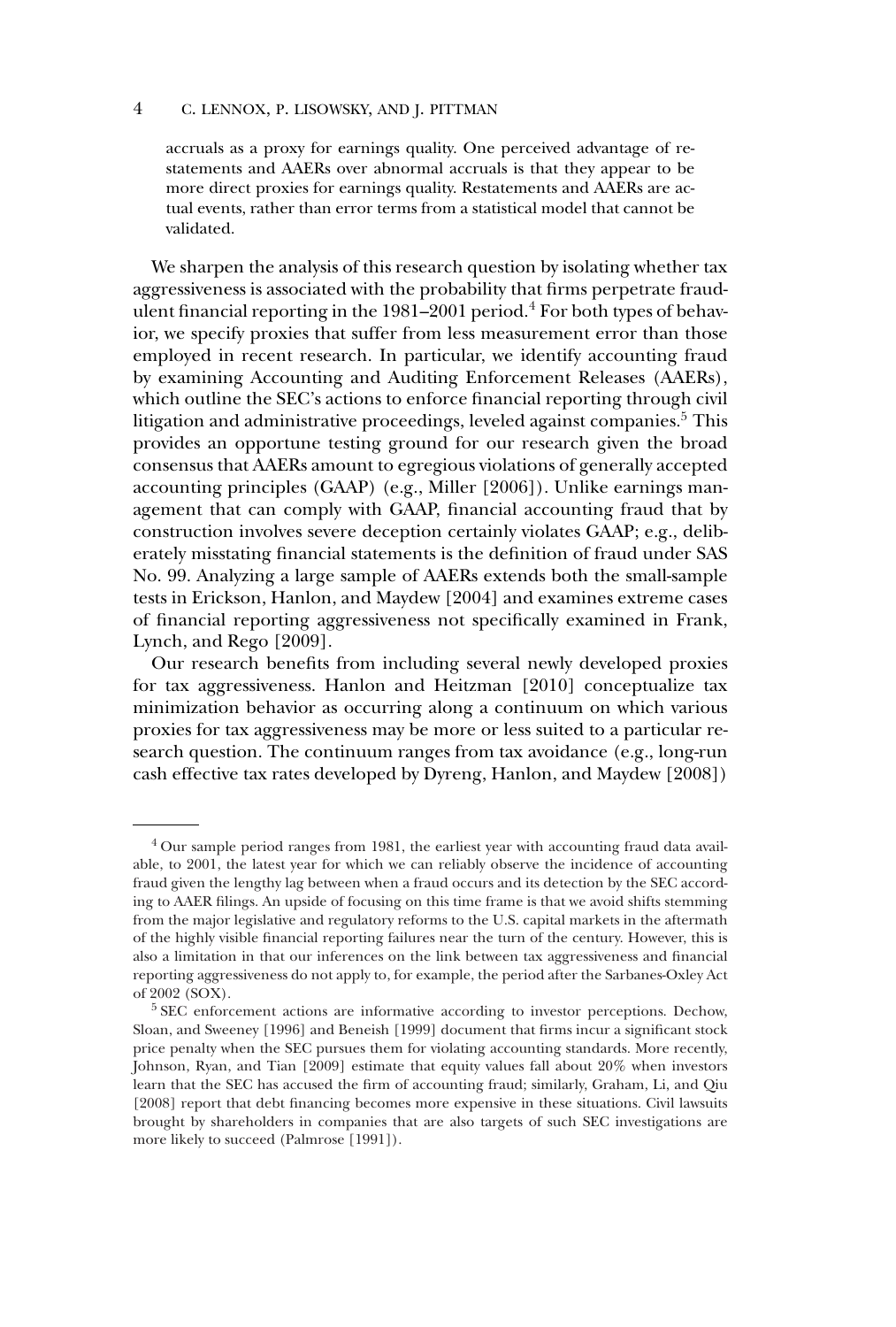to tax aggressiveness (e.g., total book-tax differences developed by Mills [1998]; and discretionary permanent book-tax differences developed by Frank, Lynch, and Rego [2009]) to tax sheltering (e.g., probability of a firm engaging in a tax shelter developed by Wilson [2009] and Lisowsky [2010]). By applying recent innovations in the tax aggressiveness literature in a large sample, we evaluate whether various tax minimization activities are related to extreme financial reporting aggressiveness—namely, accounting fraud. To comprehensively analyze our research question to help resolve whether firms that are aggressive in their financial reporting are more (e.g., Frank, Lynch, and Rego [2009]) or less (e.g., Erickson, Hanlon, and Maydew [2004]) tax aggressive, we gauge firms' tax burdens with several proxies for both effective tax rates and book-tax differences.

Our analysis includes comparing fraud firms with firms not accused of fraud by the SEC. In probit regressions that control for unobservable firmspecific effects, we generally find that fraud firms are less tax aggressive.<sup>6</sup> This inference persists even after we narrow our analysis to the 1995–2001 timeframe in which book income began to drastically exceed taxable income and accounting fraud surged. However, we caution that our evidence is sensitive to how the tax aggressiveness constructs are measured. Consistent with fraud firms exhibiting *lower* tax aggressiveness, we find that for the entire 1981–2001 sample period four (two) of our five (three) proxies for firms' effective tax rates (book-tax differences) load positively (negatively).<sup>7</sup> Given our interest in helping to clarify the mixed evidence to date, it is important to stress that the only book-tax difference variable that has no perceptible association with accounting fraud likelihood is the DTAX measure of Frank, Lynch, and Rego [2009] that reflects discretionary permanent book-tax differences. However, some recent studies cast doubt on the suitability of this variable for our setting (e.g., Wilson [2009], Hanlon and Heitzman [2010], Lisowsky [2010], Lisowsky, Robinson, and Schmidt [2012]).

<sup>6</sup> After Bonner, Palmrose, and Young [1998] and Erickson, Hanlon, and Maydew [2004, 2006], we label companies that the SEC sanctions for intentionally misstating their earnings as fraud companies in the rest of this paper, although these are technically fraud-accused companies. Prior research implies that evidence on the factors not affecting the frequency of corporate misreporting is valuable in its own right. For example, Kinney, Palmrose, and Scholz [2004] find no pervasive relation between non-audit services and restatements, while Erickson, Hanlon, and Maydew [2006] and Armstrong, Jagolinzer, and Larcker [2010] fail to find any consistent evidence that equity-based compensation is associated with accounting fraud. However, supporting theory that large equity incentives can induce corporate misreporting (e.g., Goldman and Slezak [2006]), other research implies a positive link between optionbased executive compensation and earnings manipulation evident in, for example, the likelihood of restatements (e.g., Burns and Kedia [2006], Efendi, Srivastava, and Swanson [2007], Harris and Bromiley [2007]) and the magnitude of discretionary accruals (e.g., Bergstresser and Philippon [2006]). Armstrong, Jagolinzer, and Larcker [2010] comprehensively review recent evidence on the relation between executives' equity incentives and various types of accounting irregularities.

<sup>7</sup> All core results are nearly identical when we isolate the 1995–2001 period.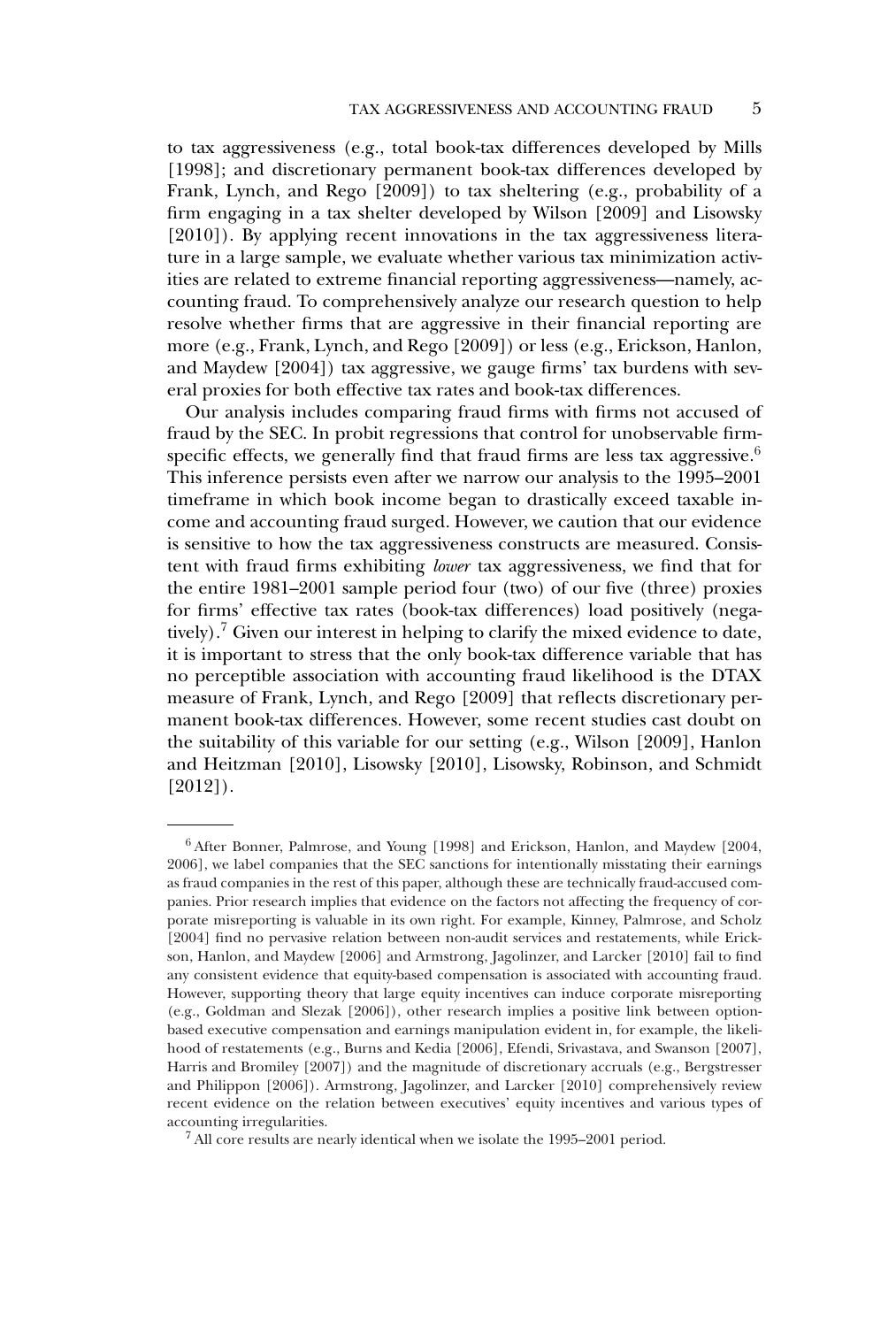We continue to find in both the 1981–2001 and 1995–2001 periods that the likelihood that U.S. public firms commit accounting fraud declines with corporate tax avoidance when we apply factor analysis to identify tax aggressiveness with a common factor extracted from the underlying proxies. Our main results also persist when we use matched propensity scores to ensure that the fraud and nonfraud samples are similar with respect to the nontax independent variables that are associated with the likelihood of fraud. To provide some perspective on the economic magnitude of our coefficients, we estimate that the probability of fraud increases  $17\%$  (61%) as tax avoidance decreases in the inter-quartile range of GAAP effective tax rates during the 1981–2001 (1995–2001) period.

Collectively, we find that the incidence of accounting fraud falls with tax aggressiveness. Still, we stress the importance of interpreting our results with caution since two individual tax proxies fail to load and another is only statistically significant at the 10% level. However, we are in a stronger position to conclude that our analysis does not support arguments (e.g., Desai and Dharmapala [2006]) and evidence (e.g., Frank, Lynch, and Rego [2009]) that aggressive financial reporting tends to accompany aggressive tax reporting. Our mostly statistically significant results run in the opposite direction. In short, consistent with Erickson, Hanlon, and Maydew [2004], we provide compelling large-sample evidence that fraud, an extreme type of earnings management, is *not* associated with greater tax aggressiveness.8

The rest of this paper is organized as follows. Section 2 reviews prior theory and evidence to develop our research question. Section 3 outlines our empirical design and data. Section 4 reports our results. Section 5 concludes.

## *2. Motivation*

Erickson, Hanlon, and Maydew [2006], Ball [2009], and Kedia and Philippon [2009], among many others, stress the importance of examining fraudulent financial reporting given that the economic and social fallout from these events can be massive.<sup>9</sup> We contribute to clarifying recent

<sup>8</sup> In a small-sample study focusing on income-increasing misstatements, Badertscher et al. [2009] analyze 34 fraud firms and find that those using high-quality auditors and engaging in accounting fraud have a higher chance of practicing conforming earnings management where earnings and taxable income are relatively close in value. We extend both Erickson, Hanlon, and Maydew [2004] and Badertscher et al. [2009] by employing a variety of tax aggressiveness measures and rigorously examining their relation to a large sample of fraudulent financial reporting.

<sup>&</sup>lt;sup>9</sup> Companies subject to SEC enforcement for financial reporting violations lose, on average, \$381 million in share value through legal and reputational penalties according to Karpoff, Lee, and Martin [2008]. They also estimate that firms implicated by the SEC incur, for every dollar in exaggerated earnings, \$0.36 in fines and class action settlements and another \$2.71 in reputational damage. Moreover, this analysis likely understates the overall impact of corporate misreporting by ignoring, for example, the major reputational damage suffered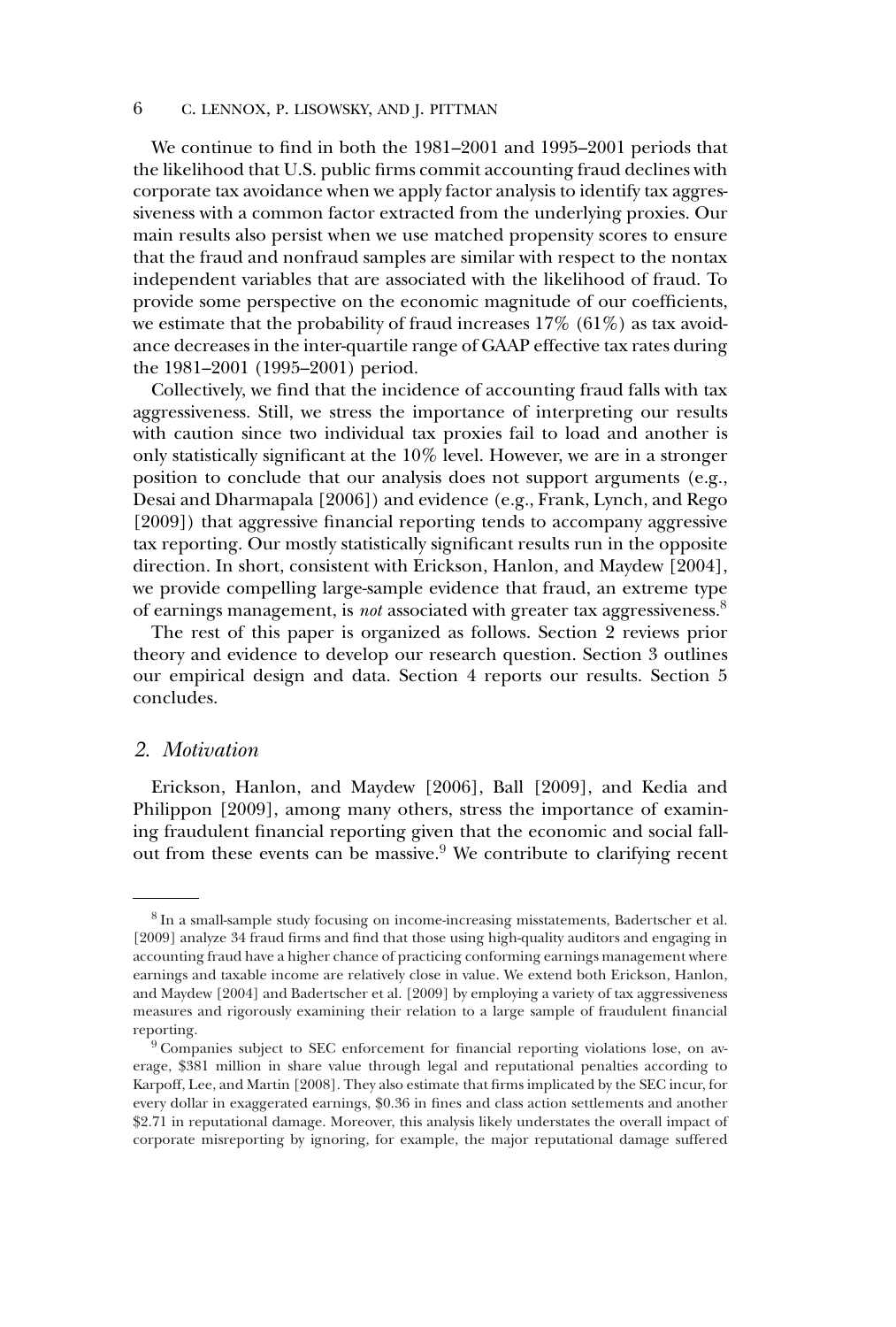research by examining large-sample evidence of tax aggressiveness in the specific context of accounting fraud committed by U.S. public companies. Besides the mixed prior evidence, there is another reason to analyze this issue: there are competing arguments on whether fraud firms are more or less tax aggressive.

In one direction, Desai [2005] and Desai and Dharmapala [2006] hold that timing the overstatement of accounting income to coincide with the understatement of taxable income provides cover that facilitates the diversion of corporate resources. This may involve firms arranging complex tax shelters—which they can readily justify since lowering the fraction of income that is shared with the government benefits investors—that they later exploit in pursuing their own interests. Tax aggressiveness under this argument widens the scope for managers to siphon resources at the expense of outside investors.

This agency perspective is rooted in the complementarities between aggressive tax avoidance and managerial expropriation. Desai, Hogan, and Wilkens [2006] suggest that complex tax transactions that conceal income from the government may, in turn, prevent investors from properly monitoring managers to constrain the extraction of corporate resources. In fact, several of the firms culpable in the recent high-profile financial reporting failures, including Dynegy, Enron, Tyco, and WorldCom, had implemented aggressive tax planning strategies that were conducive to suppressing information, ensuring that insiders' diversionary practices were kept hidden (e.g., Slemrod [2004], Desai [2005], Desai and Dharmapala [2006], and Graham and Tucker  $[2006]$ .<sup>10</sup> In short, undertaking aggressive tax positions under the guise of lowering corporate taxes can provide self-dealing managers with opportunities to manipulate earnings.

Indeed, Frank, Lynch, and Rego [2009] find that tax aggressiveness is positively related to financial reporting aggressiveness. In measuring financial reporting aggressiveness, they employ performance-matched discretionary accruals (see Kothari, Leone, and Wasley [2005]), which does

by individual managers and directors (e.g., Desai, Hogan, and Wilkens [2006] and Fich and Shivdasani [2007]) as well as auditors (e.g., Carcello and Palmrose [1994] and Jones and Weingram [1996]). Finally, Dechow, Sloan, and Sweeney [1996] estimate that firms divulging that they have engaged in accounting fraud experience a 9% decline in their stock price, an increase in their bid-ask spreads, and a reduction in analyst coverage.

 $10$  Our sample includes all of these prominent fraud companies. The GAO [2003, p. 1] defines abusive shelters as "very complicated transactions promoted to corporations and wealthy individuals to exploit tax loopholes and provide large, unintended benefits." In small sample evidence, Graham and Tucker [2006] estimate that the average tax shelter deduction amounts to 9% of companies' asset value. In congressional testimony, Shackelford [2006, p. 3] stresses that: "...widely held public companies show little interest in tax reductions that adversely affect their financial reports. They sometimes even have limited interest in tax reductions that do not benefit accounting earnings." Similarly, Weisbach [2002] and McGill and Outslay [2002] highlight that tax shelters seldom lead to lower accounting income, reflecting that managers resist undertaking transactions that might cast the firm in a negative light in the capital markets.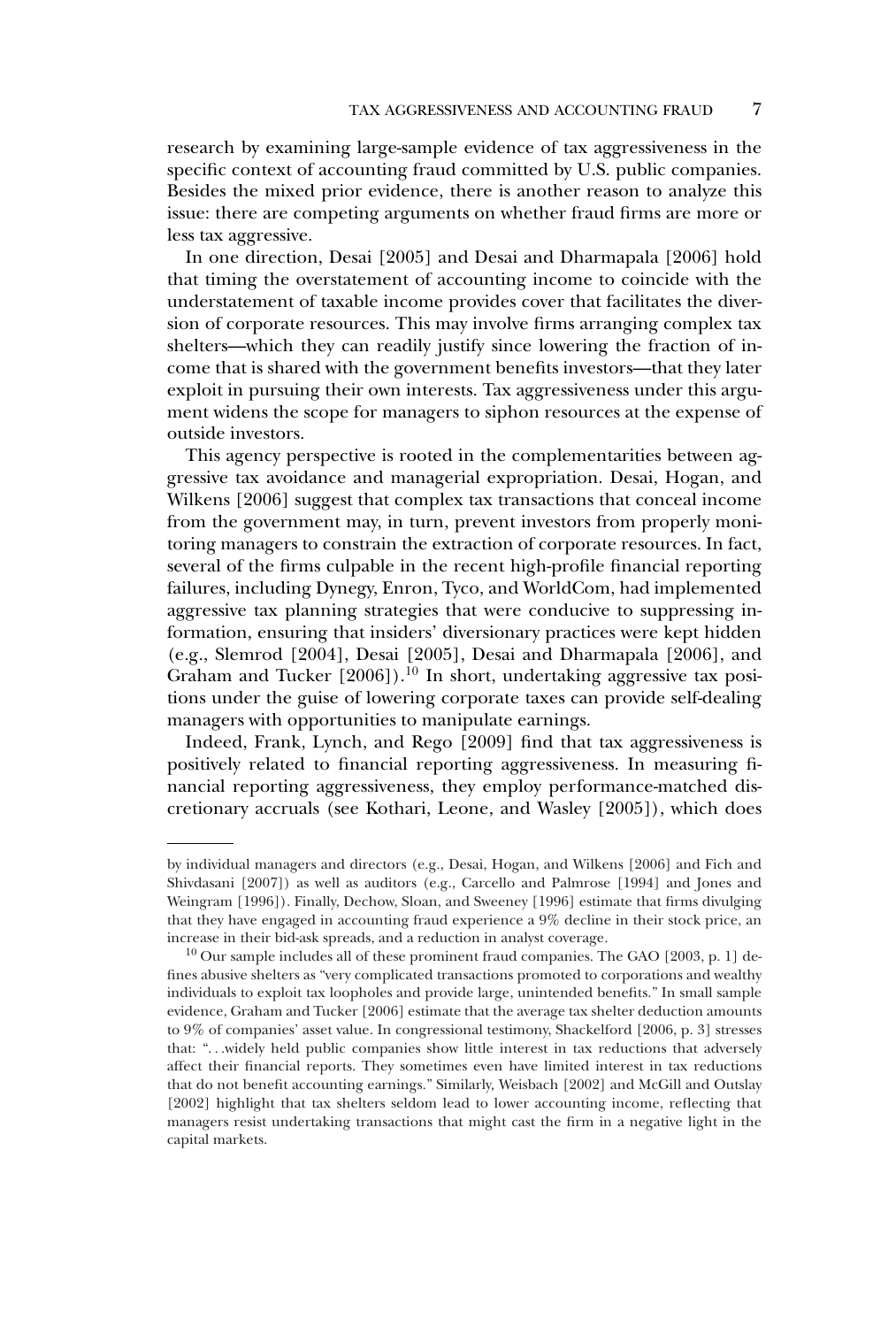not distinguish between fraud and nonfraud earnings management. In measuring tax aggressiveness, they use discretionary permanent book-tax differences, or the residual from a regression of permanent book-tax differences, estimated from the financial statements, on items known to create permanent book-tax differences, such as goodwill, consolidation accounting, state taxes, and change in net operating losses. The rationale behind this metric is that tax shelters derive their value through increasing (lowering) accounting earnings (taxable income), and reducing the reported effective tax rate. In other words, these outcomes stem from engaging in discretionary transactions that produce permanent book-tax differences.

Essentially, Frank, Lynch, and Rego [2009] focus on discretionary permanent differences to capture potential tax sheltering activity. In validating their measure using Graham and Tucker's [2006] sample of tax shelter firms, they find that the discretionary permanent book-tax differences variable (DTAX) is positively related to tax shelter incidence. However, Lisowsky [2010] finds no significant relation between DTAX and a large sample of tax shelter incidence from 2000 to 2004 obtained from the Internal Revenue Service's (IRS) Office of Tax Shelter Analysis (OTSA).<sup>11</sup> Since the discretionary permanent book-tax differences measure ranges toward the more aggressive side of the tax avoidance continuum (Hanlon and Heitzman [2010]), we estimate its association with accounting fraud to facilitate comparing evidence of Frank, Lynch, and Rego [2009] to ours. This analysis reflects that we are eager to comprehensively examine our research question by gauging tax aggressiveness in alternate ways in order to help empirically settle whether firms undertaking aggressive tax positions are more aggressive in their financial reporting given the mixed prior research on this issue. Importantly, we primarily focus on measures that are more toward the tax aggressiveness side of the Hanlon and Heitzman [2010] continuum given that fraud firms are very aggressive in their financial reporting; i.e., these measures better map into the intuition underlying our predictions.

Frank, Lynch, and Rego [2009] in additional tests find a significantly positive association between total book-tax differences and performancematched discretionary accruals. However, not only may total book-tax differences indicate low financial earnings quality (Hanlon [2005]), restatements (Badertscher et al. [2009]), or fraud (Ettredge et al. [2008]), but also they may indicate tax risk (Mills [1998]), including tax shelters (Desai [2005], Wilson [2009], and Lisowsky [2010]).

In calling for more evidence on this issue, Hanlon and Heitzman [2010] conclude that the supposition that tax positions generating permanent

 $11$  In supplemental tests, Lisowsky [2010] also finds no significant relation between tax shelter usage and AAERs, net income restatements, and tax expense restatements, although sample sizes for all events are very small. For a more recent sample period, 2006–2009, Lisowsky, Robinson, and Schmidt [2012] also find no consistent evidence of a positive association between DTAX and tax shelter participation according to data obtained from OTSA.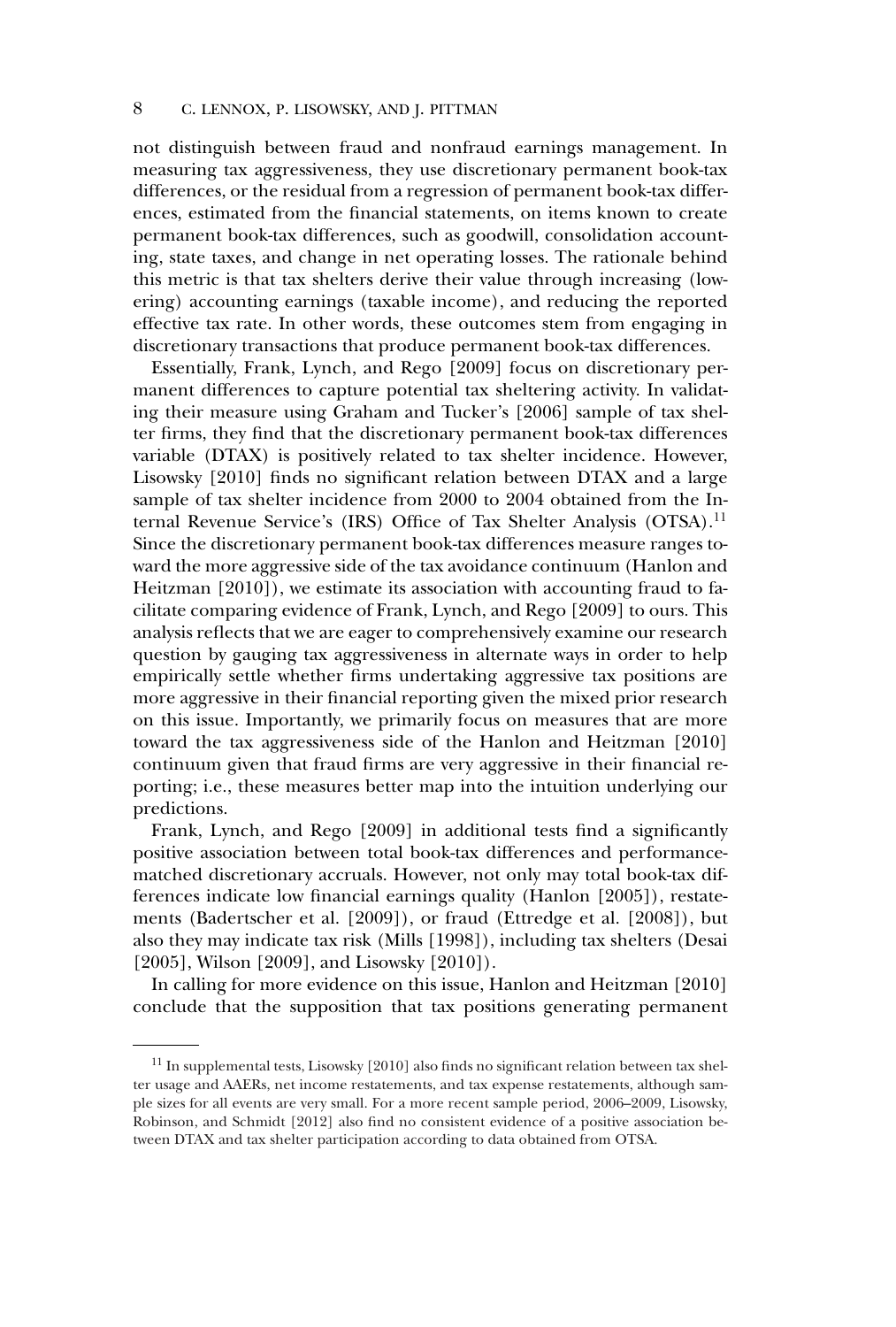differences reflect tax aggressiveness is difficult to square with recent research. Although Wilson [2009] finds that both temporary and permanent book-tax differences are statistically significant in predicting firms' participation in tax shelters, the temporary differences load more strongly. In fact, only the temporary book-tax differences remain significant when Wilson [2009] integrates a broad control sample into his analysis. In corroborating evidence using tax shelters reported to the IRS as reportable transactions, Lisowsky, Robinson, and Schmidt [2012] find that temporary booktax differences are a more common feature of tax shelters than permanent book-tax differences.

In an alternative perspective to the arguments in Desai [2005] and Desai and Dharmapala [2006] and the evidence in Frank, Lynch, and Rego [2009], Erickson, Hanlon, and Maydew [2004, p. 388] suggest that: "managers may willingly have their firms pay taxes on the earnings overstatements to avoid raising the suspicion of savvy investors, the Securities and Exchange Commission (SEC), or the Internal Revenue Service  $(IRS).$ <sup>"12</sup> Given that managers tend to distort their firms' financial reporting when they are diverting more resources (La Porta et al. [1998], Dyck and Zingales [2004], Guedhami and Pittman [2006]), it follows that they will attempt to deflect attention from various external monitors in these situations.

For example, Mills [1998] and Mills and Sansing [2000] provide evidence from confidential corporate tax returns that the government tends to audit transactions that generate book-tax differences.<sup>13</sup> In fact, IRS guidelines specifically instruct their agents to reconcile differences between book and taxable income, consistent with both tax advisors' (Cloyd [1995]) and corporate managers' (Cloyd, Pratt, and Stock [1996]) perceptions that conformity leads to lower tax audit costs.<sup>14</sup> In fact, large book-tax differences even attract greater scrutiny from external auditors (Hanlon, Krishnan, and Mills [2012]). More generally, Shackelford and Shevlin [2001] and Hanlon and Heitzman [2010] comprehensively survey earlier research implying that firms experience tension in preferring to report higher book income to capital market participants and lower taxable income to tax authorities. The standard assumption had been that firms could not manage

<sup>&</sup>lt;sup>12</sup> Although the IRS is permitted to divulge confidential tax information to other federal agencies when there is evidence implicating the firm in criminal activities according to *§*6103(i)(3) of the Internal Revenue Code, the IRS did not detect any of the 27 accounting frauds under study in Erickson, Hanlon, and Maydew [2004], a result that Dyck, Morse, and Zingales [2010] corroborate in large-sample evidence.

<sup>&</sup>lt;sup>13</sup> Prior theory (e.g., Desai, Dyck, and Zingales [2007]) and evidence (e.g., Guedhami and Pittman [2008]) implies that strict IRS monitoring improves corporate governance.

<sup>&</sup>lt;sup>14</sup> In 2004, the IRS began requiring firms with \$10 million or more in assets to file the Schedule M-3, which reconciles worldwide financial income to taxable income reported on the U.S. tax return. Book-tax differences related to both consolidation and income differences are enumerated there, presumably for tax risk assessment purposes. See discussions in Mills and Plesko [2003], Boynton and Mills [2004], and Boynton, DeFilippes, and Legel [2008].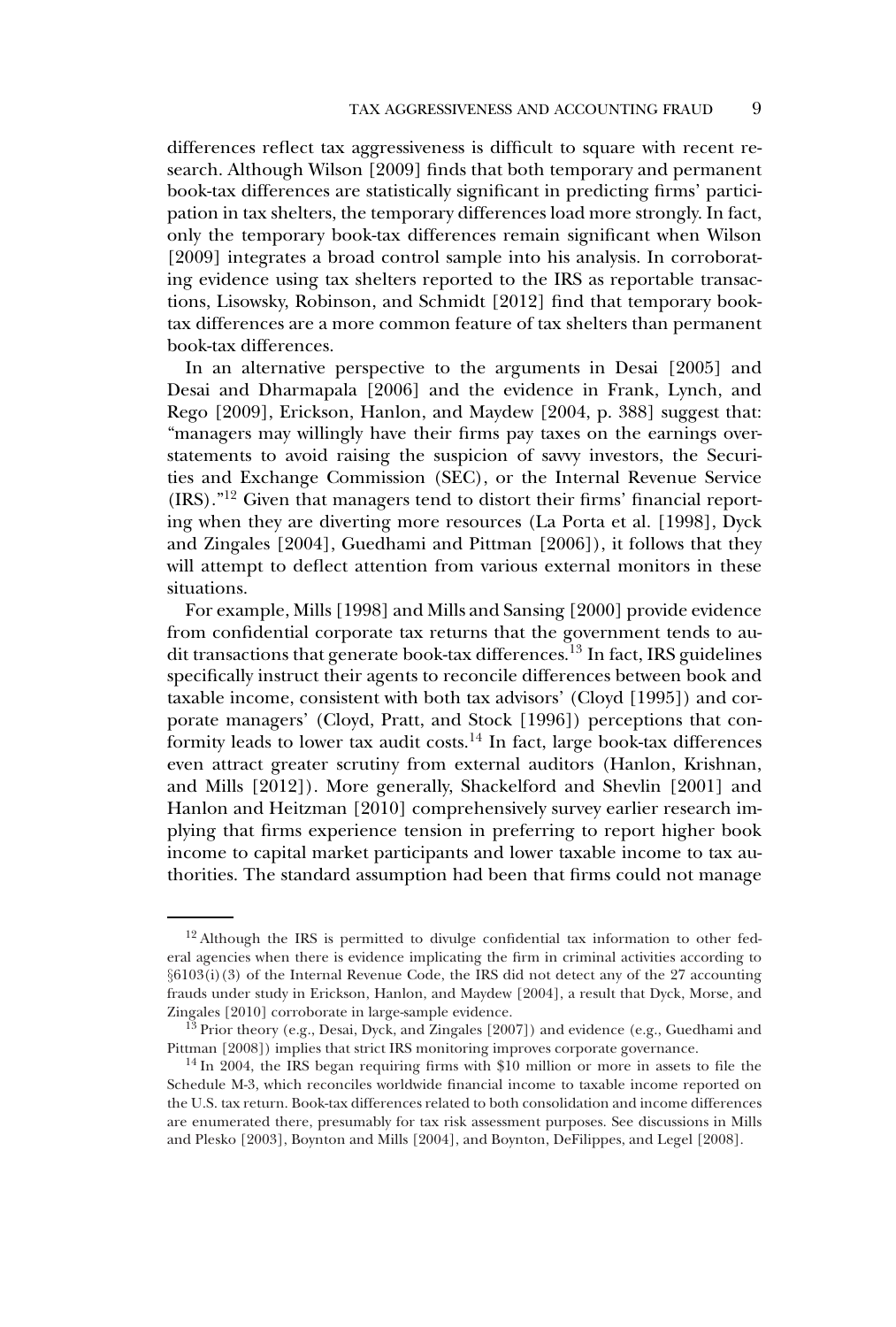book and taxable income in the opposite directions without arousing attention from, for example, the IRS, which could constrain the ability of managers to engage in accounting fraud.

In regressions that control for relevant firm-level characteristics, Dyreng, Hanlon, and Maydew [2010] find that executives affect corporate tax avoidance activities according to both GAAP and cash effective tax rates. They examine the importance of "tone at the top," that is, the executives' approach to corporate tax avoidance. They do not, however, analyze whether the "tone at the top" in the form of tax avoidance activities also affects the incidence of accounting fraud. Assuming firm tax and financial policies are set by the same managers, it is interesting to examine how firms combine their decisions on aggressive financial reporting and aggressive tax avoidance. Moreover, Hanlon and Heitzman [2010] stress that tax avoidance does not necessarily reflect agency problems. Consequently, our prediction focuses on clarifying the association between aggressive financial and tax reporting (the hypothesis is stated in the alternative form but without a signed prediction):

*H1:* Firms' tax aggressive behavior is associated with their probability of committing accounting fraud.

## *3. Sample and Research Design*

#### 3.1 SAMPLE

The SEC's [2002, p. 1] enforcement program strives to "promote the public interest by protecting investors and preserving the integrity and efficiency of the securities markets." Prosecution under the accounting fraud provisions of the Securities Act of 1934 occurs when the agency determines that there is sufficient evidence to warrant charging the company or its executives with the deliberate filing of materially inaccurate financial statements.15 We identify frauds by collecting from the SEC Web site and Lexis-Nexis the AAERs, which outline the results of the SEC's investigations into alleged accounting violations, issued between January 1, 1981 and October 31, 2006, the date we finished compiling the sample.<sup>16</sup> A single

<sup>&</sup>lt;sup>15</sup> Karpoff, Lee, and Martin [2008] comprehensively review the enforcement practices at the SEC and Department of Justice. For enforcement actions involving fraud allegations brought under the 1933 Securities Act or the 1934 Securities Exchange Act, they report that 67% charge the targeted company (or at least one related individual) with civil fraud; the remaining 33% involve criminal prosecution for fraud.

 $16$  We stress that it is plausible that the nonfraud (supposedly "innocent") firms in our control samples commit fraud that remains undetected by the SEC. For example, the SEC may have more targets for formal investigations than the agency can afford to pursue (Feroz, Park, and Pastena [1991], Dechow, Ge, and Schrand [2010]). Given their resource constraints, the SEC does not identify all reporting violations such that our sample almost certainly understates the incidence of accounting fraud (see discussions in DeFond and Francis [2005] and Karpoff, Lee, and Martin [2008]). However, it is difficult to conceal material financial misreporting for an extended period (Ball [2009], Kedia and Philippon [2009]). In any event,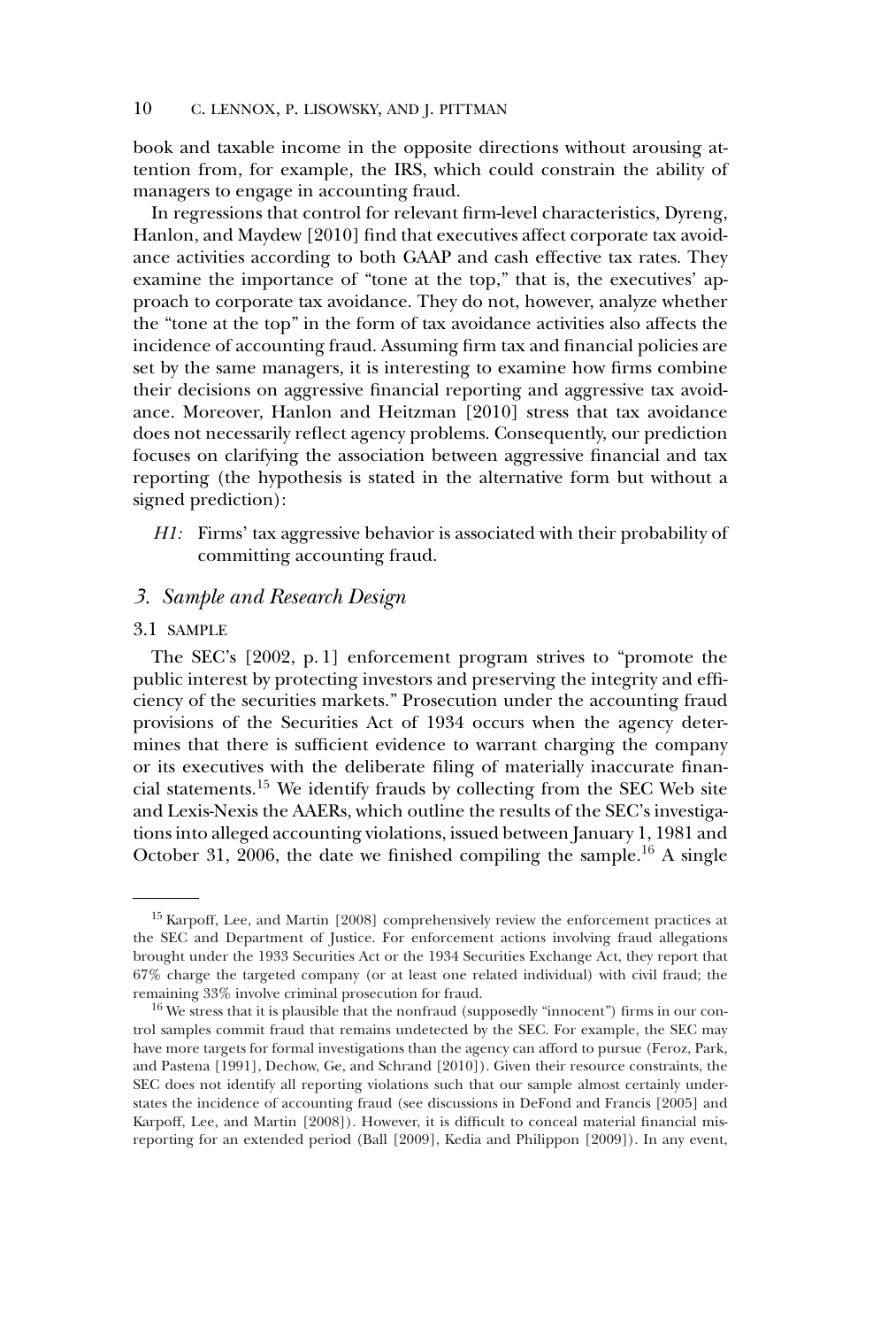| Year   | Fraud Obs. ( <i>Fraud</i> = 1) | No Fraud Obs. ( <i>Fraud</i> = 0) | Fraud %  |
|--------|--------------------------------|-----------------------------------|----------|
| 1981   | 12                             | 4,681                             | 0.26%    |
| 1982   | 18                             | 4,329                             | 0.41%    |
| 1983   | 19                             | 5,299                             | $0.36\%$ |
| 1984   | 18                             | 4,875                             | 0.37%    |
| 1985   | 16                             | 5,204                             | $0.31\%$ |
| 1986   | 18                             | 5,498                             | $0.33\%$ |
| 1987   | 25                             | 6,242                             | $0.40\%$ |
| 1988   | 22                             | 5,515                             | $0.40\%$ |
| 1989   | 33                             | 5,350                             | $0.61\%$ |
| 1990   | 36                             | 5,412                             | $0.66\%$ |
| 1991   | 41                             | 5,527                             | 0.74%    |
| 1992   | 52                             | 5,646                             | $0.91\%$ |
| 1993   | 46                             | 6,119                             | 0.75%    |
| 1994   | 43                             | 6,682                             | 0.64%    |
| 1995   | 33                             | 7,348                             | $0.45\%$ |
| 1996   | 44                             | 7,419                             | $0.59\%$ |
| 1997   | 50                             | 7,189                             | $0.69\%$ |
| 1998   | 64                             | 7,263                             | 0.87%    |
| 1999   | 73                             | 7,106                             | 1.02%    |
| 2000   | 74                             | 6,720                             | 1.09%    |
| 2001   | 60                             | 6,052                             | $0.98\%$ |
| Totals | 797                            | 125,476                           | 0.63%    |

**TABLE 1** *The Number of Fraudulent and Nonfraudulent Companies in Each Sample Year*

fraud can result in multiple AAERs as the SEC confronts different individuals implicated in the deception. For example, the Enron scandal led to the SEC filing 28 separate AAERs. Given that some AAERs stem from nonaccounting frauds that are irrelevant to our research question, we follow Erickson, Hanlon, and Maydew [2006] and Miller [2006] by excluding these from our sample. We determine the beginning and end of each accounting fraud by closely reviewing all of the AAERs issued against a particular company. $17$ 

Table 1 reports the number of fraud events per year from 1981 to 2001, which range from a low of 12 in 1981 to a high of 74 in 2000. Data inspection reveals that there is a sudden fall after 2001 in the number of frauds within our sample, reflecting the delay between the end of the fraud and

this measurement bias that sacrifices power by injecting noise would work against our tests rejecting the null hypothesis that tax aggressiveness is not linked to accounting fraud likelihood. Analyzing actual SEC fraud allegations avoids classification bias from the researcher having to decide which accounting problems constitute fraud (Bonner, Palmrose, and Young [1998], Erickson, Hanlon, and Maydew [2004, 2006]). Importantly, AAERs better map into our research questions than restatements that routinely occur due to inadvertent reporting errors rather than an intent to deceive (Hennes, Leone, and Miller [2008]); e.g., in their sample of 492 restatements, Palmrose and Scholz [2004] find that only 11% led to the SEC filing an AAER against the firm.

<sup>&</sup>lt;sup>17</sup> In a sensitivity test, we find that our core results are virtually identical when we focus on the first year of the fraud—the tipping point at which the manager initially resorts to perpetrating fraud—rather than all fraud years.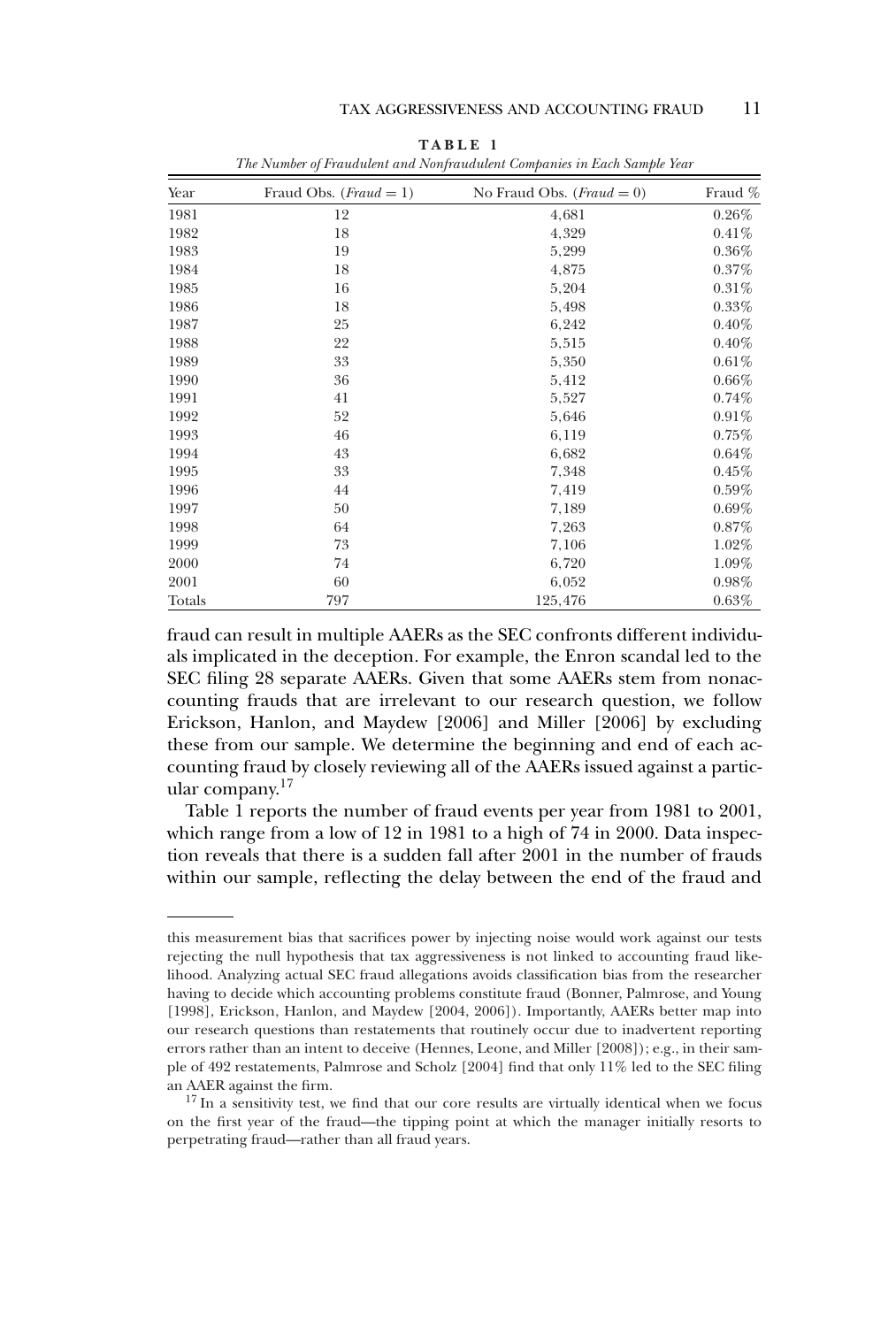the first AAER issued against the company. Specifically, some of the more recent frauds are still under investigation by the SEC, so had not culminated in the filing of AAERs when we began our research. The attrition problem is material from 2002 onward, although there is also some evidence of attrition in 2001. We rely on a 2001 sample year cutoff in our main tests to minimize attrition bias in the observed incidence of fraud. This design choice also benefits from ensuring that we avoid shifts stemming from the watershed legislative and regulatory reforms to the U.S. capital markets precipitated by the high-profile financial reporting failures.<sup>18</sup> Accordingly, our sample period spans from 1981, the earliest year with accounting fraud data available, to 2001. Importantly, the accounting fraud frequency rises almost monotonically between 1995 and 2001, reinforcing prior evidence that firms had increasingly begun to fraudulently exaggerate their earnings in the years leading up to the major reforms. We return to this issue later in the paper by analyzing whether any links between financial reporting aggressiveness evident in accounting fraud and tax aggressiveness remain when we isolate the 1995–2001 period.

Table 2 summarizes the process we applied to assemble the sample. The fraud sample consists of 381 individual frauds and 797 fraud-years.19 We code "fraud-years" by examining whether there is a fraud at any time during the calendar year. For example, we code both 1998 and 1999 as fraud-years if a company engaged in fraud from August 1998 to August 1999. Consequently, the mean number of fraud-years is 2.09 (381/797). We conserve power in our analysis by comparing the fraud sample to a nonfraud sample comprised of the rest of the COMPUSTAT population from 1981 to 2001, which includes 14,792 unique nonfraud firms and 125,476 nonfraud firm-years.

In unreported data inspection, we examine the composition of the fraud and nonfraud samples by industry according to the 12 categories in Fama and French  $[1997]$ .<sup>20</sup> Some clustering is apparent as the fraud frequencies are highest in the "Business equipment," "Wholesale and retail," and

 $^{18}$  Applying a 2001 cutoff in our main tests avoids structural shifts in the broader monitoring environment that the ratification of the Sarbanes-Oxley Act on July 30, 2002 might engender. For example, SOX requires that a company's chief financial officer sign its federal income tax return. Similarly, restricting our sample to exclude frauds occurring after 2000 ensures that fallout from Enron's restatement of its earnings on October 15, 2001 is not spuriously behind our evidence. In short, our core inferences persist for these slightly different time frames.

 $19$  In reporting these descriptive statistics, we focus on the sample that results when the analysis includes the tax aggressiveness proxy that suffers from the least data attrition. The maximum number of fraud observations available for all of our tests is 1,109.

<sup>&</sup>lt;sup>20</sup> The delegated monitoring of some financial firms by regulatory authorities moderates their asset substitution (Jensen and Meckling [1976]) and underinvestment (Myers [1977]) problems, which may affect the relation between accounting fraud and tax aggressiveness in these firms. Moreover, leverage—one of our firm-level controls—may be driven by explicit (or implicit) investor insurance schemes for banks and insurance companies (Rajan and Zingales [1995]). In fact, their debt-like liabilities are not strictly comparable to the debt issued by nonfinancial firms, while regulations such as minimum capital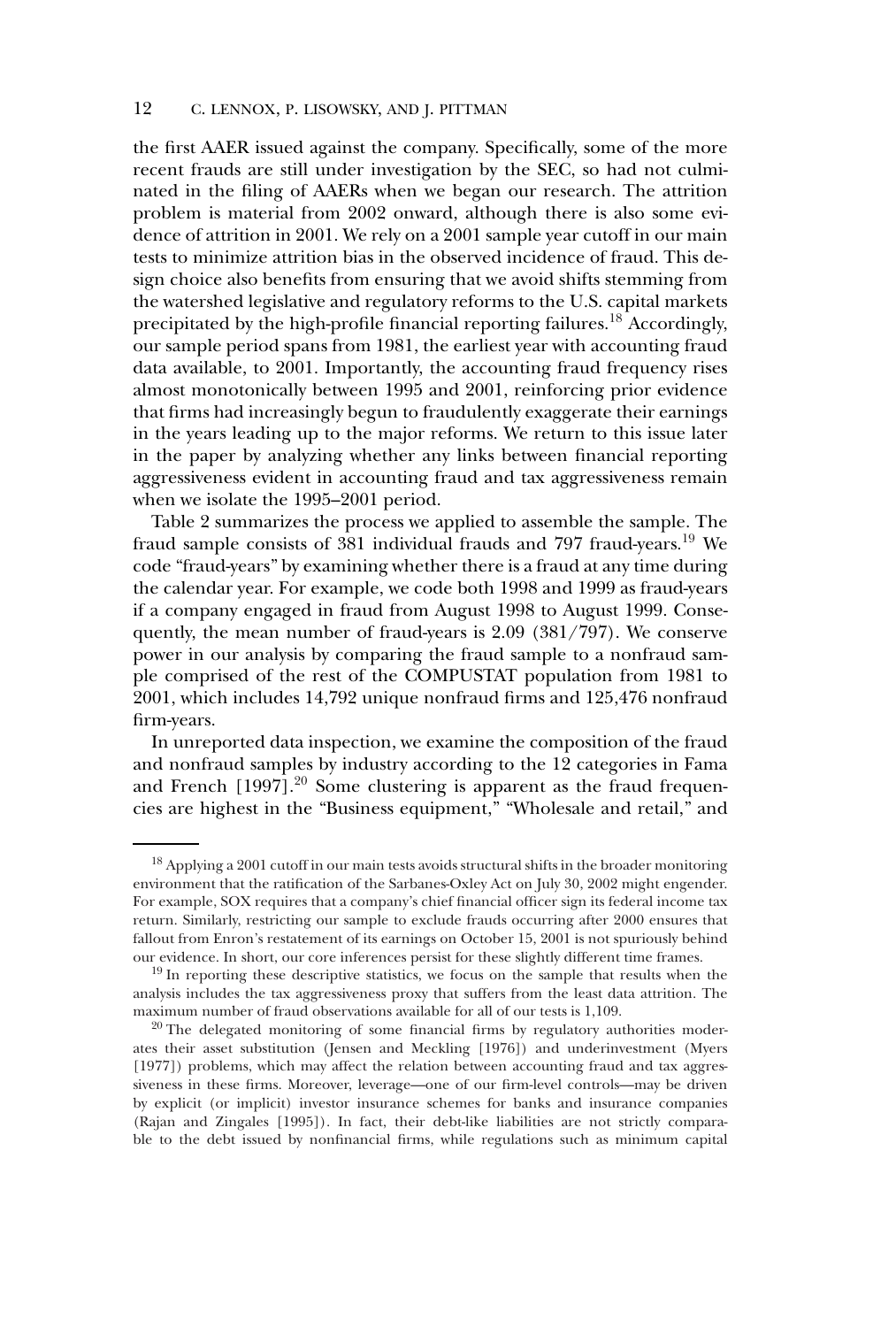| ABLF |
|------|
|------|

*Description of Sample Selection Procedure*

|                                                                         | <b>Observations</b> |
|-------------------------------------------------------------------------|---------------------|
| <b>Fraud Sample</b>                                                     | 1.109               |
| AAERs issued against companies or their executives from January 1,      |                     |
| 1981 through October 13, 2006. Each fraud event is counted only         |                     |
| once as duplicate AAERs are sometimes issued for the same fraud.        |                     |
| The fraud sample excludes: any companies not covered by                 |                     |
| COMPUSTAT, any AAERs issued to firms other than publicly traded         |                     |
| companies (e.g., audit firms), AAERs that do not specify the year(s) of |                     |
| the alleged fraud, any frauds beginning after 2002, and any AAERs       |                     |
| unrelated to fraudulent accounting.                                     |                     |
| No-Fraud Sample                                                         | 162.804             |
| The no-fraud sample excludes: any companies not covered by              |                     |
| COMPUSTAT and any companies that receive an AAER.                       |                     |

|                  |              | Panel B: The fraud and nonfraud samples where data are available for the tax variables |         |
|------------------|--------------|----------------------------------------------------------------------------------------|---------|
|                  | Fraud Sample | No-Fraud Sample                                                                        | Total   |
| ETR1             | 646          | 102,320                                                                                | 102,966 |
| ETR <sub>2</sub> | 386          | 65.749                                                                                 | 66,135  |
| <i>ETR3</i>      | 484          | 68.954                                                                                 | 69,438  |
| ETR4             | 461          | 63.204                                                                                 | 63,665  |
| ETR5             | 481          | 62,988                                                                                 | 63,469  |
| BTD1             | 797          | 125,476                                                                                | 126.273 |
| BTD2             | 776          | 122,478                                                                                | 123.254 |
| BTD3             | 394          | 61,668                                                                                 | 62.062  |

"Consumer nondurables" sectors and lowest in the "Oil, gas, and coal," "Utilities," and "Finance" sectors. Still, similar to recent research (e.g., Erickson, Hanlon, and Maydew [2006] and Johnson, Ryan, and Tian [2009]), the accounting fraud frequency is fairly evenly spread across industries. In our primary empirical strategy, we control for firm-specific effects, implicitly handling industry-level variation in the incidence of fraudulent financial reporting.

#### 3.2 TAX AGGRESSIVENESS VARIABLES

Given that no universally accepted definition for this construct has emerged in extant research and each measure has its advantages and disadvantages (Hanlon and Heitzman [2010]), we triangulate our evidence by relying on eight proxies for firms' tax aggressiveness: five representing effective tax rates (ETR) and another three for book-tax differences (BTD). Although we explain the choice and specification of each proxy below, we define all regression variables in the appendix. A low effective tax rate indicates tax aggressiveness (Chen et al. [2010]), while book-tax differences

requirements may affect their capital structures (Scholes, Wilson, and Wolfson [1990]). However, all of our main results are nearly identical when we simply remove financial firms from the sample.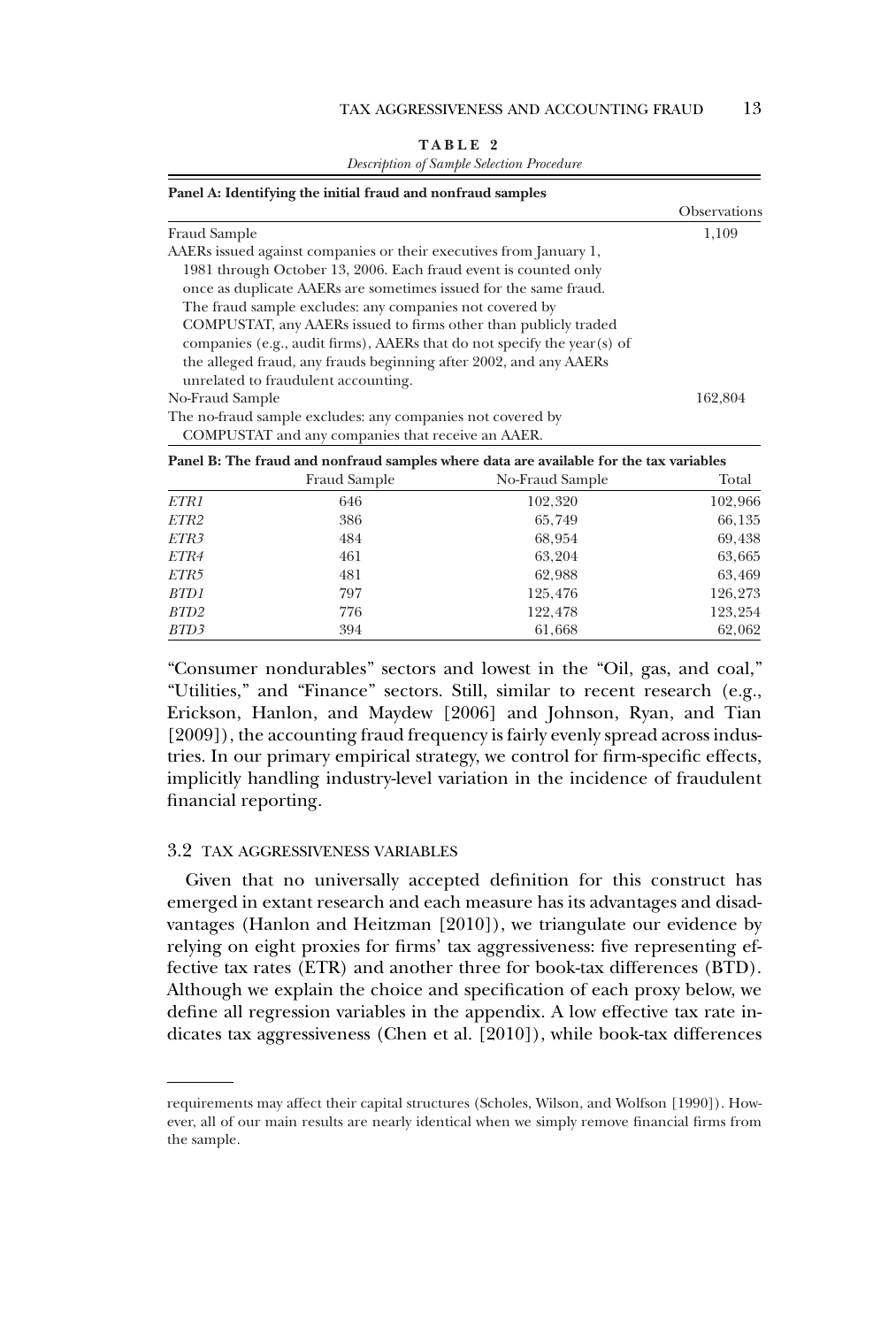are positively related to IRS audit adjustments, a proxy for tax risk (Mills  $[1998]$ ).<sup>21</sup>

Omer, Molloy, and Ziebart [1991] stress the importance of researchers evaluating the sensitivity of their results to alternative ETR proxies.<sup>22</sup> *ETR1* reflects the traditional GAAP effective tax rate with total tax expense divided by pretax book income. This measure captures tax aggressiveness stemming from permanent book-tax differences that reduce the reported ETR. The next two ETR measures—*ETR2* (Porcano [1986]) and *ETR3* (Zimmerman [1983])—have total current tax expense in the numerator.<sup>23</sup> Current tax expense is intended to capture the firms' current period tax burden, similar to total tax based on taxable income in the corporate tax return (Lisowsky [2009]). The denominator in *ETR2* focuses on pretax worldwide financial income as the basis on which to compare the tax burden. In contrast, we specify *ETR3* by scaling current tax expense with operating cash flows. The first three proxies, *ETR1* to *ETR3*, are grounded in accrual accounting for tax positions.

We shift gears with our final two ETR measures, *ETR4* (Chen et al. [2010]) and *ETR5* (Dyreng, Hanlon, and Maydew [2008]), to consider cash-basis tax burdens. These proxies have cash taxes paid in the numerator, with *ETR4* (*ETR5*) using unadjusted (adjusted) pretax income in the denominator. Recent research argues that these measures may be cleaner as they capture the effects of both permanent and temporary differences, and are not overstated relative to current tax expense due to the accrual accounting for stock options during our pre-SFAS 123(R) sample period (Dyreng, Hanlon, and Maydew [2008], Chen et al. [2010]).

Our three measures for book-tax differences—*BTD1*, *BTD2*, and *BTD3* capture total, permanent, and discretionary permanent book-tax differences, respectively (see Frank, Lynch, and Rego [2009]). In particular, *BTD1* is constructed to compare total pretax financial income with taxable income. However, taxable income must be estimated from the financial statements because IRS tax returns are not publicly available (and even if they were, they would only be informative of the U.S. tax burden).

<sup>&</sup>lt;sup>21</sup> Moreover, book-tax differences are larger for firms accused of participating in tax shelters according to Wilson [2009]. Regrettably, severe sample attrition prevents us from analyzing tax shelter data. Lisowsky [2010] provides more information on using financial statements to calculate the likelihood a firm engages in a tax shelter. However, the data inputs used in Lisowsky [2010] are only available for a small part of our sample period, again resulting in severe sample attrition.

 $22$  We closely follow prior research in specifying the ETR proxies. However, all of our core results remain when we scale each ETR proxy by the statutory tax rate for the year. Similarly, our evidence is virtually identical when we include the statutory tax rate as a control variable in the regressions. We thank an anonymous referee for suggesting this analysis.

<sup>&</sup>lt;sup>23</sup> Our core evidence holds when we respecify GAAP ETR to follow the Joint Committee on Taxation [1984] and Shevlin [1987] in successive regressions; i.e., both consistently load positively in table 5 (for the 1981–2001 period) and table 7 (for the 1995–2001 period). Similarly, the factor analysis results that we report in table 6 (1981–2001) and table 8 (1995–2001) are materially insensitive to including these variables.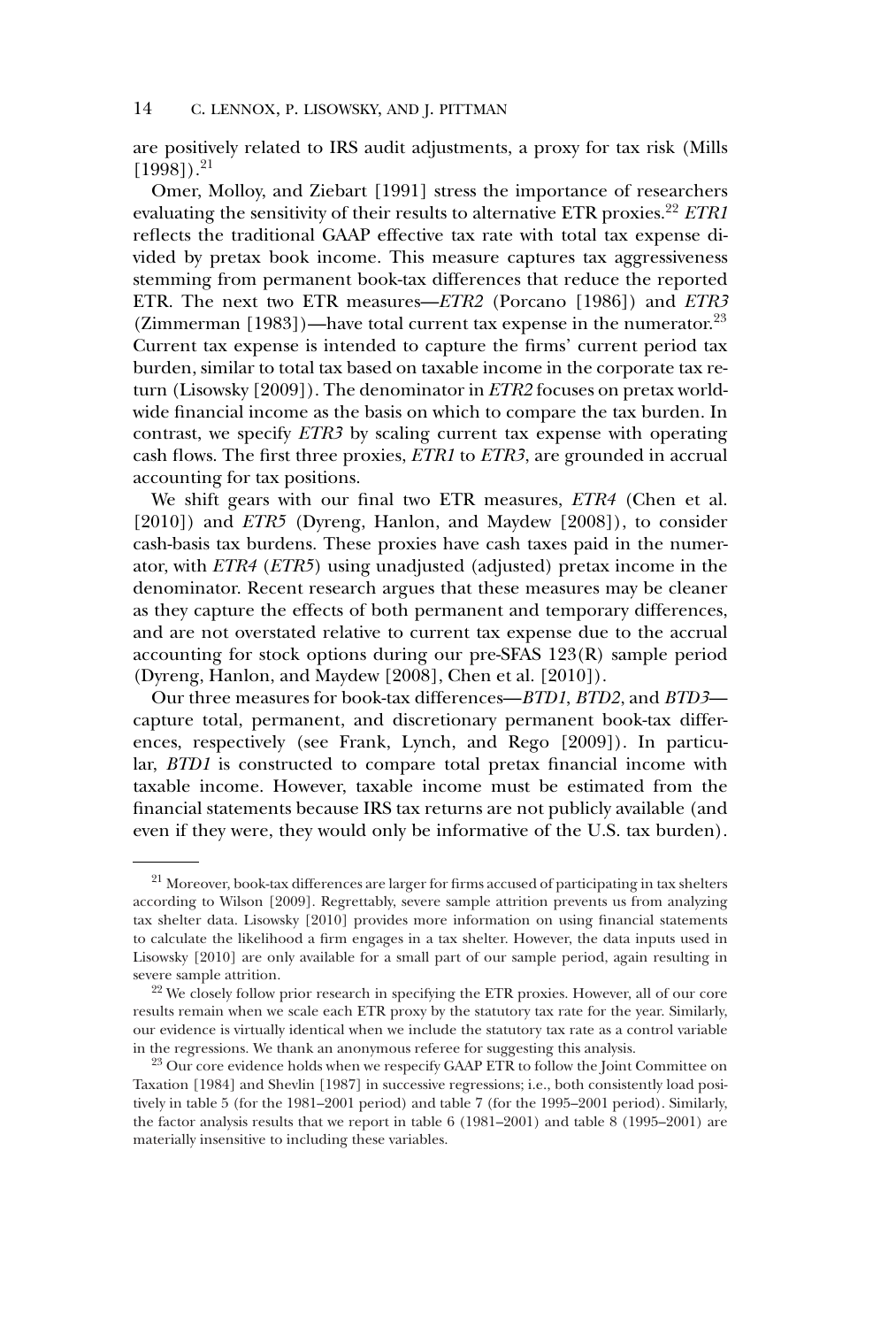This data limitation forces researchers to estimate worldwide taxable income by grossing up current federal and foreign tax expense by the appropriate annual U.S. statutory tax rate. *BTD2* takes *BTD1* a step further by isolating the permanent portion of total book-tax differences as a measure for tax aggressiveness. This approach focuses on tax positions that reduce the effective tax rate, boosting financial earnings and earnings per share. Our final tax aggressiveness proxy, *BTD3*, isolates the discretionary portion of permanent book-tax differences. This measure, which exactly follows "DTAX" in Frank, Lynch, and Rego [2009], is intended to reflect tax shelter activities.<sup>24</sup>

Conceptually, our tax aggressiveness proxies are designed to capture the effects of nonconforming transactions; i.e., transactions that have a differential impact for financial versus tax reporting purposes. Accordingly, they map into our research question. Hanlon and Heitzman [2010] stress that the tax avoidance continuum places these measures from least to most aggressive due to the *financial reporting* implications of nonconforming tax avoidance strategies. GAAP ETRs and permanent BTDs are conceptually linked along the continuum because a strategy that generates a permanent BTD reduces the firm's ETR and increases its financial net income.<sup>25</sup> Notably, conforming measures would not capture the financial reporting implications of tax aggressiveness—and, in turn, would not suit our setting because the income measures would move in lockstep; i.e., taxable income would *rise* with concurrently overstated earnings.

To the extent that a firm is being aggressive for financial reporting purposes (overstating earnings), then the Frank, Lynch, and Rego [2009] narrative implies that the same firm should also be minimizing its tax burden (understating ETRs). Consequently, the overstatement of earnings via fraud coupled with the understatement of taxable income stemming from tax aggressiveness would then translate into overstated BTDs. However, the Erickson, Hanlon, and Maydew [2004] evidence suggests that accounting fraud would be more difficult to perpetrate as the nonconformity of tax aggressive positions increases.

Given the conceptual foundation in Hanlon and Heitzman [2010], the various ETR and BTD measures should be linked empirically (albeit some distance from perfectly). GAAP ETRs capture tax avoidance strategies that reduce total tax expense (the numerator) through a reduction in its components (current and/or deferred tax expense). In other words, a tax strategy that simply defers taxes will not reduce the GAAP ETR because the

<sup>&</sup>lt;sup>24</sup> We cannot directly analyze tax shelters since prior research implies that the intersection between firms participating in tax shelters and firms committing accounting fraud is nearly an empty set (Lisowsky [2010]), which provides some coarse evidence that tax aggressiveness is incompatible with accounting fraud.

<sup>&</sup>lt;sup>25</sup> In addition, book-tax difference measures are related to ETR measures because BTDs subtract taxable income from financial income and ETRs represent the share of income being consumed by taxes. In short, BTDs capture the income effects of tax avoidance strategies while ETRs capture their tax effects.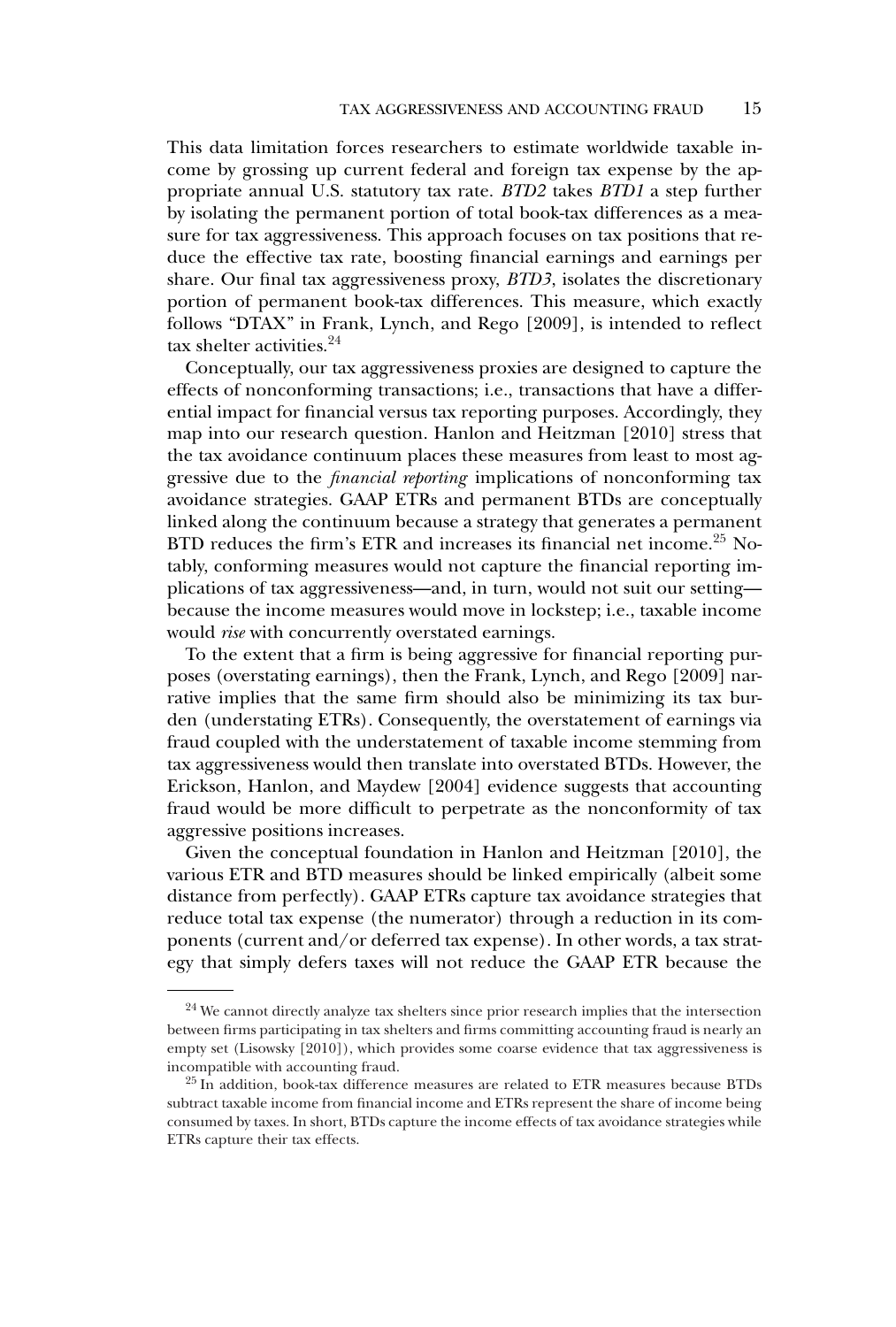deferral will be included in the deferred tax expense component of total tax expense. However, permanent BTDs, which represent the income effect rather than tax effect of differences between book and taxable income, do not include avoidance strategies related to deferred positions. It follows that permanent BTDs can reduce GAAP ETRs if they reduce the current tax expense component of total tax expense. We also note that GAAP ETRs include the effect of financial accrual items related to tax expense, e.g., the valuation allowance, change in permanently reinvested earnings, and changes in the tax reserve. In fact, these three items are not permanent BTDs because they arise from financial accounting estimates rather than statutory differences between book and taxable income.

In contrast to permanent BTDs, total BTDs include the income effects of *both* temporary (deferral) and permanent differences. On one hand, the tax effects of such deferral strategies would affect the cash ETR, but not the current tax expense. On the other hand, the tax-related financial accruals (valuation allowance, reserve, permanently reinvested earnings) would affect current tax expense, but not cash ETR. However, permanent tax avoidance strategies affect both cash and current ETRs.

Finally, our *BTD3* variable (i.e., DTAX from Frank, Lynch, and Rego [2009]) is presumed to reflect more aggressive tax positions than permanent BTDs alone because the former highlights the discretionary portion of (nonconforming, nondeferral) tax planning. For example, permanent BTDs on their own capture the legal and benign exclusion of municipal bond interest income from U.S. taxable income, and given the related reduction in GAAP ETRs, might inappropriately suggest tax aggressiveness. *BTD3*, however, aims to ignore benign tax avoidance strategies that generate permanent BTD (and a reduction in GAAP ETRs) by focusing on the discretionary portion only.

Overall, by employing both ETRs and BTDs, we strive to balance a comprehensive empirical analysis with a clear conceptual linkage between accounting fraud and our tax aggressiveness proxies. In short, this puts us in a stronger position to help resolve whether firms that are aggressive in their financial reporting are more or less tax aggressive.

In panel A of table 3, we separately report the means of the tax aggressiveness variables for the fraud and nonfraud firms in the sample. In an initial pass at our research question, this analysis generally indicates that fraud firms exhibit lower tax aggressiveness than nonfraud firms, although there are some exceptions. More specifically, three of the five ETR measures are significantly larger for the fraud firms at the 5% level or better, while all three BTD measures are significantly smaller at the 10% level or better.<sup>26</sup> In the next section, we examine whether these preliminary

<sup>26</sup> In referring to book-tax differences, we interpret a positive (negative) BTD value as indicative of financial (taxable) income exceeding taxable (financial) income. Given that accounting fraud involves increasing financial earnings and tax aggressiveness involves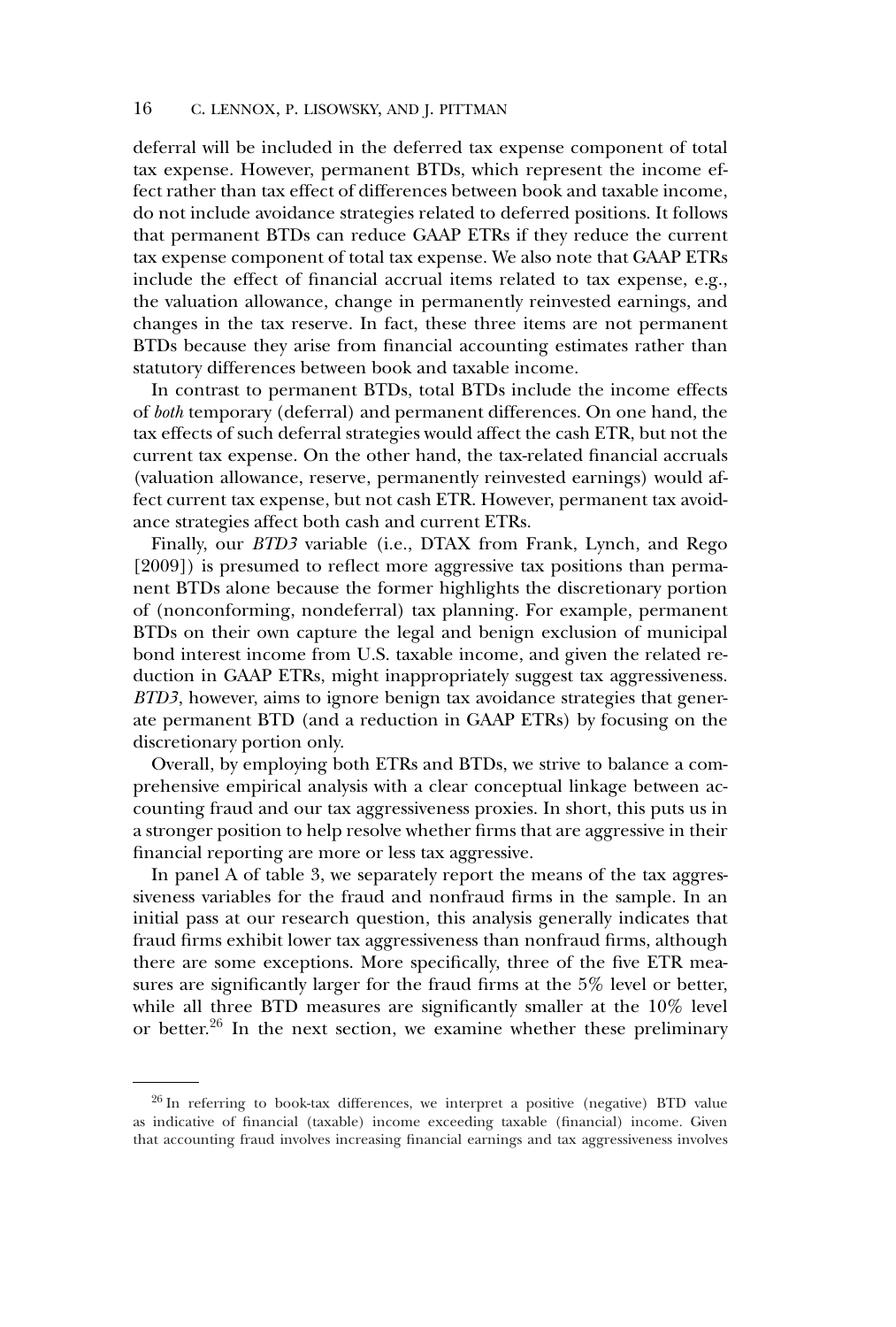|                  |                                    |                             | Panel A: Variable means for the fraud and no-fraud samples |          |                                |                                |              |  |  |
|------------------|------------------------------------|-----------------------------|------------------------------------------------------------|----------|--------------------------------|--------------------------------|--------------|--|--|
|                  |                                    | Fraud Sample<br>$(Fraud=1)$ |                                                            |          | No-Fraud Sample<br>$(Fraud=0)$ | <b>Differences</b><br>in Means |              |  |  |
|                  |                                    | Obs.                        | Mean                                                       | Obs.     |                                | Mean                           | t-Statistics |  |  |
| ETR1             |                                    | 646                         | 0.342                                                      | 102, 320 |                                | 0.327                          | $2.043**$    |  |  |
| ETR <sub>2</sub> |                                    | 386                         | 0.257                                                      | 65,749   |                                | 0.227                          | 2.938***     |  |  |
| ETR3             |                                    | 484                         | 0.298                                                      | 68, 954  |                                | 0.260                          | $2.871***$   |  |  |
| ETR4             |                                    | 461                         | 0.295                                                      | 63, 204  |                                | 0.277                          | 1.558        |  |  |
| ETR5             |                                    | 481                         | 0.255                                                      | 62,988   |                                | 0.268                          | $-1.133$     |  |  |
| BTD1             |                                    | 797                         | 0.258                                                      | 125, 476 |                                | 6.367                          | $-2.281**$   |  |  |
| BTD <sub>2</sub> |                                    | 776                         | $-2.602$                                                   | 122, 478 |                                | 2.419                          | $-2.865***$  |  |  |
| BTD3             |                                    | 394                         | $-0.027$                                                   | 61,668   |                                | $-0.007$                       | $-1.647*$    |  |  |
|                  | <b>Panel B: Correlation matrix</b> |                             |                                                            |          |                                |                                |              |  |  |
|                  | 1.                                 | 2.                          | 3.                                                         | 4.       | 5.                             | 6.                             | 7.           |  |  |
| 1. ETR1          | 1.000                              |                             |                                                            |          |                                |                                |              |  |  |
| 2. <i>ETR2</i>   | 0.520                              | 1.000                       |                                                            |          |                                |                                |              |  |  |
| 3. <i>ETR3</i>   | 0.383                              | 0.342                       | 1.000                                                      |          |                                |                                |              |  |  |
| <b>4. ETR4</b>   | 0.453                              | 0.509                       | 0.248                                                      | 1.000    |                                |                                |              |  |  |
| 5. <i>ETR5</i>   | 0.411                              | 0.470                       | 0.275                                                      | 0.907    | 1.000                          |                                |              |  |  |
| 6. BTD1          | $-0.079$                           | $-0.151$                    | $-0.025$                                                   | $-0.201$ | $-0.157$                       | 1.000                          |              |  |  |
| 7. BTD2          | $-0.206$                           | $-0.080$                    | $-0.034$                                                   | $-0.084$ | $-0.069$                       | 0.578                          | 1.000        |  |  |
| 8. BTD3          | $-0.249$                           | $-0.207$                    | $-0.108$                                                   | $-0.126$ | $-0.113$                       | 0.034                          | 0.078        |  |  |

**TABLE 3** *Descriptive Statistics for the Effective Tax Rate (ETR) and Book-Tax Difference (BTD) Variables*

∗∗∗Significant at the 1% level.

∗∗Significant at the 5% level.

∗Significant at the 10% level.

All pair-wise correlations shown in the table are statistically significant at the 1% level (two-tailed). See the appendix for variable definitions.

inferences persist when we control for other accounting fraud determinants in a multivariate framework.

In panel B, we tabulate the Pearson correlation coefficients between the eight tax aggressiveness measures, which are all significantly different from zero at the 1% level. Reassuringly, both sets of proxies are positively correlated; i.e., like the ETR proxies, the BTD proxies are positively correlated with each other. Corroborating that these variables capture the underlying tax aggressiveness construct, the ETR and BTD proxies are all negatively correlated. These relations reflect that as temporary and permanent income differences increase due to a reduction in taxable income relative to financial income (i.e., BTDs increase), the tax burden (ETRs) decreases as well. Specifically, as temporary and permanent differences increase, cash taxes paid decrease, and, as permanent differences increase, the current ETR decreases. However, we concede that some of the correlations are small in magnitude, suggesting that the proxies may reflect different tax aggressiveness dimensions. Another reason is that the variables

decreasing taxable income, it is interesting that we find that the excess of financial over taxable income is, in fact, smaller in fraud than nonfraud firms.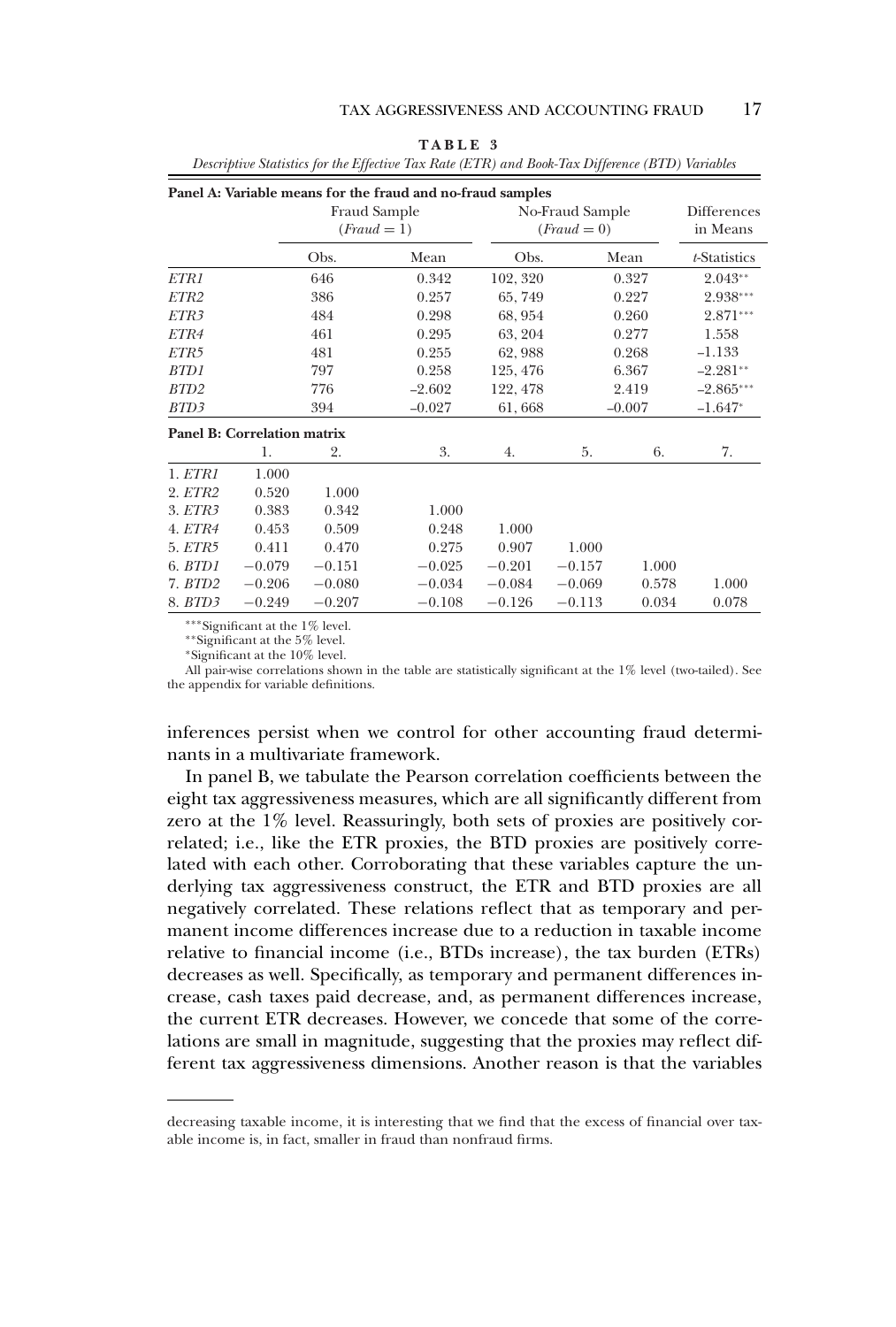suffer from measurement error and reflect the various trimming rules and deflators that we apply to follow prior research. However, the correlations between the tax aggressiveness proxies are similar to recent research (e.g., Frischmann, Shevlin, and Wilson [2008], Chen et al. [2010], and Rego and Wilson  $[2012]$ ).<sup>27</sup> Our sensitivity analysis includes a specification with tax aggressiveness identified with a common factor extracted from the various alternative proxies.

#### 3.3 RESEARCH DESIGN

We examine the nondirectional prediction in H1 that the extent of tax aggressiveness is related to the likelihood that executives orchestrate accounting fraud. This involves estimating several versions of this probit model (subscripts omitted for notational convenience):

$$
Fraud_{it} = \alpha_0 + \alpha_1 TaxAggressiveness_{it} + \sum Controls_{it} + u_i + \varepsilon_{it}.
$$
 (1)

The dependent variable, *Fraud*, equals one if the firm engages in fraudulent financial reporting, and zero otherwise. In successive regressions, we specify our treatment variable, *TaxAggressiveness*, with the proxies for firms' ETRs and their BTDs outlined earlier. We predict under H1 that tax aggressiveness is associated with the probability that firms will be accused of fraud by the SEC. If fraud firms are more tax aggressive, then this would be evident in a negative (positive) coefficient on *TaxAggressiveness* when we measure this construct with effective tax rates (book-tax differences). In contrast, we would expect opposite signs on these variables if tax aggressive firms are less likely to perpetrate accounting fraud.

Importantly, although the *TaxAggressiveness* variables are included as independent variables in the fraud model, we do not assume that they are exogenous. Relatedly, we are not attempting to identify a causal effect of *TaxAggressiveness* on *Fraud*. Instead, our objective is to determine how firms strategically combine these two actions given that each choice is expected to influence the payoff from choosing the other. One perspective is that engaging in fraud reduces the benefit from being tax aggressive (e.g., Erickson, Hanlon, and Maydew [2004]) because it is difficult to report high book incomes at the same time as reporting low taxable incomes since this may attract attention from the IRS. A firm's decision to report fraudulently and be tax aggressive are "strategic substitutes" under this view, implying a negative association between fraudulent financial reporting and tax aggressiveness.<sup>28</sup> An alternative perspective holds that both tax aggressiveness and fraud require reporting opacity, so these two decisions will tend to occur concurrently (e.g., Desai [2005]). Accordingly, the two decisions are

<sup>&</sup>lt;sup>27</sup> Further, since *BTD3* is measured using the residual from a Jones-like model, it is understandably far from perfectly correlated with our other tax avoidance proxies.

<sup>&</sup>lt;sup>28</sup> The "strategic substitutes" and "strategic complements" concepts are attributable to Bulow, Geanakoplos, and Klemperer [1985].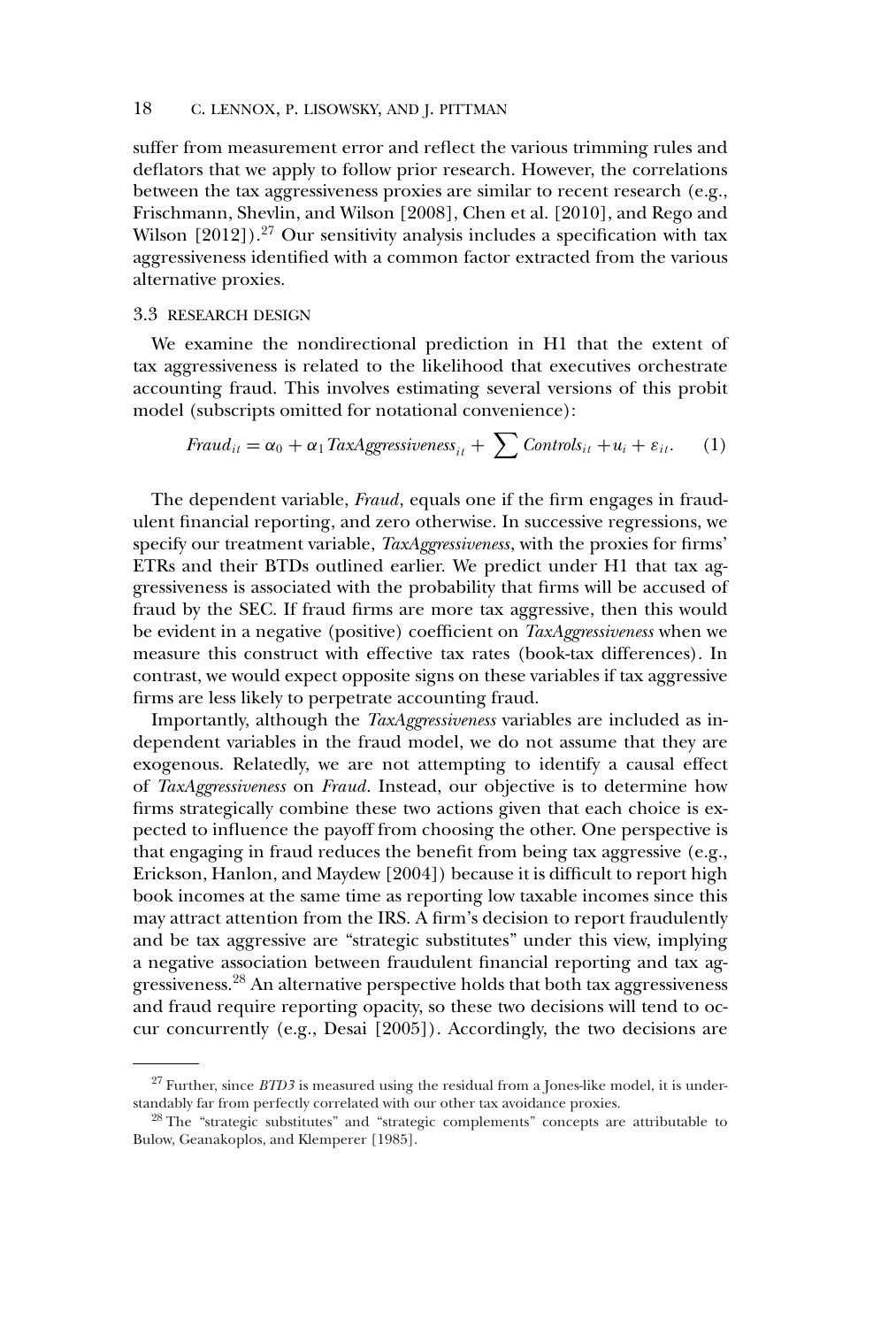"strategic complements," implying that we should observe a positive association between fraudulent financial reporting and tax aggressiveness. In estimating the fraud prediction model, our objective is to determine how firms strategically combine these two decisions, rather than attempt to identify a causal effect of tax aggressiveness on fraud (or vice versa).

Some prior AAER research includes firm-specific controls for corporate governance structures (e.g., Erickson, Hanlon, and Maydew [2006] and Efendi, Srivastava, and Swanson [2007]). However, specifying controls for governance characteristics would lead to heavy attrition that would literally decimate our sample, so we do not directly control for corporate governance variables in our main regressions. Instead, we exploit the panel-data nature of our sample by controlling for unobserved firm-specific characteristics (the  $u_i$  in equation (1)).<sup>29</sup> In particular, we estimate equation (1) using a random effects probit model. The major advantage of the random effects probit model over a simple probit model is that the random effects model controls for unobservable time-invariant firm characteristics (*ui*). The  $u_i$  are assumed to be normally distributed with mean zero and constant variance.<sup>30</sup> Because corporate governance characteristics are largely firm-specific, we expect that our panel data models help to control for this unobserved heterogeneity. Moreover, we account for any time-series dependence between yearly observations pertaining to the same company by clustering on each company (Rogers [1993], Petersen [2009]).

Our sample consists of 797 fraud-years, which is relatively large compared with the samples used in extant AAER research; e.g., Erickson, Hanlon, and Maydew [2006] and Johnson, Ryan, and Tian [2009]. For perspective, controlling for the corporate governance index of Gompers, Ishii, and Metrick [2003] would shrink our sample from 797 to 67 fraud observations. Despite these sample attrition complications, we analyze later in the paper

<sup>&</sup>lt;sup>29</sup> In unreported estimations, we follow prior research that does not capitalize on the paneldata nature of the sample by running alternative specifications that control for industryspecific effects, rather than firm-specific effects, since governance structures tend to vary across industries (Fich and Shivdasani [2007]). Moreover, extant research suggests that effective tax rates differ across industries (Chen et al. [2010]). Another reason for controlling for industry-wide variations in fraud frequencies is that some industries may be more susceptible to accounting misconduct stemming from differences in optimal customer, supplier, and employment contracts (Klein and Leffler [1981]). We find that these regression results with dummy variables representing the 12 Fama-French [1997] industries are very similar to our main results, implying that the omitted role of corporate governance or other firm-specific determinants are not spuriously behind our evidence on the impact of tax aggressiveness on the incidence of accounting fraud.

<sup>30</sup> Unfortunately, a fixed-effects model is not a practical alternative in our setting because it would drop all firms that lack any variation over time in the dependent variable (e.g., Baltagi [1995] and Greene [2001]). In other words, the fixed effects model would only use the companies that during the sample period switch from  $\text{Fraud}_{it} = 0$  to  $\text{Fraud}_{it} = 1$ , or vice versa. For example, any company that has  $\text{Fraud}_{it} = 0$  in every sample year is dropped from the fixed effects logit estimation. The reason for this is that, unlike the linear fixed effects model, the fixed effects logit model does not use a within transformation.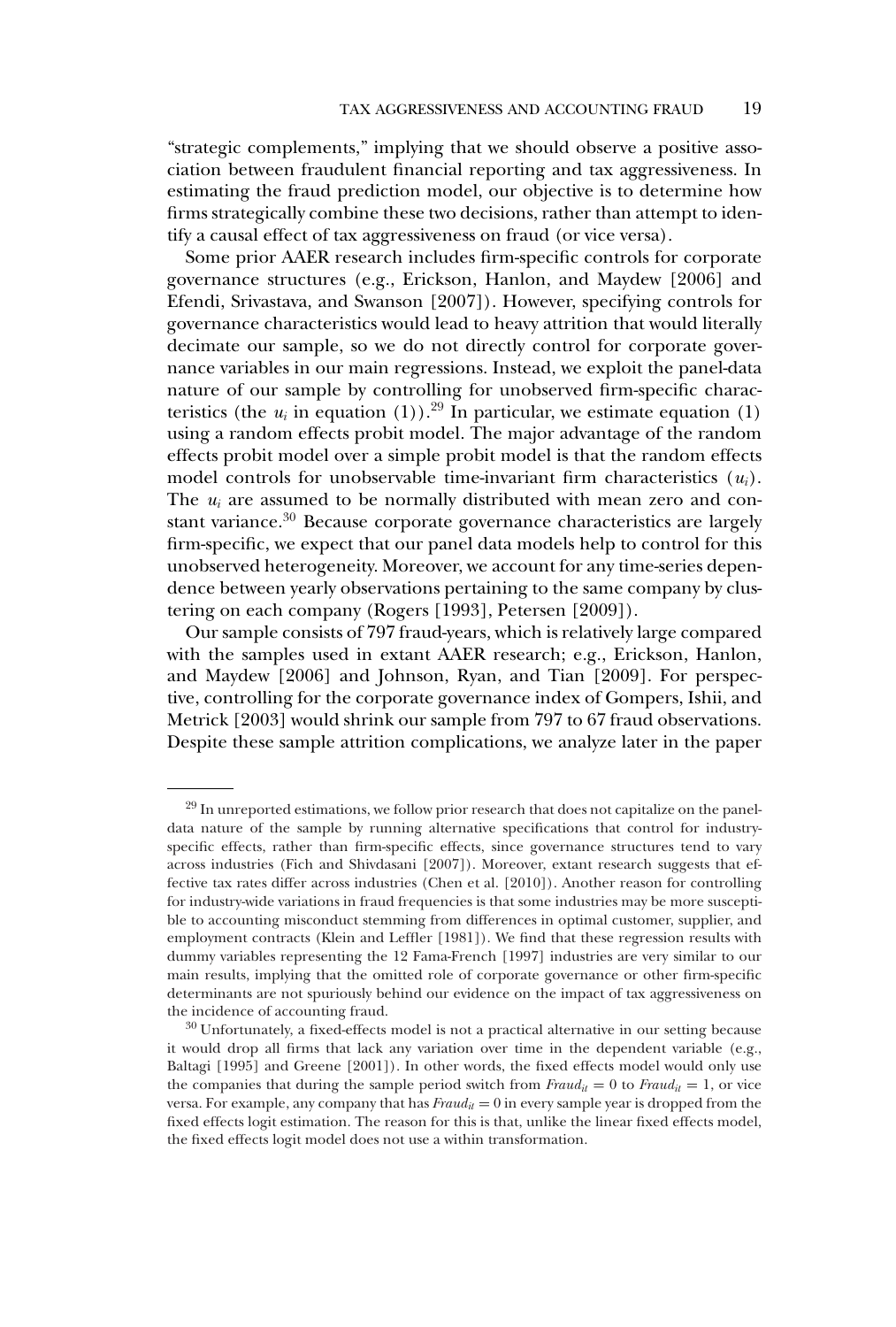whether any evidence on the link between tax aggressiveness and the incidence of fraudulent financial reporting is sensitive to firm-level corporate governance quality.

Our selection and specification of controls for firm-level determinants closely resembles recent research on corporate misreporting; e.g., Burns and Kedia [2006], Efendi, Srivastava, and Swanson [2007], Erickson, Hanlon, and Maydew [2006], Johnson, Ryan, and Tian [2009], and Lennox and Pittman [2010]. Specifically, we control for auditor type and tenure, company size and age, negative book equity, mergers and acquisitions, the issuance of debt and equity, and the return on assets. *Big Five* has the value of one when the company appoints a Big Five public accounting firm (or one of its predecessors), and zero otherwise (data #149). *Company Size* equals the natural logarithm of total assets (data #6). We code *Company Age* as the natural logarithm of the number of years that the firm has been listed on COMPUSTAT. *Audit Firm Tenure* represents the number of years that the firm has retained the same auditor. We assign *Negative Equity* the value of one if total liabilities (data #181) exceed total assets (data #6), and zero otherwise (Graham [1996]).<sup>31</sup> The *M&A Indicator* equals one if the company has an acquisition that contributes to sales (data  $\#249 > 0$ ), and zero otherwise. The *Debt & Equity Issued* indicator variable takes the value of one if the sum of new long-term debt (data #111) plus new equity (data #108) exceeds 20% of total assets (data #6), and zero otherwise. We include *ROA* (return on assets), which stands for net income (data #172) divided by total assets (data #6), since more profitable firms naturally have higher effective tax rates. Except for *Company Age* and *Audit Firm Tenure*, which are not affected by outliers, we winsorize all continuous controls at the 1st and 99th percentiles.

Panel A of table 4 presents descriptive statistics for the control variables after splitting the sample into fraud and nonfraud firms. In univariate evidence broadly consistent with prior research, fraud firms tend to be larger, younger, and more likely to appoint lower-quality auditors (non–Big Five auditors with shorter tenure) and to have recently been active in the capital markets evident in arranging M&A transactions as well as in issuing debt or equity securities. Panel B tabulates correlations between the control variables, which are generally fairly small such that multicollinearity concerns are minimal.

We control for time using two alternative specifications. First, for parsimony, we include a time trend variable because, as shown earlier, the frequency of fraudulent financial reporting has steadily risen over time. Second, in unreported estimations, we find almost identical results when we replace the time trend with year fixed effects, which benefits from not imposing a uniform trend in accounting fraud over time.

<sup>31</sup> Jiambalvo [1996] stresses the importance of controlling for financial distress in a regression that includes our ex ante external financing demand variable. Moreover, companies suffering financial distress are more liable to commit fraud (Maksimovic and Titman [1991]).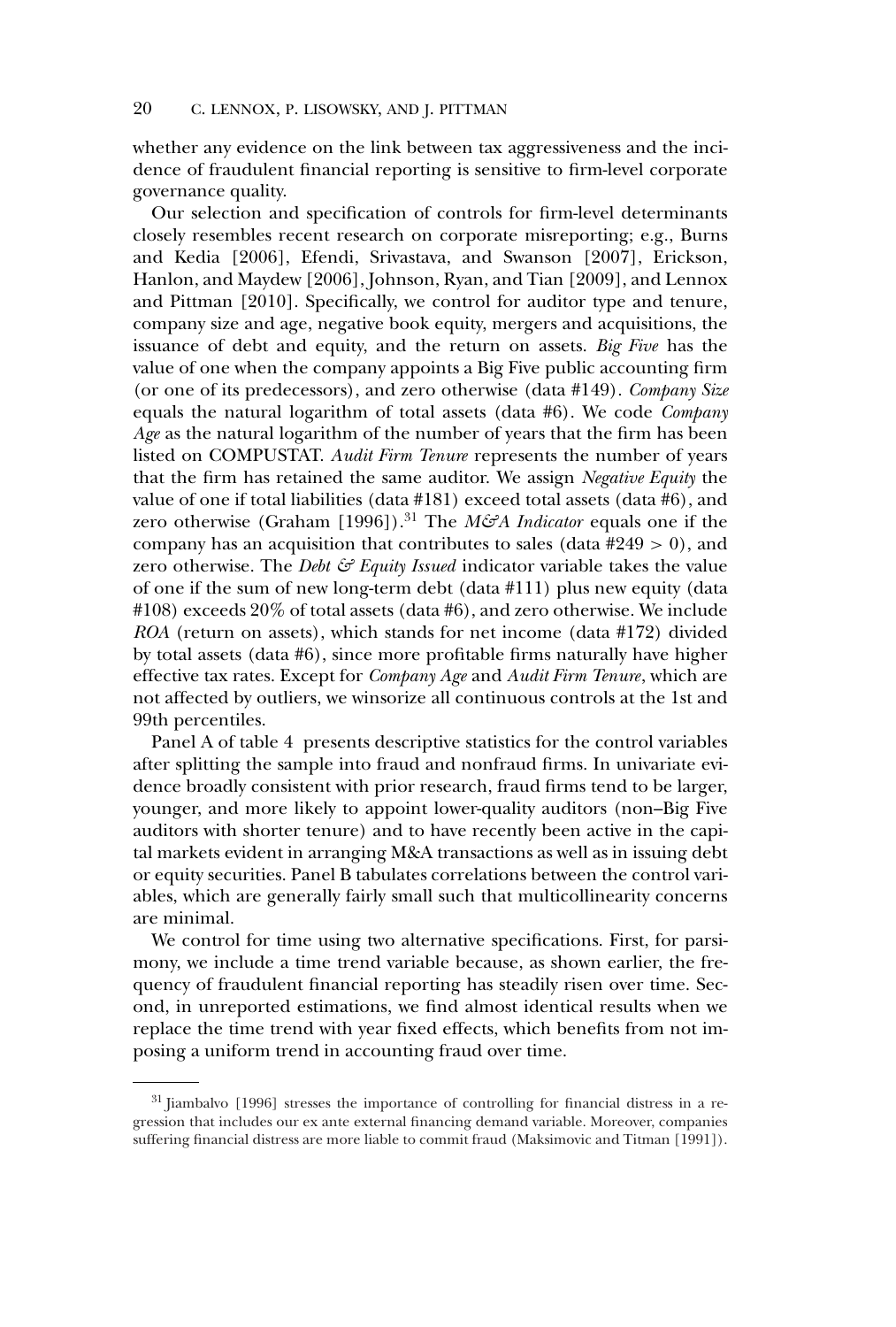|                                                                                                                                                                                                                                    | Panel A: Variable means for the fraud and no-fraud samples |                  | Fraud Sample<br>$(Fraud=1)$ |                  |  |       | No-Fraud Sample<br>$(Fraud=0)$ |                 | Differences<br>in Means |              |  |
|------------------------------------------------------------------------------------------------------------------------------------------------------------------------------------------------------------------------------------|------------------------------------------------------------|------------------|-----------------------------|------------------|--|-------|--------------------------------|-----------------|-------------------------|--------------|--|
|                                                                                                                                                                                                                                    |                                                            |                  | Obs.                        | Mean             |  |       | Obs.                           | Mean            |                         | t-Statistics |  |
| <b>Big Five</b>                                                                                                                                                                                                                    |                                                            |                  | 797                         | 0.718            |  |       | 125,476                        | 0.798           |                         | $-5.587***$  |  |
| Company Size (Total Assets, \$ Million)                                                                                                                                                                                            |                                                            |                  | 797                         | 904.974          |  |       | 125,476                        | 572.900         |                         | 4.598***     |  |
| Company Size (Logs)                                                                                                                                                                                                                |                                                            |                  | 797                         | 4.100            |  |       | 125,476                        | 3.624           |                         | $5.377***$   |  |
| Company Age (Years)                                                                                                                                                                                                                |                                                            |                  | 797                         | 10.592           |  |       | 125,476                        | 12.337          |                         | $-4.294***$  |  |
| Company Age (Logs)                                                                                                                                                                                                                 |                                                            |                  | 797                         | 1.917            |  |       | 125,476                        | 2.034           |                         | $-3.117***$  |  |
| Audit Firm Tenure (Years)                                                                                                                                                                                                          |                                                            |                  | 797                         | 6.138            |  |       | 125,476                        | 6.794           |                         | $-3.138***$  |  |
| Audit Firm Tenure (Logs)                                                                                                                                                                                                           |                                                            |                  | 797                         | 1.416            |  |       | 125,476                        | 1.522           |                         | $-3.178***$  |  |
| Negative Equity                                                                                                                                                                                                                    |                                                            |                  | 797                         | 0.075            |  |       | 125,476                        | 0.085           |                         | $-0.976$     |  |
| M&A Indicator                                                                                                                                                                                                                      |                                                            |                  | 797                         | 0.166            |  |       | 125,476                        | 0.083           |                         | $8.348***$   |  |
| Debt & Equity Issued                                                                                                                                                                                                               |                                                            |                  | 797                         | 0.442            |  |       | 125,476                        | 0.334           |                         | $6.413***$   |  |
| ROA                                                                                                                                                                                                                                |                                                            |                  | 797                         | $-0.152$         |  |       | 125,476                        | $-0.138$        |                         | $-0.733$     |  |
| <b>Panel B: Correlation matrix</b>                                                                                                                                                                                                 | 1.                                                         | 2.               |                             | 3.               |  | 4.    | 5.                             | 6.              | 7.                      | 8.           |  |
| 1. Big Five                                                                                                                                                                                                                        | 1.000                                                      |                  |                             |                  |  |       |                                |                 |                         |              |  |
| 2. Company Size<br>(Logs)                                                                                                                                                                                                          | 0.427                                                      | 1.000            |                             |                  |  |       |                                |                 |                         |              |  |
| 3. Company Age<br>(Logs)                                                                                                                                                                                                           | 0.099                                                      | 0.366            |                             | 1.000            |  |       |                                |                 |                         |              |  |
| 4. Audit Firm<br>Tenure (Logs)                                                                                                                                                                                                     | 0.146                                                      | 0.305            |                             | 0.708            |  | 1.000 |                                |                 |                         |              |  |
| 5. Negative Equity                                                                                                                                                                                                                 |                                                            | $-0.120 -0.231$  |                             | $-0.078 - 0.110$ |  |       | 1.000                          |                 |                         |              |  |
| 6. M&A Indicator                                                                                                                                                                                                                   | 0.057                                                      | 0.075            |                             | $-0.018$         |  |       | $0.002 - 0.051$                | 1.000           |                         |              |  |
| 7. Debt & Equity                                                                                                                                                                                                                   |                                                            | $-0.017 - 0.132$ |                             | $-0.278 - 0.209$ |  |       | 0.077                          | 0.098           | 1.000                   |              |  |
| <i>Issued</i>                                                                                                                                                                                                                      |                                                            |                  |                             |                  |  |       |                                |                 |                         |              |  |
| 8. ROA                                                                                                                                                                                                                             | 0.174                                                      | 0.399            |                             | 0.177            |  |       | $0.172 - 0.421$                | $0.040 - 0.189$ |                         | 1.000        |  |
| $***C$ : $C$ : $C$ $S$ $A$ $B$ $C$ $A$ $C$ $A$ $C$ $D$ $A$ $A$ $C$ $A$ $A$ $C$ $A$ $A$ $A$ $B$ $C$ $A$ $A$ $B$ $C$ $A$ $B$ $C$ $A$ $B$ $C$ $A$ $C$ $D$ $A$ $D$ $C$ $A$ $D$ $C$ $A$ $D$ $C$ $A$ $D$ $C$ $A$ $D$ $C$ $D$ $C$ $D$ $D$ |                                                            |                  |                             |                  |  |       |                                |                 |                         |              |  |

**TABLE 4** *Descriptive Statistics for the Control Variables*

∗∗∗Significant at the 1% level.

∗∗Significant at the 5% level.

∗Significant at the 10% level.

All pair-wise correlations that are statistically significant at the 1% level (two-tailed) are shown in bold. See the appendix for variable definitions

# *4. Multivariate Results*

#### 4.1 PRIMARY ANALYSIS

In table 5, we report our main evidence on whether the likelihood of accounting fraud varies systematically with tax aggressiveness. The first five columns tabulate the results using effective tax rates; the remaining three columns measure tax aggressiveness using book-tax differences.

*ETR1*, which is the GAAP effective tax rate, loads positively and significantly at only the 10% level in a two-tailed test in column (1). The economic magnitude of this relation implies that increasing the effective tax rate from 25% (the 25th percentile in our data) to 42% (the 75th percentile) translates into the probability of fraudulent financial reporting increasing by 17% (from 0.58% to 0.68%), with the rest of the explanatory variables held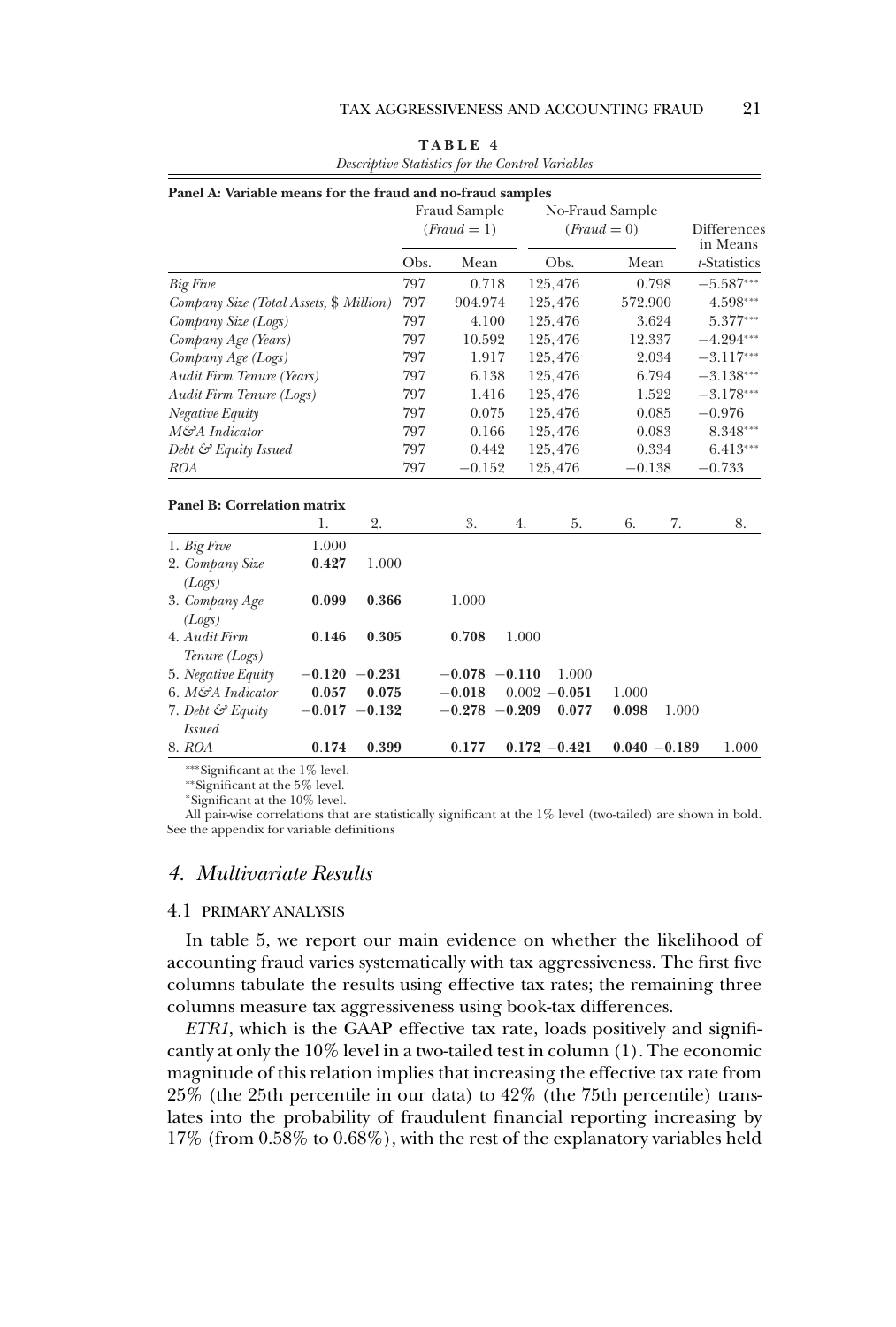|                              | $\widehat{\Xi}$                                                                                                            | $\widetilde{2}$                            | (3)                                             | $\left( 4\right)$                                         | $\widetilde{\Theta}$                                      | $\odot$                             | $\widetilde{C}$                                                                                       | $\circledS$                                                             |
|------------------------------|----------------------------------------------------------------------------------------------------------------------------|--------------------------------------------|-------------------------------------------------|-----------------------------------------------------------|-----------------------------------------------------------|-------------------------------------|-------------------------------------------------------------------------------------------------------|-------------------------------------------------------------------------|
|                              | $0.34$<br>(1.96)*                                                                                                          |                                            |                                                 |                                                           |                                                           |                                     |                                                                                                       |                                                                         |
|                              |                                                                                                                            | $(3.22)$ ***<br>$\,0.64$                   |                                                 |                                                           |                                                           |                                     |                                                                                                       |                                                                         |
|                              |                                                                                                                            |                                            | $(2.27)$ **<br>0.26                             |                                                           |                                                           |                                     |                                                                                                       |                                                                         |
|                              |                                                                                                                            |                                            |                                                 | $(3.05)$ ***<br>0.43                                      |                                                           |                                     |                                                                                                       |                                                                         |
|                              |                                                                                                                            |                                            |                                                 |                                                           | (1.40)<br>0.21                                            |                                     |                                                                                                       |                                                                         |
|                              |                                                                                                                            |                                            |                                                 |                                                           |                                                           | $-0.001$<br>$(-2.52)$ **            |                                                                                                       |                                                                         |
|                              |                                                                                                                            |                                            |                                                 |                                                           |                                                           |                                     | $(-3.89)$ ***<br>$-0.002$                                                                             |                                                                         |
|                              |                                                                                                                            |                                            |                                                 |                                                           |                                                           |                                     |                                                                                                       | $-0.02$                                                                 |
| $\label{eq:2.1} Big \, Five$ |                                                                                                                            | $-0.52$                                    |                                                 | $-0.33$                                                   |                                                           | $-0.59$                             |                                                                                                       | $(-0.15)$<br>$-0.45$                                                    |
|                              |                                                                                                                            | $(-3.45)$ **                               | $\begin{array}{r} -0.29 \\ (-1.97) \end{array}$ |                                                           | $\frac{-0.21}{(-1.31)}$<br>0.10                           |                                     |                                                                                                       | $-3.48$ <sup>***</sup>                                                  |
| Company Size                 | $\begin{array}{r} -0.56 \\ -0.56) \\ 0.13 \\ 0.13 \\ (5.38) \\ -0.10 \\ (-1.90) \\ 0.18 \\ (3.76) \\ -0.17 \\ \end{array}$ | $(4.80)$ ***<br>0.16                       | $(5.63)$ ***                                    | $(3.81)^{***}$<br>$(-2.10)$ **<br>0.11                    | $(3.35)$ $^{\ast\ast}$                                    | $(-6.99)$ ***<br>0.21<br>(10.02)*** | $\begin{array}{r} -0.56 \\ (-6.56)^{***} \\ 0.20 \\ (9.57)^{***} \\ -0.08 \\ (-1.75)^{*} \end{array}$ | $0.20\,$                                                                |
| $Company \, Age$             |                                                                                                                            | $-0.10$                                    | $-0.06$                                         |                                                           |                                                           | $-0.10$<br>$(-2.07)$ **             |                                                                                                       |                                                                         |
|                              |                                                                                                                            | $\begin{array}{c}(-1.42)\\0.16\end{array}$ | $(-0.90)$                                       |                                                           |                                                           |                                     |                                                                                                       |                                                                         |
| Audit Firm Tenure            |                                                                                                                            |                                            | $0.06\,$                                        | $-0.12$<br>$(-1.78)$ *<br>$0.14$<br>$(2.35)$ **<br>$0.09$ | $-0.11$<br>$(-1.52)$<br>$0.15$<br>$(2.62)$ ***<br>$-0.09$ | $0.09$<br>$(2.13)$ **<br>$-0.28$    | $\begin{array}{c} 0.08 \\ (1.96)^* \\ -0.26 \end{array}$                                              | $(6.40)$ ***<br>$-0.11$<br>$(-1.54)$<br>$(0.02)$<br>$(0.29)$<br>$-0.21$ |
| Negative Equity              |                                                                                                                            | $(2.40)^{\ast\ast}$<br>$-0.25$             | $\begin{array}{c} (1.15) \\ -0.15 \end{array}$  |                                                           |                                                           |                                     |                                                                                                       |                                                                         |
|                              | $(-0.75)$                                                                                                                  | $(-0.79)$                                  | $(-0.78)$                                       | (0.33)                                                    | $-0.35$                                                   | $-2.55$ <sup>**</sup>               | $-2.40$ <sup>**</sup>                                                                                 | $(-1.20)$                                                               |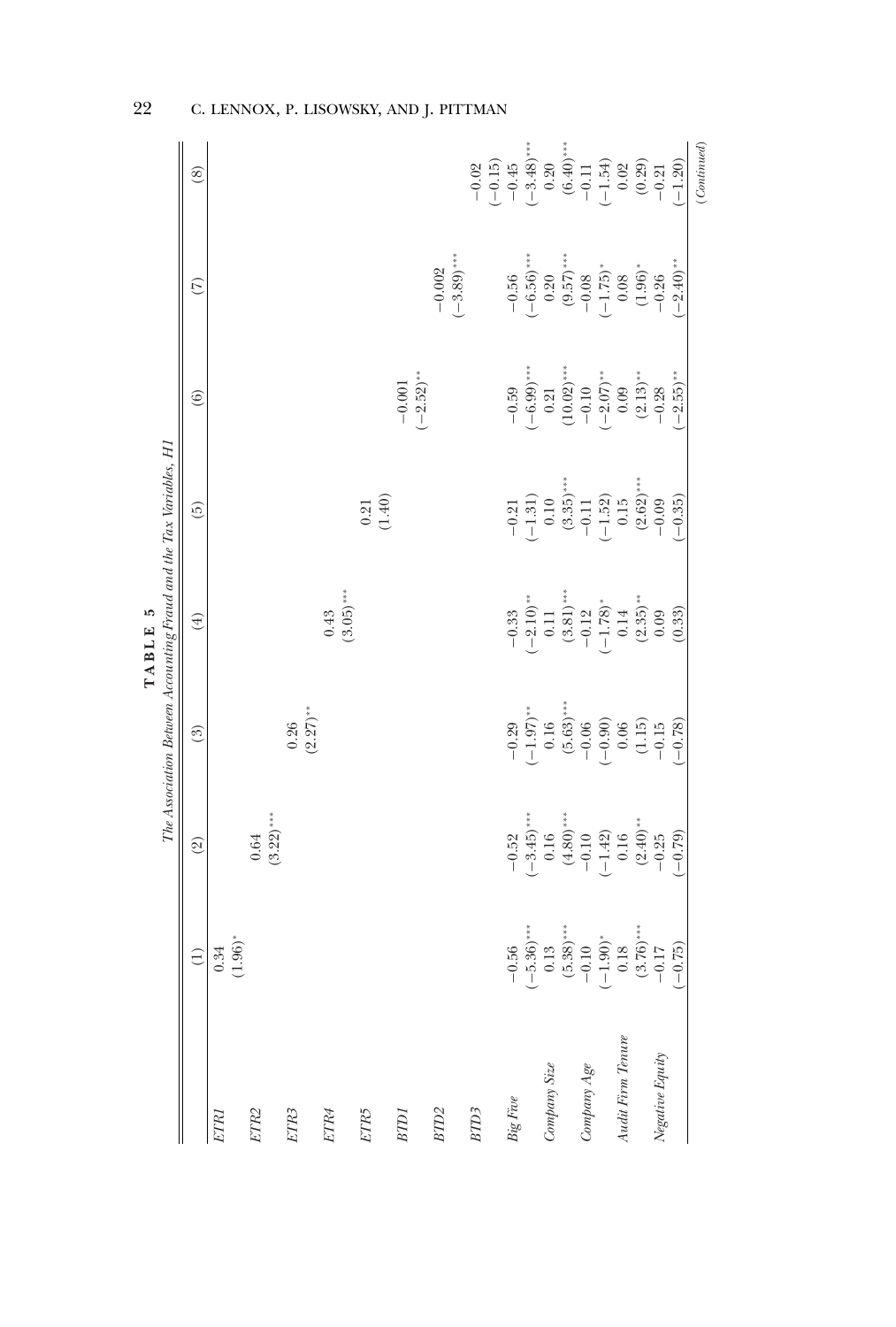|                                                                                                                                                     |              | $\circledcirc$                                                                                                                            | ව                                           | $(\pm)$                 | $\widehat{5}$        | $\widehat{\mathbf{e}}$    | $\widehat{C}$                                                                                                                                                                       | $\circledS$                                   |
|-----------------------------------------------------------------------------------------------------------------------------------------------------|--------------|-------------------------------------------------------------------------------------------------------------------------------------------|---------------------------------------------|-------------------------|----------------------|---------------------------|-------------------------------------------------------------------------------------------------------------------------------------------------------------------------------------|-----------------------------------------------|
| M&A Indicator                                                                                                                                       | 0.26         |                                                                                                                                           | 0.33                                        | 0.28                    | 0.37                 | 0.29                      | 0.28                                                                                                                                                                                | $\overline{0.11}$                             |
|                                                                                                                                                     | $(3.24)$ **  | $\begin{array}{c} 0.12 \\ -0.02 \\ 0.27 \end{array}$                                                                                      | $(3.50)$ **                                 | $(2.87)$ ***            | $(4.06)$ ***         | $(3.93)$ **               | $(3.86)$ ***                                                                                                                                                                        |                                               |
| Debt & Equity Issued                                                                                                                                | 0.24         |                                                                                                                                           | 0.04                                        | 0.19                    | 0.18                 | 0.17                      | 0.16                                                                                                                                                                                | $\begin{array}{c} (1.01) \\ 0.17 \end{array}$ |
|                                                                                                                                                     | $(3.74)$ *** | $(3.10)$ **<br>-0.76                                                                                                                      | (0.44)                                      | $(2.36)$ **             |                      | $(3.10)$ ***              | $(2.97)***$<br>-0.17                                                                                                                                                                | $(2.05)$ **<br>-0.29                          |
| ROA                                                                                                                                                 | $-0.92$      |                                                                                                                                           | $-0.46$                                     | $-1.18$                 | $(2.27)$ **<br>-1.24 | $-0.18$                   |                                                                                                                                                                                     |                                               |
|                                                                                                                                                     | $-2.28$ )**  | $(-1.76)*$<br>0.06                                                                                                                        | $\frac{-2.98)}{}$                           | $(-2.47)$ $^{\ast\ast}$ | $(-2.83)***$         | $\frac{-2.93)***}{+5.25}$ | $(-2.75)$ ***                                                                                                                                                                       | $\frac{-2.95}{3}$                             |
| Time Trend                                                                                                                                          | 0.05         |                                                                                                                                           | 0.05                                        | 0.09                    | 0.09                 | 0.04                      | 0.04                                                                                                                                                                                | 0.04                                          |
|                                                                                                                                                     | $(8.32)$ **  | $(6.94)$ ***                                                                                                                              | $(5.67)$ $\phantom{000}^{\ast\ast\ast}$ Yes | $(8.00)$ ***            | $(8.09)$ ***         | $(6.86)$                  | $(6.86)$ ***                                                                                                                                                                        | $(5.66)***$                                   |
| Company-Specific Effects?                                                                                                                           | Yes          | Yes                                                                                                                                       |                                             | Yes                     | Yes                  | Yes                       | Yes                                                                                                                                                                                 | Yes                                           |
| Fraud Obs.                                                                                                                                          | 646          | 386                                                                                                                                       | 484                                         | 461                     | 481                  | 797                       | 776                                                                                                                                                                                 | 394                                           |
| No-Fraud Obs.                                                                                                                                       | 02,320       | 65,749                                                                                                                                    | 68,928                                      | 63,204                  | 62,988               | .25,476                   | 22,478                                                                                                                                                                              | 61,668                                        |
| The dependent variable equals one if the company engaged in accounting traud<br>random effects probit models. Z-<br>*** Significant at the 1% level | two-tailed   | statistics are reported in parentheses. Standard errors are adjusted for clustering by company<br>ignificant at the 5% level (two-tailed) |                                             |                         |                      |                           | during the year, and zero otherwise. We control for company-specific effects by estimating<br>Sugnificant at the 10% level (two-tailed). See the appendix for variable definitions. |                                               |

| הנ           |  |
|--------------|--|
| Ξ<br>ᆜ       |  |
| $\mathbf{r}$ |  |
| ⋖            |  |
| Н            |  |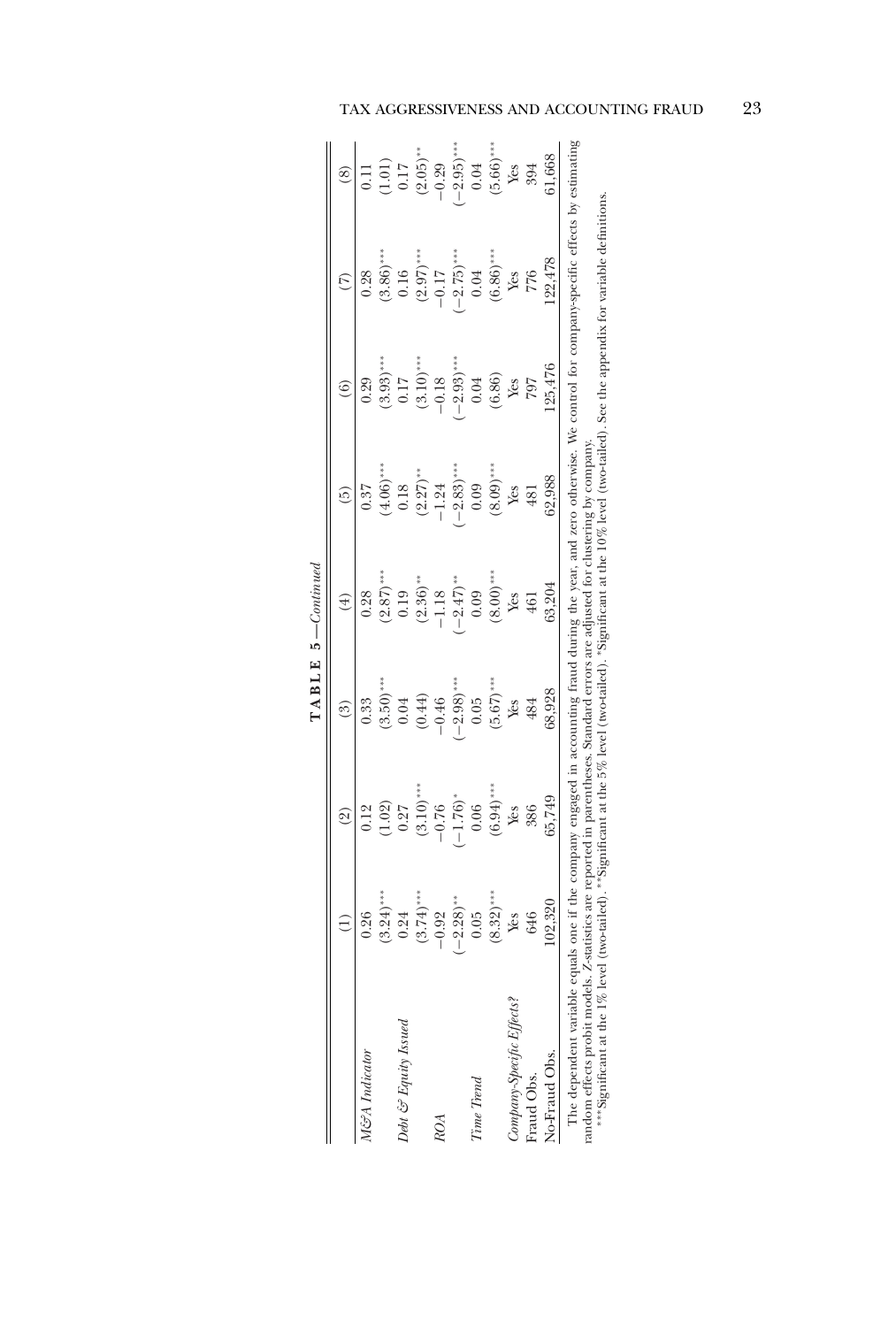constant at their mean values. $32$  After respecifying effective tax rates according to Porcano [1986] (*ETR2*) and Zimmerman [1983] (*ETR3*), we estimate positive coefficients that are significant at the 1% and 5% levels, respectively. Next, we consider whether this relation holds when we replace GAAP ETR measures with cash-based measures. In column (4), the cash ETR (*ETR4*) coefficient is positive and statistically significant at the 1% level when we follow Chen et al. [2010] in measuring this variable, although cash ETR (*ETR5*) fails to load under the Dyreng, Hanlon, and Maydew [2008] specification in column  $(5)$ .<sup>33</sup> Altogether, the results from the effective tax rates suggest that accounting fraud is less prevalent among tax aggressive firms and, certainly, there is no evidence that it is more prevalent.

In the last three columns of table 5, we turn our attention to examining the associations between accounting fraud and firms' book-tax differences. Similar to the results for the effective tax rate proxies, we generally find that accounting fraud is less frequent among tax aggressive firms. More specifically, *BTD1* and *BTD2* both load negatively in columns (6) and (7), although the coefficient on *BTD3* that is equivalent to DTAX of Frank, Lynch, and Rego [2009]—in a considerably smaller sample—is statistically indistinguishable from zero in column (8).

Collectively, our research implies that tax aggressive firms are less likely to be accused of fraudulently exaggerating their earnings by the SEC. However, we stress that this evidence should be interpreted with caution given that two of our eight proxies for tax aggressiveness do not load. Despite that our analysis lends some empirical support to the intuition that firms that are aggressive for tax purposes are less likely to resort to accounting fraud, we are on more solid ground in interpreting our results as failing to support arguments (e.g., Desai and Dharmapala [2006]) and evidence (e.g., Frank, Lynch, and Rego [2009]) that aggressive financial reporting tends to accompany aggressive tax reporting. Consistent with Erickson, Hanlon, and Maydew [2004], we find some large-sample evidence that fraudulent financial reporting is associated with higher reported taxable income evident in higher effective tax rates and lower book-tax differences.

 $32$  Although we gauge economic impact using the ETR coefficient from column (1), the point estimates in table 5 vary fairly widely from 0.21 to 0.64. The distributions of our ETR variables reflect fairly large shifts in U.S. statutory tax rates during our sample period, including that these rates were much higher in the earlier years under study. Specifically, the top corporate tax rate was 46% in 1981–1986, 40% in 1987, 34% in 1988–1992, and 35% in 1993–2001 according to the Tax Policy Center (http://www.taxpolicycenter.org/ taxfacts/displayafact.cfm?Docid=64&Topic2id=70). We also compare descriptive statistics for our ETR proxies to recent research after aligning the sample periods to ensure that ours match theirs as much as possible; e.g., Rego [2003], Dyreng, Hanlon, and Maydew [2008], and Chen et al. [2010]. In all cases, we find that our ETR distributions are quite similar to prior research.

<sup>33</sup> *ETR5* remains statistically insignificant (*z*-statistic is 1.30) when we follow the advice of Hanlon and Heitzman [2010] by scaling by cashflow from operations, rather than pretax income minus special items.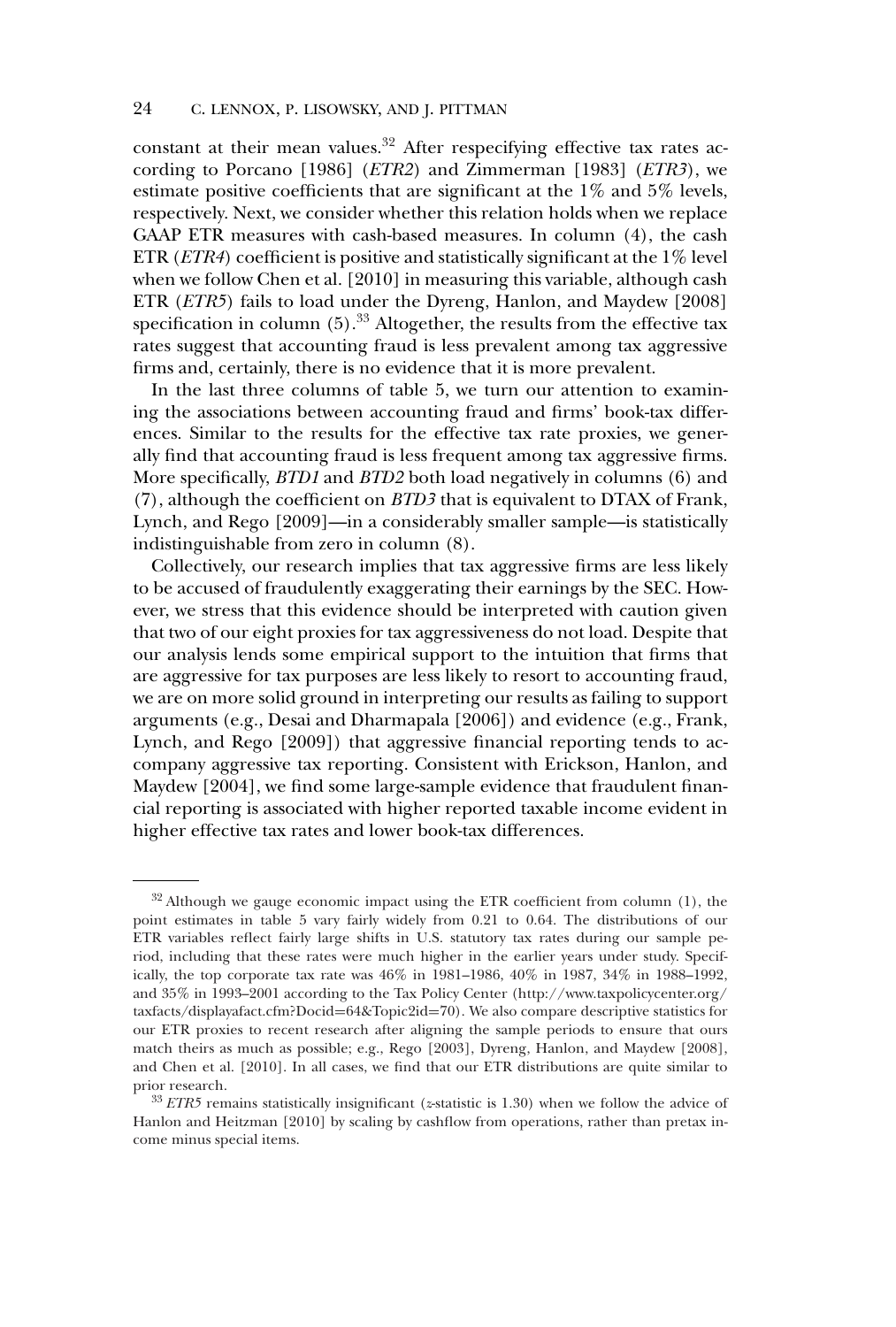Similar to most recent research on materially deficient financial statements (e.g., Burns and Kedia [2006], Erickson, Hanlon, and Maydew [2006], Efendi, Srivastava, and Swanson [2007], and Johnson, Ryan, and Tian [2009]), the coefficients on several control variables do not consistently load; however, the statistically significant results are in the expected directions. In all regressions, the time trend coefficient is positive and highly statistically significant, implying that the incidence of accounting fraud climbs over the 21 years under study. Similarly, *Company Size* always loads positively at the  $1\%$  level in table 5, reinforcing prior research that larger firms are more apt to engage in accounting fraud (e.g., Fich and Shivdasani [2007] and Lennox and Pittman [2010]). Except for the specification in column (5), *Big Five* enters negatively at the 5% level or better (*z*-statistics range from –1.31 to –6.99), consistent with Lennox and Pittman's [2010] evidence that brand-name auditors better discipline firms against fraudulently manipulating the financial statements. Corroborating Erickson, Hanlon, and Maydew [2006] and Efendi, Srivastava, and Swanson [2007], the mainly significantly positive coefficients on the *M&A Indicator* and *Debt & Equity Issued* variables suggest that fraud firms are more likely to participate in mergers and acquisitions and to issue securities, respectively.

#### 4.2 FACTOR ANALYSIS

Given that we use a relatively large set of tax aggressiveness proxies, we follow Chen et al. [2010] by implementing factor analysis to identify a more parsimonious measure of the tax construct. This is another way that we bring clarity to extant research that remains mixed on whether firms that are more aggressive in their financial reporting exhibit more or less tax aggressiveness. In panel A of table 6, we report the factor loadings and communality percentage scores for several combinations of the eight tax variables. In selecting the variables to include in this analysis, we prefer to retain variables with higher communality while minimizing data attrition. Consistent with the correlations in table 3, the factor loadings in column (1) are all positive for the ETR proxies and all negative for the BTD proxies. However, keeping all eight tax aggressiveness proxies in column (1) brings heavy data attrition; i.e., we are left with only 96 fraud observations. In column (2), we exclude *BTD3*, which is responsible for extensive attrition and suffers from a low communality score of only 3% in column (1) (prior research implies that scores exceeding the 40% threshold are reasonable). In columns (3) and (4), we focus separately on the ETR (we omit *ETR3* given its considerably lower communality in comparison to the remaining ETR measures) and BTD proxies, respectively, since these variables have more in common with each other.

In panel B, we tabulate the results from re-estimating our models after integrating factor analysis, which provides evidence reinforcing the results in table 5. In particular, the common tax factors load positively in columns (1) to (3) at the 5% level or lower (*z*-statistics range from 2.34 to 2.95), which makes sense given that these variables capture positive (negative)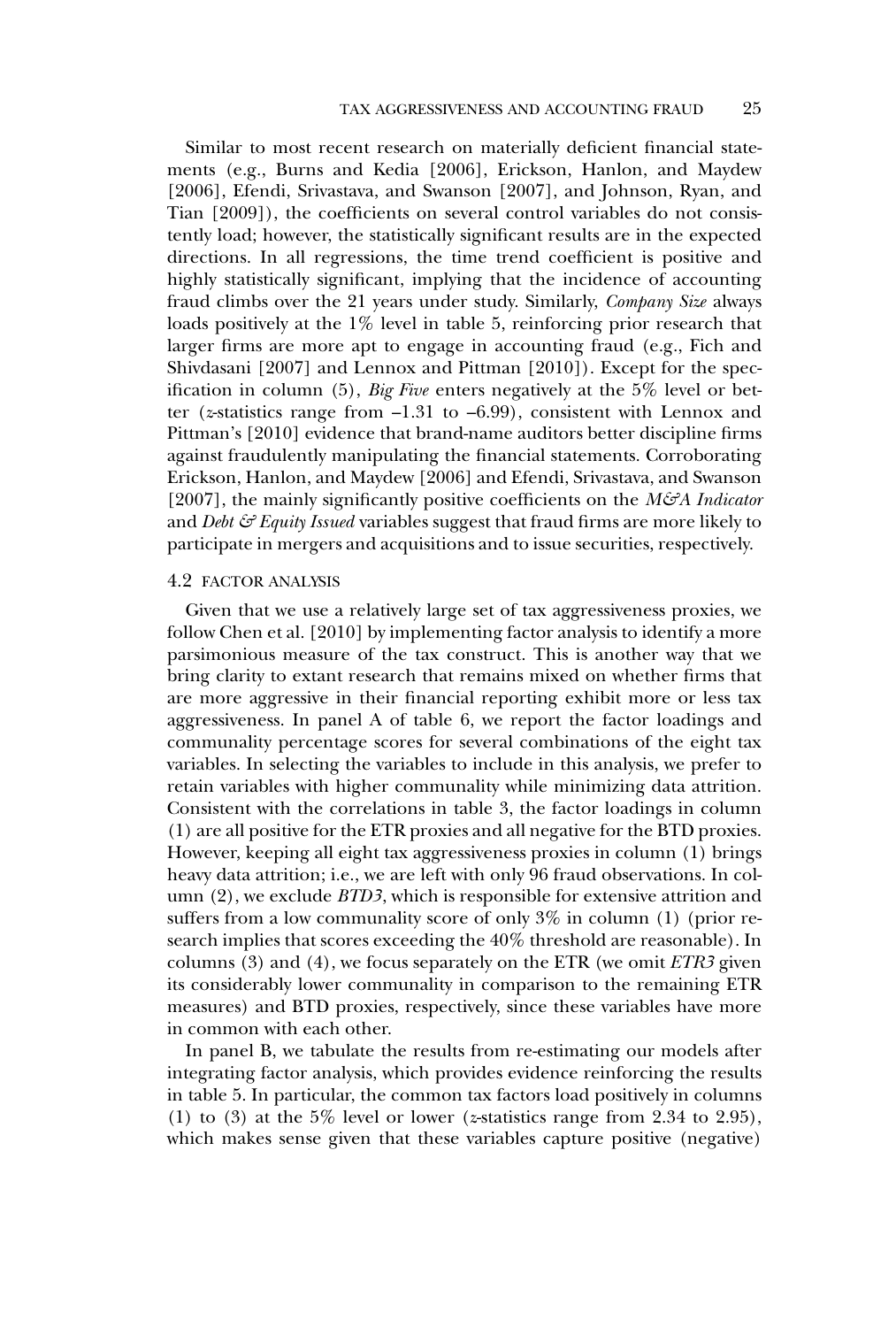| Panel A: Factor loadings and communality percentage scores for different combinations of |              |               |               |              |
|------------------------------------------------------------------------------------------|--------------|---------------|---------------|--------------|
| the tax variables                                                                        |              |               |               |              |
|                                                                                          | Factor       | Factor        | Factor        | Factor       |
|                                                                                          | Loadings     | Loadings      | Loadings      | Loadings     |
|                                                                                          | (Communality | (Communality) | (Communality) | (Communality |
|                                                                                          | %            | %             | %             | %            |
| ETR1                                                                                     | 0.73         | 0.67          | 0.58          |              |
|                                                                                          | (53%)        | $(44\%)$      | (34%)         |              |
| ETR2                                                                                     | 0.74         | 0.70          | 0.62          |              |
|                                                                                          | $(55\%)$     | $(49\%)$      | (39%)         |              |
| ETR3                                                                                     | 0.47         | 0.44          |               |              |
|                                                                                          | (22%)        | (19%)         |               |              |
| ETR4                                                                                     | 0.89         | 0.89          | 0.92          |              |
|                                                                                          | (88%)        | (79%)         | $(86\%)$      |              |
| ETR5                                                                                     | 0.87         | 0.87          | 0.90          |              |
|                                                                                          | (75%)        | (75%)         | $(81\%)$      |              |
| BTD1                                                                                     | $-0.28$      | $-0.28$       |               | 0.68         |
|                                                                                          | $(8\%)$      | (8%)          |               | (46%)        |
| BTD <sub>2</sub>                                                                         | $-0.27$      | $-0.24$       |               | 0.68         |
|                                                                                          | (7%)         | (6%)          |               | (46%)        |
| BTD3                                                                                     | $-0.20$      |               |               |              |
|                                                                                          | (3%)         |               |               |              |
| Fraud Obs.                                                                               | 96           | 157           | 261           | 776          |
| No-Fraud Obs.                                                                            | 19,109       | 29,150        | 39,077        | 122,478      |
|                                                                                          |              |               |               |              |

# **TABLE 6**

*Results from Using Factor Analyses on the Tax Variables*

**Panel B: Results using the common tax factor variables that are estimated using the factor loadings reported in panel A**

|                                  | (1)          | (2)          | (3)          | (4)           |
|----------------------------------|--------------|--------------|--------------|---------------|
| Common Tax Factor                | 0.24         | 0.17         | 0.15         | $-0.11$       |
|                                  | $(2.34)$ **  | $(2.35)$ **  | $(2.95)$ *** | $(-3.83)$ *** |
| <b>Big Five</b>                  | $-0.32$      | $-0.16$      | $-0.34$      | $-0.56$       |
|                                  | $(-0.80)$    | $(-0.53)$    | $(-1.64)^*$  | $(-6.59)$ *** |
| Company Size                     | 0.17         | 0.14         | 0.10         | 0.20          |
|                                  | $(2.38)$ **  | $(2.58)$ *** | $(2.43)$ **  | $(9.63)$ ***  |
| Company Age                      | 0.13         | $-0.02$      | $-0.05$      | $-0.08$       |
|                                  | (0.77)       | $(-0.21)$    | $(-0.61)$    | $(-1.75)^{*}$ |
| <b>Audit Firm Tenure</b>         | $-0.09$      | $-0.06$      | 0.07         | 0.08          |
|                                  | $(-0.67)$    | $(-0.67)$    | (0.86)       | $(1.93)^{*}$  |
| Negative Equity                  | 0.51         | $-0.07$      | $-0.13$      | $-0.26$       |
|                                  | (0.83)       | $(-0.13)$    | $(-0.33)$    | $(-2.38)$ **  |
| M&A Indicator                    | 0.20         | 0.30         | 0.25         | 0.28          |
|                                  | (0.85)       | $(1.85)^*$   | $(1.83)^{*}$ | $(3.86)$ ***  |
| Debt $\mathcal{C}$ Equity Issued | 0.11         | 0.08         | 0.23         | 0.16          |
|                                  | (0.56)       | (0.54)       | $(2.13)$ **  | $(2.98)$ ***  |
| ROA                              | 0.05         | 0.51         | $-1.60$      | $-0.17$       |
|                                  | (0.03)       | (0.41)       | $(-1.70)^*$  | $(-2.71)$ *** |
| Time Trend                       | 0.10         | 0.09         | 0.09         | 0.04          |
|                                  | $(3.94)$ *** | $(4.65)$ *** | $(5.67)$ *** | $(6.86)$ ***  |
| Company-Specific Effects?        | Yes          | Yes          | Yes          | Yes           |
| Fraud Obs.                       | 96           | 157          | 261          | 776           |
| No-Fraud Obs.                    | 19,109       | 29,150       | 39,077       | 122,478       |

\*\*\*Significant at the 1% level (two-tailed). \*\*Significant at the 5% level (two-tailed). \*Significant at the 10% level (two-tailed). *Common Tax Factor* = the common factor estimated from the four models reported in panel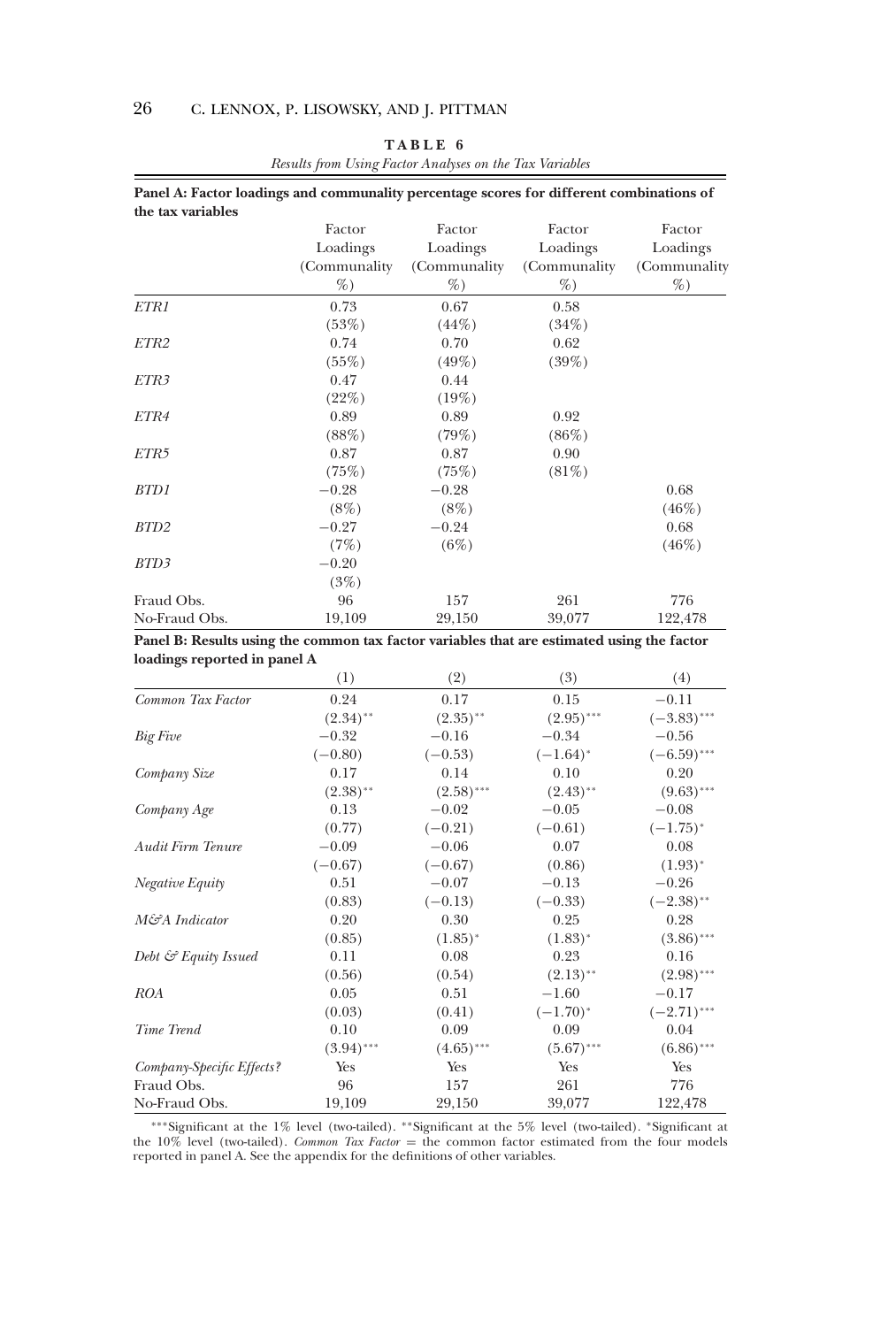communality with ETR (BTD). Similarly, the common tax factor loads negatively at the 1% level in column (4), which makes sense given that this variable captures communality between the BTD proxies. Importantly, the sample sizes rise dramatically as we move across the columns, increasing the power of the tests, which predictably leads to more statistically significant results.

## 4.3 1995–2001 ANALYSIS

In the Introduction, we recount several trends covering the mid-1990s to the early 2000s indicating that tax aggressiveness has begun to coincide with financial reporting aggressiveness, at least in the aggregate. This prior research suggests that accounting income began to seriously diverge from taxable income and corporate misreporting soared during these years. For the 1995–2001 period, when tax aggressiveness and accounting fraud are more likely to be positively related, we analyze whether firms fraudulently manage book income upward and taxable income downward. In another upside, narrowing our focus to these years ensures that we cover a time frame that is closer to the 1996–2001 and 1991–2005 periods under study in Erickson, Hanlon, and Maydew [2004] and Frank, Lynch, and Rego [2009], respectively.<sup>34</sup>

Consistent with our full sample analysis in table 5, we continue to find some evidence that tax aggressive firms are less liable to commit accounting fraud when we isolate the 1995–2001 period in table 7, despite that this leads to nontrivial sample attrition; e.g., in column (1), the fraud (nonfraud) sample drops from 646 (102,320) to 331 (37,856) observations. Although the statistical significance of the five ETR (i.e., the same four load positively) and the three BTD (i.e., the same two load negatively) proxies is very similar to the primary regression results in table 5, the coefficient estimates are generally larger when we concentrate on the years in which financial reporting failures surged in the United States. The economic magnitude of this relation implies that increasing the effective tax rate from 20% (the 25th percentile in our data) to 40% (the 75th percentile) translates into the probability of fraudulent financial reporting increasing from 0.67% to 1.08%, with the rest of the explanatory variables evaluated at their mean values. From an economic standpoint, the *ETR1* coefficient in column (1) implies that the SEC becomes about 61% more likely to allege accounting fraud when GAAP ETR rises over the inter-quartile range.

In another robustness check, we report regression results for the 1995–2001 period in table 8 after replacing the individual tax proxies with a single common tax factor. This analysis is consistent with our results in tables 6 and 7 in that less tax aggressive firms are more likely to engage in accounting fraud.

 $^{34}$  All results reported in this section are virtually identical when we widen the sample period to 1991–2001, which is even closer to the years that Frank, Lynch, and Rego [2009] examine.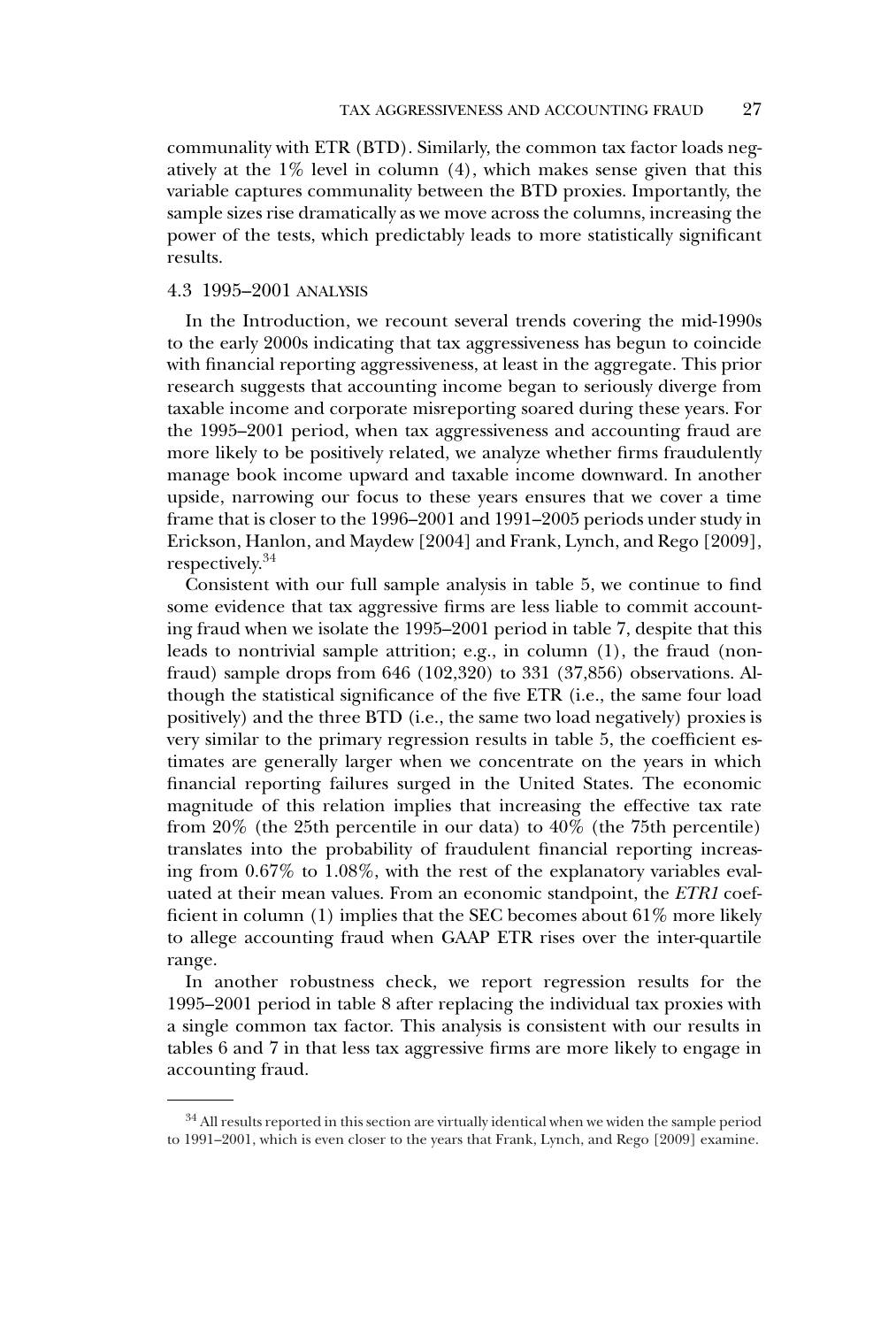|                                                                                                                 | $\circledS$                   |              |                      |                          |                     |                      |                          |                           | $\begin{array}{c} 0.23 \\ (1.01) \\ -0.78 \end{array}$ |                                | $-2.80$ )***                   | $\begin{array}{c} 0.33 \\ (5.71)^{***} \\ -0.27 \\ (-1.96)^{**} \\ 0.11 \\ (0.99) \end{array}$                                                         |                        |                                                          |           |                            |        | $-0.62$         | $-1.80$ <sup>*</sup>   | (Continued) |
|-----------------------------------------------------------------------------------------------------------------|-------------------------------|--------------|----------------------|--------------------------|---------------------|----------------------|--------------------------|---------------------------|--------------------------------------------------------|--------------------------------|--------------------------------|--------------------------------------------------------------------------------------------------------------------------------------------------------|------------------------|----------------------------------------------------------|-----------|----------------------------|--------|-----------------|------------------------|-------------|
|                                                                                                                 | $\widehat{C}$                 |              |                      |                          |                     |                      |                          | $(-2.82)$ ***<br>$-0.002$ |                                                        |                                |                                | $\begin{array}{c} -0.73 \\ (-4.33) \ast \ast \ast \\ 0.29 \\ (7.74) \ast \ast \\ (7.12) \\ -0.12 \\ (1.50) \ast \\ (1.81) \ast \end{array}$            |                        |                                                          |           |                            |        | $-0.90$         | $-3.93$ <sup>***</sup> |             |
|                                                                                                                 | $\odot$                       |              |                      |                          |                     |                      | $(-2.30)$ **<br>$-0.001$ |                           |                                                        |                                |                                | $\begin{array}{c} -0.75 \\ (-4.47)^\ast \\ 0.29 \\ 0.20 \\ (7.90)^\ast \\ -0.15 \\ (-1.81)^\ast \\ 0.12 \\ -0.12 \\ (-1.80)^\ast \\ -0.01 \end{array}$ |                        |                                                          |           |                            |        |                 | $-3.99$ <sup>***</sup> |             |
|                                                                                                                 | $\widetilde{\Theta}$          |              |                      |                          |                     | $(-0.32)$<br>$-0.07$ |                          |                           |                                                        |                                |                                | $-0.25$<br>$-1.07$<br>0.16<br>0.16<br>0.37<br>0.32<br>0.37<br>$-0.687$<br>0.87                                                                         |                        |                                                          |           |                            |        |                 | $-1.67$                |             |
| The Association Between Accounting Fraud and the Tax Variables in the Post-1994 Period<br>$\mathbf{r}$<br>TABLE | $(\pm)$                       |              |                      |                          | $(2.06)$ **<br>0.42 |                      |                          |                           |                                                        |                                | $-0.28$<br>$(-1.14)$<br>$0.14$ |                                                                                                                                                        |                        | $(3.36)$ ***<br>-0.05<br>-0.56)<br>-0.51<br>0.11<br>0.45 |           |                            |        |                 | $(-0.88)$              |             |
|                                                                                                                 | (3)                           |              |                      | $(3.61)$ ***<br>$\!0.61$ |                     |                      |                          |                           |                                                        | $-0.29$                        |                                | $\begin{array}{c}(-1.20)\\0.23\end{array}$                                                                                                             | $(5.39)$ ***           | $-0.06$                                                  |           | $(-0.61) \\ 0.06 \\ 0.77)$ |        | $-0.91$         | $-2.24$ <sup>**</sup>  |             |
|                                                                                                                 | $\textcircled{\scriptsize 2}$ |              | $(3.62)$ ***<br>1.26 |                          |                     |                      |                          |                           |                                                        | $-0.45$                        | $(-1.42)$                      | $\rm 0.21$                                                                                                                                             | $^{(3.69)***}_{-0.07}$ |                                                          | $(-0.56)$ | $\rm 0.13$                 | (1.25) | $-1.19$         | $(-1.59)$              |             |
|                                                                                                                 | $\widehat{\Xi}$               | $(3.01)$ *** |                      |                          |                     |                      |                          |                           |                                                        | 39<br>$\overline{\phantom{0}}$ |                                | $(-1.75)$<br>$0.13$<br>$(3.30)$<br>$-0.05$<br>$(-0.49)$<br>$(-0.13)$<br>$(-0.13)$<br>$(1.70)$                                                          |                        |                                                          |           |                            |        | .66             | $(-1.30)$              |             |
|                                                                                                                 |                               | ETRI         | ETR <sub>2</sub>     | ETR <sub>3</sub>         | ETR4                | ETR5                 | BTDI                     | $B\overline{ID2}$         | BTD3                                                   | $\it{Big~Five}$                |                                | Company Size                                                                                                                                           |                        | $Company \; Age$                                         |           | Audit Firm Tenure          |        | Negative Equity |                        |             |

28 C. LENNOX, P. LISOWSKY, AND J. PITTMAN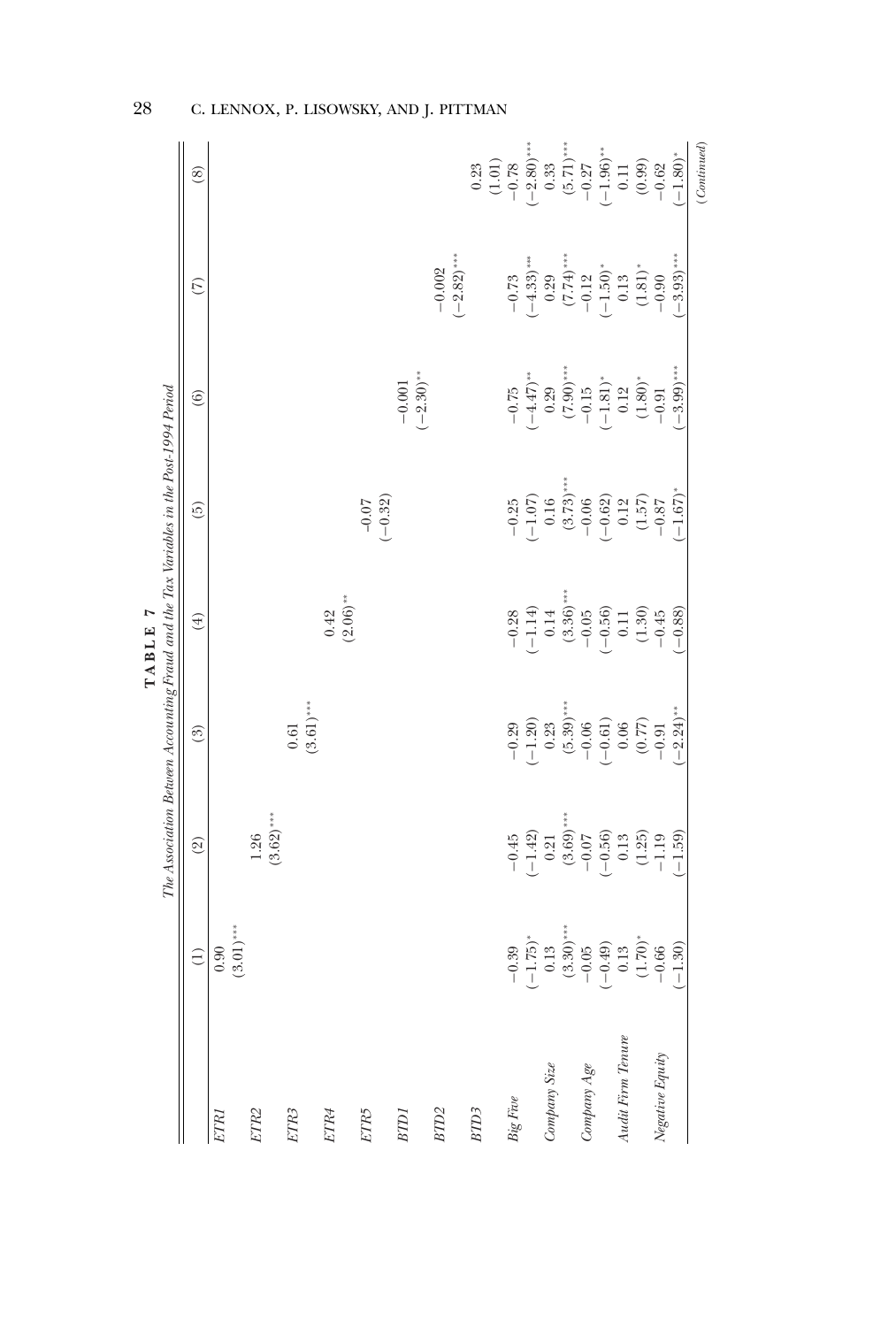|                                                                                                    | $\bigoplus$                                      | $\circledcirc$                                                                                | $\binom{3}{2}$                                             | $(\pm)$                                                        | $\widetilde{5}$                                                | $\odot$                                                                 | $\widehat{(\zeta)}$                                                                                           | $\circledS$                                                       |
|----------------------------------------------------------------------------------------------------|--------------------------------------------------|-----------------------------------------------------------------------------------------------|------------------------------------------------------------|----------------------------------------------------------------|----------------------------------------------------------------|-------------------------------------------------------------------------|---------------------------------------------------------------------------------------------------------------|-------------------------------------------------------------------|
| M&A Indicator                                                                                      | 0.36                                             | 0.32                                                                                          | 747                                                        | 0.39                                                           | 0.49                                                           | 0.45                                                                    | $0.44\,$                                                                                                      | 0.15                                                              |
|                                                                                                    | $(2.78)$ **                                      |                                                                                               |                                                            | $(3.02)$ ***                                                   |                                                                |                                                                         | $(3.96)$ ***                                                                                                  |                                                                   |
| Debt & Equity Issued                                                                               |                                                  |                                                                                               | $^{*8.62}_{0.10}$                                          |                                                                |                                                                |                                                                         |                                                                                                               |                                                                   |
|                                                                                                    | $\frac{0.20}{(1.83)}$                            |                                                                                               |                                                            | 0.18<br>$(1.57)$<br>$-1.43$<br>$(-1.70)^*$                     | $(3.98)$ <sup>***</sup><br>0.20<br>0.20<br>(1.86) <sup>*</sup> | $(4.09)$ ***<br>0.18<br>0.18<br>$(1.98)$ **<br>$-0.41$<br>$(-4.21)$ *** | $\begin{array}{c} 0.18 \\ (1.89)^* \\ -0.40 \end{array}$                                                      | $\begin{array}{c} (0.83) \\ 0.12 \\ (0.83) \\ -0.52 \end{array}$  |
| ROA                                                                                                | $-1.13$                                          |                                                                                               | $(0.89)$<br>-0.45                                          |                                                                |                                                                |                                                                         |                                                                                                               |                                                                   |
|                                                                                                    | $(-1.38)$                                        |                                                                                               | $(-1.51)$                                                  |                                                                | $-2.40$ <sup>**</sup>                                          |                                                                         | $(-4.09)$ ***                                                                                                 |                                                                   |
| Time Trend                                                                                         | 0.20                                             |                                                                                               | $0.16\,$                                                   |                                                                |                                                                | $0.11$                                                                  | 0.10                                                                                                          |                                                                   |
|                                                                                                    | $(7.43)$ ***                                     | $(1.76)^{*}$<br>$0.26$<br>$0.26$<br>$-0.89$<br>$-0.89$<br>$-1.11$<br>$0.22$<br>$0.572$<br>Wes | $(6.08)$ $\phantom{000}^{\ast\ast\ast}$ Yes                | $0.20$<br>(7.23)***<br>Yes                                     | $0.20$<br>(7.33)***<br>Yes                                     | $(4.82)***$ Yes                                                         | $(4.59)$ ***<br>Yes<br>990                                                                                    | $\begin{array}{c} (-3.51)$ ***<br>0.15<br>(4.12)***<br>Yes<br>Yes |
| Company-Specific Effects?                                                                          | Yes                                              |                                                                                               |                                                            |                                                                |                                                                |                                                                         |                                                                                                               |                                                                   |
| Fraud Obs.                                                                                         | 331                                              | 193                                                                                           | 323                                                        | 304                                                            | 327                                                            | 398                                                                     |                                                                                                               |                                                                   |
| No-Fraud Obs.                                                                                      | 37,856                                           | 23,704                                                                                        | 37,699                                                     | 33,540                                                         | 34,297                                                         | 49,097                                                                  | 48,218                                                                                                        | 22,403                                                            |
| The dependent variable equa<br>random effects probit models. Z-<br>*** Significant at the 1% level | us one if the<br>stausucs are 1<br>$two$ -tailed | pany engaged in accounting frauc                                                              | the 5% level (two-tailed)<br>n parentheses. Standard error | rs are adjusted for clustering by compan<br>Significant at the | turing the year, and zero otherwise. We control for            |                                                                         | company-specific effects by estimating<br>$\%$ level (two-tailed). See the appendix for variable definitions. |                                                                   |

| j                  |  |
|--------------------|--|
| ı                  |  |
| 덜<br>ı             |  |
| ≃                  |  |
| $\vdots$<br>T<br>۹ |  |
| ä                  |  |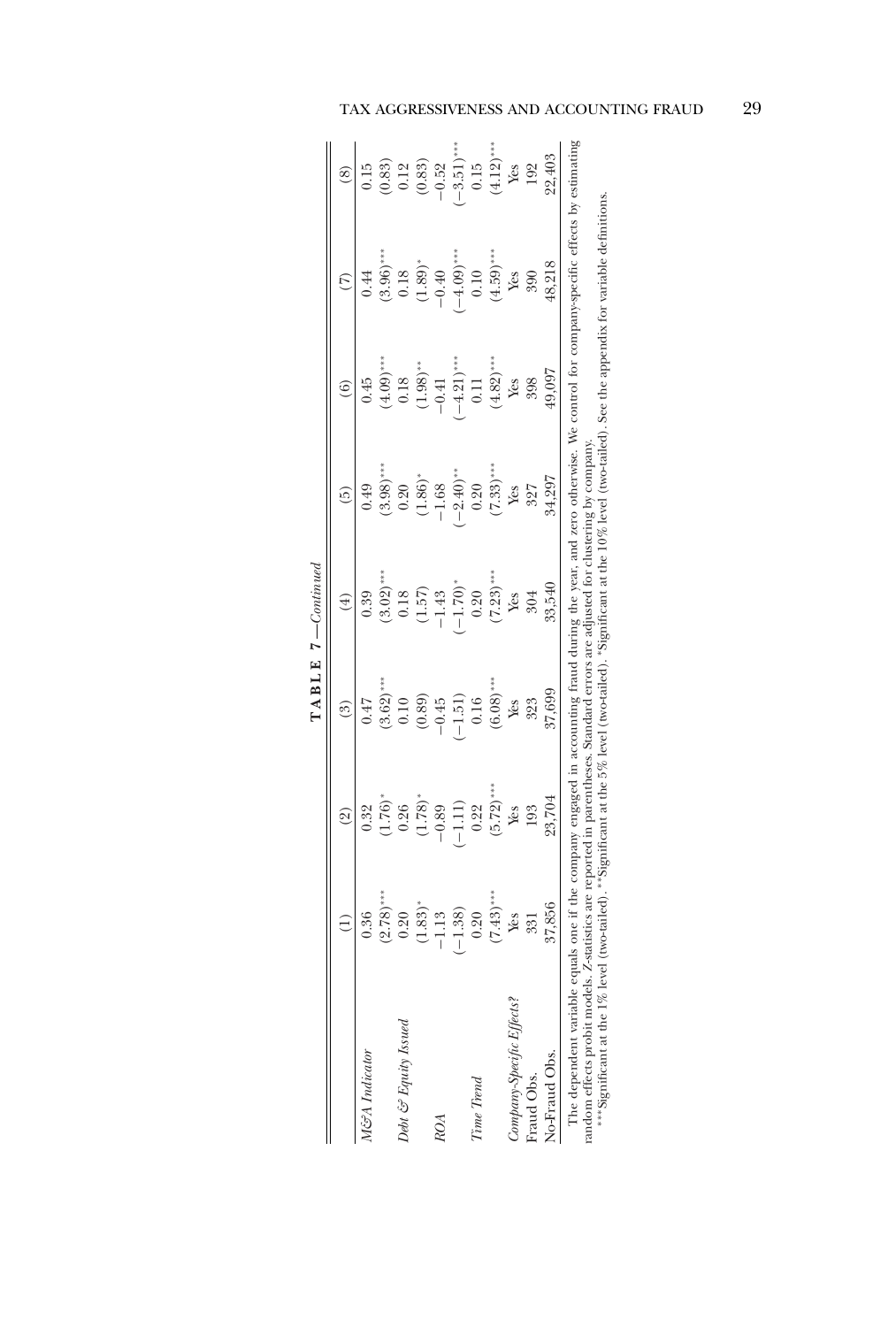|  | n |  |  |
|--|---|--|--|
|--|---|--|--|

| Panel A: Factor loadings and communality percentage scores for different combinations of |                           |                           |                           |                          |
|------------------------------------------------------------------------------------------|---------------------------|---------------------------|---------------------------|--------------------------|
| the tax variables                                                                        | Factor                    | Factor                    | Factor                    | Factor                   |
|                                                                                          | Loadings<br>(Communality) | Loadings<br>(Communality) | Loadings<br>(Communality) | Loadings<br>(Communality |
|                                                                                          | %                         | %                         | %                         | %                        |
| ETR1                                                                                     | 0.75<br>$(56\%)$          | 0.69<br>(47%)             | 0.61<br>$(39\%)$          |                          |
| ETR2                                                                                     | 0.76<br>(58%)             | 0.72<br>(52%)             | 0.64<br>$(41\%)$          |                          |
| ETR3                                                                                     | 0.49                      | 0.45                      |                           |                          |
| ETR4                                                                                     | (24%)<br>0.87             | $(80\%)$<br>0.87          | 0.92                      |                          |
| ETR5                                                                                     | (76%)<br>0.85             | (77%)<br>0.85             | (85%)<br>0.88             |                          |
| BTD1                                                                                     | (72%)<br>$-0.31$          | (72%)<br>$-0.30$          | (88%)                     | 0.66                     |
| BTD <sub>2</sub>                                                                         | $(9\%)$<br>$-0.32$        | $(9\%)$<br>$-0.28$        |                           | (43%)<br>0.66            |
| BTD3                                                                                     | $(10\%)$<br>$-0.16$       | $(8\%)$                   |                           | (43%)                    |
|                                                                                          | (3%)                      |                           |                           |                          |
| Fraud Obs.<br>No-Fraud Obs.                                                              | 61<br>9,756               | 111<br>15,936             | 171<br>20,771             | 390<br>48,218            |

*Results from Using Factor Analyses on the Tax Variables in the Post-1994 Period*

**Panel B: Results using the common tax factor variables that are estimated using the factor loadings reported in panel A**

|                                  | (1)          | (2)          | (3)          | (4)           |
|----------------------------------|--------------|--------------|--------------|---------------|
| Common Tax Factor                | 0.33         | 0.23         | 0.18         | $-0.14$       |
|                                  | $(2.17)$ **  | $(2.42)$ **  | $(2.43)$ **  | $(-3.02)$ *** |
| <b>Big Five</b>                  | 0.08         | 0.27         | $-0.13$      | $-0.73$       |
|                                  | (0.13)       | (0.48)       | $(-0.36)$    | $(-4.34)$ *** |
| Company Size                     | 0.23         | 0.19         | 0.17         | 0.29          |
|                                  | $(2.17)$ **  | $(2.53)$ **  | $(2.77)$ *** | $(7.78)$ ***  |
| Company Age                      | 0.38         | 0.09         | $-0.01$      | $-0.12$       |
|                                  | (1.55)       | (0.58)       | $(-0.11)$    | $(-1.47)$     |
| <b>Audit Firm Tenure</b>         | $-0.22$      | $-0.14$      | 0.07         | 0.12          |
|                                  | $(-1.12)$    | $(-1.12)$    | (0.70)       | $(1.79)^{*}$  |
| Negative Equity                  | 0.70         | $-0.12$      | $-0.86$      | $-0.89$       |
|                                  | (0.80)       | $(-0.16)$    | $(-1.13)$    | $(-3.89)$ *** |
| M&A Indicator                    | 0.44         | 0.47         | 0.40         | 0.44          |
|                                  | (1.39)       | $(2.29)$ **  | $(2.18)$ **  | $(3.96)$ ***  |
| Debt $\mathcal{C}$ Equity Issued | $-0.03$      | 0.12         | 0.16         | 0.18          |
|                                  | $(-0.09)$    | (0.63)       | (1.00)       | $(1.92)^{*}$  |
| ROA                              | $-0.34$      | $-0.29$      | $-1.99$      | $-0.39$       |
|                                  | $(-0.13)$    | $(-0.16)$    | $(-1.32)$    | $(-3.99)$ *** |
| Time Trend                       | 0.25         | 0.18         | 0.21         | 0.10          |
|                                  | $(3.43)$ *** | $(2.53)$ *** | $(5.42)$ *** | $(4.59)$ ***  |
| Company-Specific Effects?        | Yes          | Yes          | Yes          | Yes           |
| Fraud Obs.                       | 61           | 111          | 171          | 390           |
| No-Fraud Obs.                    | 9,756        | 15,936       | 20,771       | 48,218        |

∗∗∗Significant at the 1% level (two-tailed). ∗∗Significant at the 5% level (two-tailed). ∗Significant at the 10% level (two-tailed). *Common Tax Factor* = the common factor estimated from the four models reported in panel A. See the appendix for the definitions of other variables.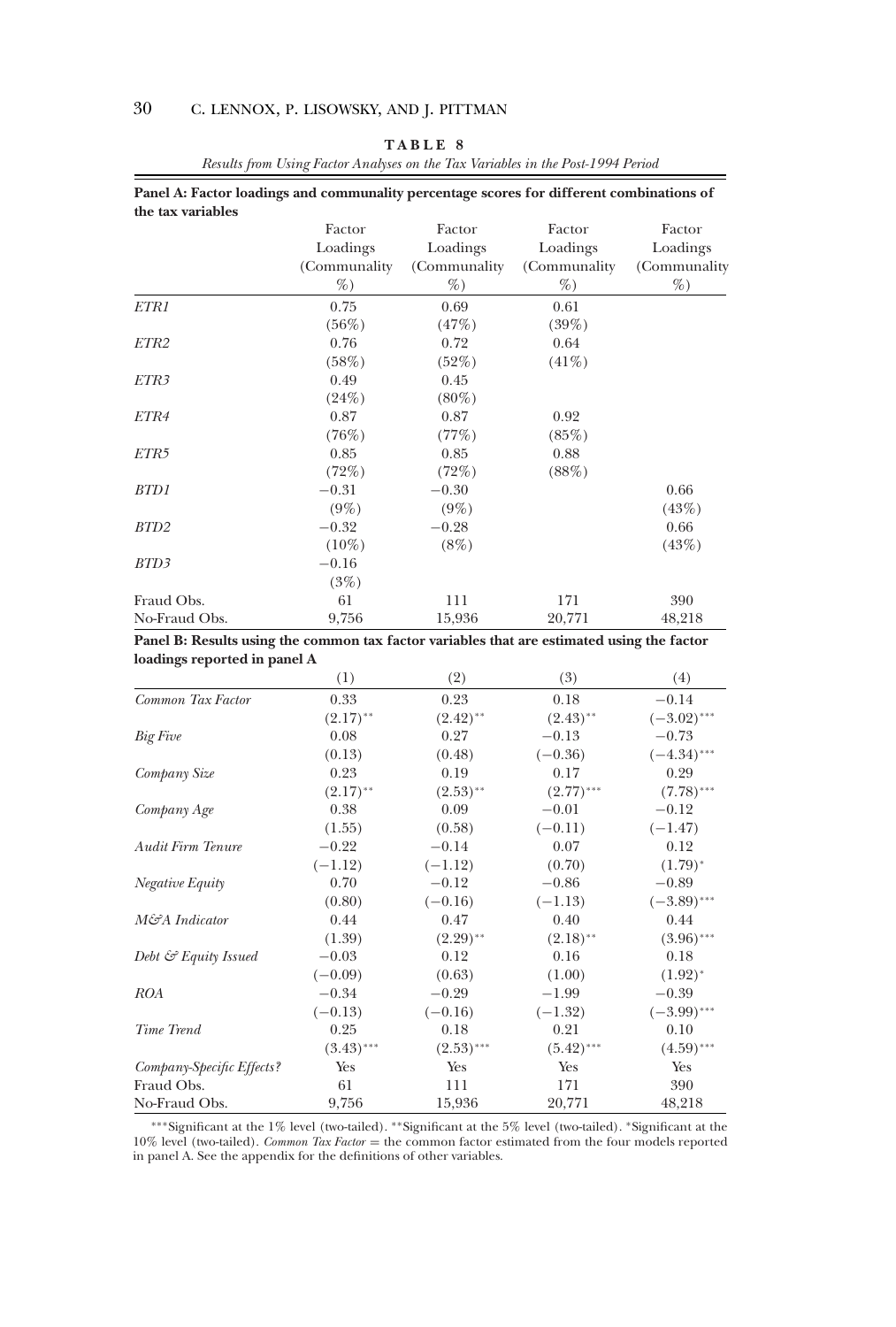## 4.4 MATCHED PROPENSITY SCORES ANALYSIS

A possible limitation of our analysis is that the fraud and nonfraud samples could be systematically different in ways that are correlated with our tax variables, generating spuriously significant results. This is potentially an important concern because the nonfraud sample is much larger than the fraud sample (e.g., there are 646 fraud observations and 102,320 nonfraud observations in column (1) of table 5). As a robustness check, we isolate the nonfraud observations that are most closely matched to the fraud sample on the fraud predictor variables other than tax. This involves eliminating from the sample any nonfraud observations that are systematically different from the fraud sample to ensure that the fraud and nonfraud companies have very similar characteristics.

We implement the matching analysis in two steps. First, we estimate a probit model of fraud in which the independent variables are: *Big Five*, *Company Age*, *Audit Firm Tenure*, *Negative Equity*, *M&A Indicator*, *Debt & Equity Issued*, *ROA*, and *Time Trend*. The estimates from this model are used to generate the fraud propensity score for every observation in the sample. In the second stage, we match each fraud observation to the 10 nonfraud observations that have the closest matches and we re-estimate the fraud models on these matched samples using the tax variables as independent variables. We follow Lisowsky [2010] by using one-to-ten rather than one-to-one matching because there are relatively few fraud observations and our tests require adequate statistical power. The matched and fraud samples have extremely close propensity scores because the nonfraud samples are very large and therefore offer many potential matches. After removing the nonfraud observations that are not closely matched to the fraud sample, the resulting samples are much smaller. For example, there are 646 fraud observations in column (1) of table 5, so matching causes the nonfraud sample to drop from 102,320 observations to just 6,460 (=10  $\times$  646).

In table 9, we report the results of the matched-sample analysis. Consistent with table 5, we find that the *ETR1* to *ETR3* variables have positive and statistically significant coefficients. Moreover, the magnitudes of these coefficients are very similar to those reported in table 5. Accordingly, the evidence from this matching analysis suggests that our results are not attributable to systematic differences between the fraud and nonfraud samples. The *ETR5* and *BTD3* tax variables are statistically insignificant in both tables 5 and 9, which further supports our inference that the results are similar in both the matched and unmatched tests. Finally, the *ETR4*, *BTD1*, and *BTD2* tax variables are no longer statistically significant in table 9, although the coefficient signs are the same as in table 5. The drop in statistical significance is unsurprising given that the nonfraud samples are much smaller.

#### 4.5 CORPORATE GOVERNANCE ANALYSIS

Next, we examine whether the relation between tax aggressiveness and the incidence of fraudulent financial reporting hinges on firm-level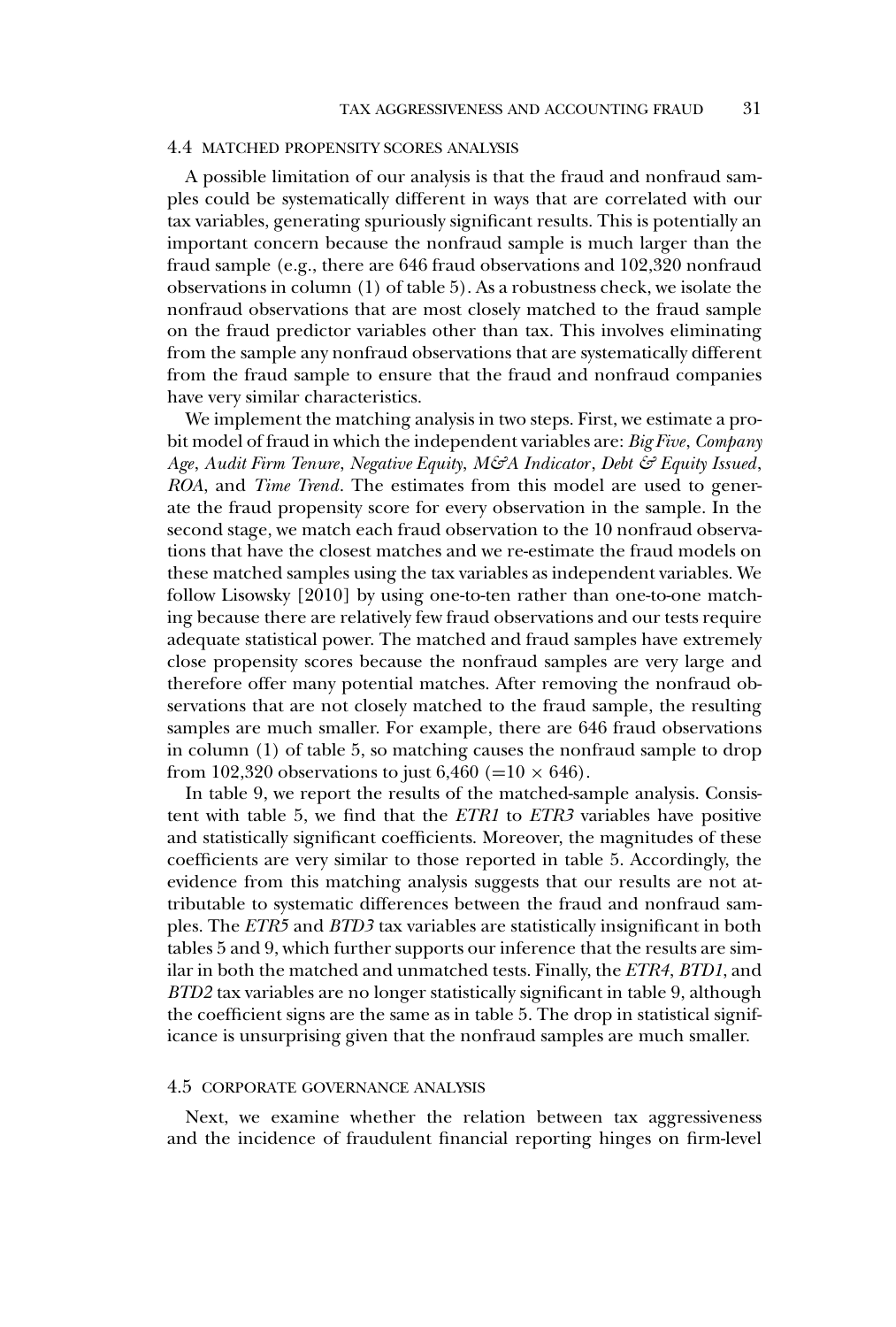|                             | The Association Between Accounting Fraud and the Tax Variables Using Matched Samples |                      |                     |                |                      |                       |                       |                      |
|-----------------------------|--------------------------------------------------------------------------------------|----------------------|---------------------|----------------|----------------------|-----------------------|-----------------------|----------------------|
|                             | (1)                                                                                  | (2)                  | (3)                 | (4)            | (5)                  | (6)                   | (7)                   | (8)                  |
| ETR1                        | 0.34<br>$(2.35)$ **                                                                  |                      |                     |                |                      |                       |                       |                      |
| ETR2                        |                                                                                      | 0.45<br>$(2.78)$ *** |                     |                |                      |                       |                       |                      |
| ETR3                        |                                                                                      |                      | 0.22<br>$(2.18)$ ** |                |                      |                       |                       |                      |
| ETR4                        |                                                                                      |                      |                     | 0.16<br>(1.30) |                      |                       |                       |                      |
| ETR5                        |                                                                                      |                      |                     |                | $-0.07$<br>$(-0.55)$ |                       |                       |                      |
| BTD1                        |                                                                                      |                      |                     |                |                      | $-0.001$<br>$(-1.20)$ |                       |                      |
| BTD <sub>2</sub>            |                                                                                      |                      |                     |                |                      |                       | $-0.001$<br>$(-1.15)$ |                      |
| BTD3                        |                                                                                      |                      |                     |                |                      |                       |                       | $-0.13$<br>$(-1.08)$ |
| Fraud Obs.                  | 646                                                                                  | 386                  | 484                 | 461            | 481                  | 797                   | 776                   | 394                  |
| Matched<br>No-Fraud<br>Obs. | 6,460                                                                                | 3,860                | 4,840               | 4,610          | 4,810                | 7,970                 | 7,760                 | 3,940                |

**TABLE 9**

To derive the matched samples we first estimate a probit model of fraud in which the independent variables are: *Big Five, Company Age, Audit Firm Tenure, Negative Equity, M&A Indicator, Debt & Equity Issued, ROA,* and *Time Trend*. Using the estimates from this model, we calculate the fraud propensity score for each observation in the sample. We then match each fraud observation to the 10 no-fraud observations that have the closest matches. The fraud models are then re-estimated on these matched samples using the tax variables as independent variables. These matched-sample results are reported in columns (1) to (10). *Z*-statistics are reported in parentheses and standard errors are adjusted for clustering by company.

∗∗∗Significant at the 1% level (two-tailed). ∗∗Significant at the 5% level (two-tailed). ∗Significant at the 10% level (two-tailed).

governance. Some recent research implies that managers intent on depriving outside investors of their fair share of corporate earnings resort to exploiting sophisticated tax planning—under the pretext that reducing taxes benefits all shareholders as the residual claimants—to conceal their diversionary practices by suppressing information necessary for monitoring purposes (e.g., Desai and Dharmapala [2006], Graham and Tucker [2006], Desai, Dyck, and Zingales [2007]). It follows that firms undertaking aggressive tax positions may be more apt to commit accounting fraud when their governance structures are poor; i.e., in these situations, managers have wider scope to misbehave. This argument is grounded in the intuition that lax governance leaves firms more susceptible to managerial diversion hidden through inherently complex tax strategies and, later, fraudulent financial statements. Still, it is important to stress that this issue is far from settled. Some research supports that investors' reactions to corporate tax aggressiveness impound their concerns that managers are more eager to extract private benefits when firm governance is worse (e.g., Desai and Dharmapala [2006, 2009], Guedhami and Pittman [2008], Wilson [2009]). However, more recent evidence calls into question whether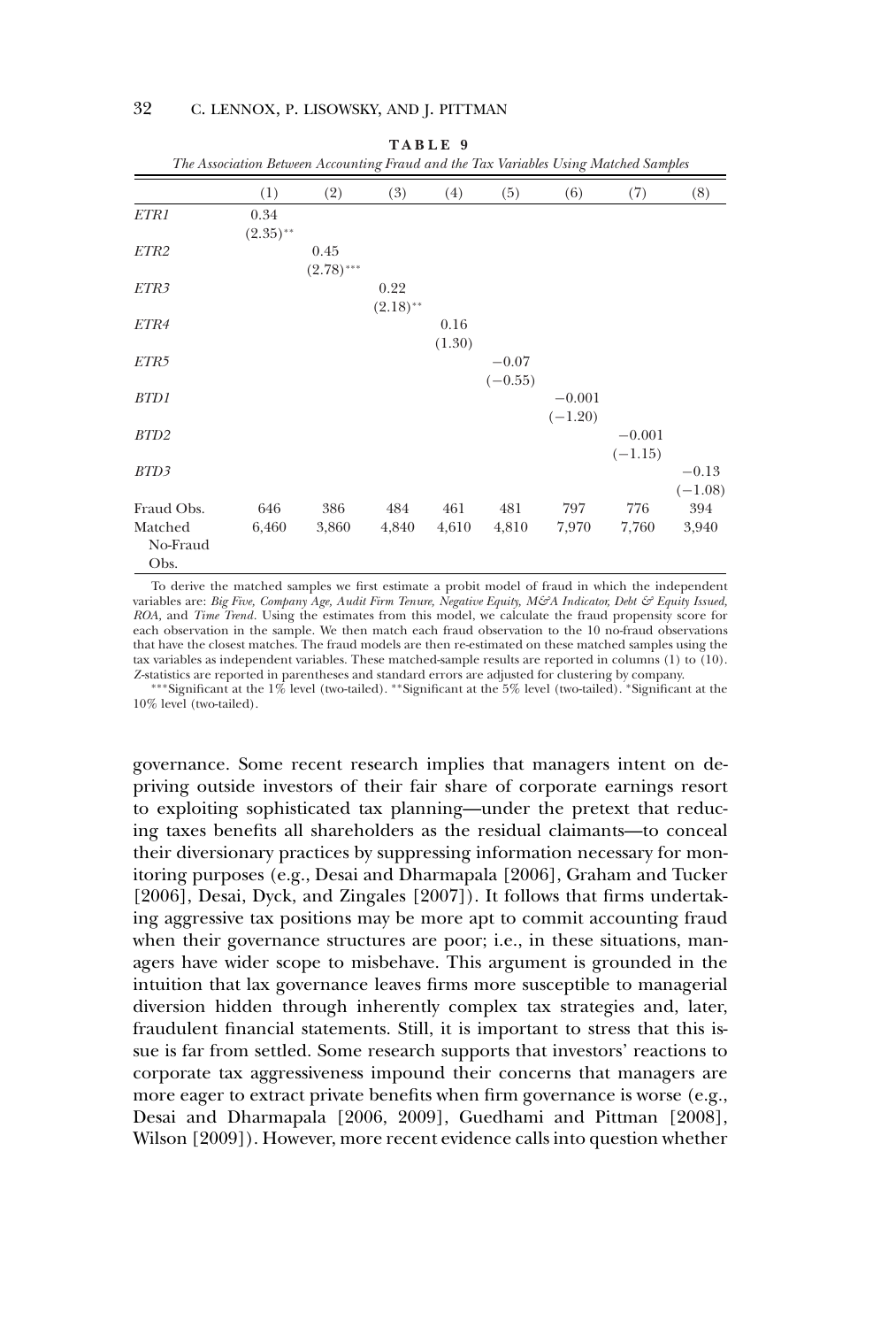tax sheltering and the diversion of corporate resources are genuinely complementary activities (e.g., Seidman and Stomberg [2011], Rego and Wilson [2012]).

We follow extensive prior research by using the index, *GIndex*, of Gompers, Ishii, and Metrick [2003] to measure corporate governance when analyzing whether the role that tax aggressiveness plays in shaping accounting fraud is sensitive to governance quality (e.g., Desai and Dharmapala [2006], El Ghoul, Guedhami, and Pittman [2011], Kim, Li, and Zhang [2011], Hoopes, Mescall, and Pittman [2012]). The index amounts to a count of the presence of 24 anti-takeover provisions that capture when defensive tactics that entrench incumbent managers marginalize the market for corporate control. We specify *GIndex* so that higher scores reflect that governance is stronger when the market for corporate control exerts more discipline on managers. Regrettably, focusing on *GIndex*, which is only available for the 1990–2000 period, brings major attrition; for example, the number of fraud observations under study in column (1) of table 5 shrinks from 646 to just 67. We re-estimate the models in table 5 after adding the *GIndex* conditioning variable and its interaction with each of the tax proxies. In these low-power tests, we find no evidence that corporate governance moderates the link between tax aggressiveness and accounting fraud.

Finally, we estimate the eight regressions after replacing *GIndex* with the presence of a Big Five auditor, *Big Five*, which is a hallmark of good corporate governance according to extensive prior research; e.g., Francis [2004] and Piotroski and Srinivasan [2008]. Relevant to our purposes, Lennox and Pittman [2010] document that, although the Big Five were heavily criticized in the aftermath of the surge in major financial reporting failures by their clients in the late 1900s and the early 2000s, they continue to constrain firms for perpetrating accounting fraud; i.e., Big Five audit quality has remained stable over time. In an important upside, gauging governance with *Big Five* avoids sample attrition—accordingly, we control for auditor choice in all of the regressions—although we find no evidence that the impact of firms' tax aggressiveness on the frequency of accounting fraud turns on whether they appoint a Big Five auditor known to closely monitor the financial reporting process.

#### *5. Conclusions*

Although research on taxation and corporate governance has begun to converge, Desai and Dharmapala [2008] call for more evidence on the role that tax avoidance plays in financial reporting. Desai [2005] argues that timing the overstatement of accounting income to coincide with the understatement of taxable income enables managers to deny outside investors their fair share of corporate profits. Consistent with accounting transparency constraining expropriation, which managers can disguise as tax planning that ostensibly benefits shareholders, Frank, Lynch, and Rego [2009] document that aggressive financial reporting tends to accompany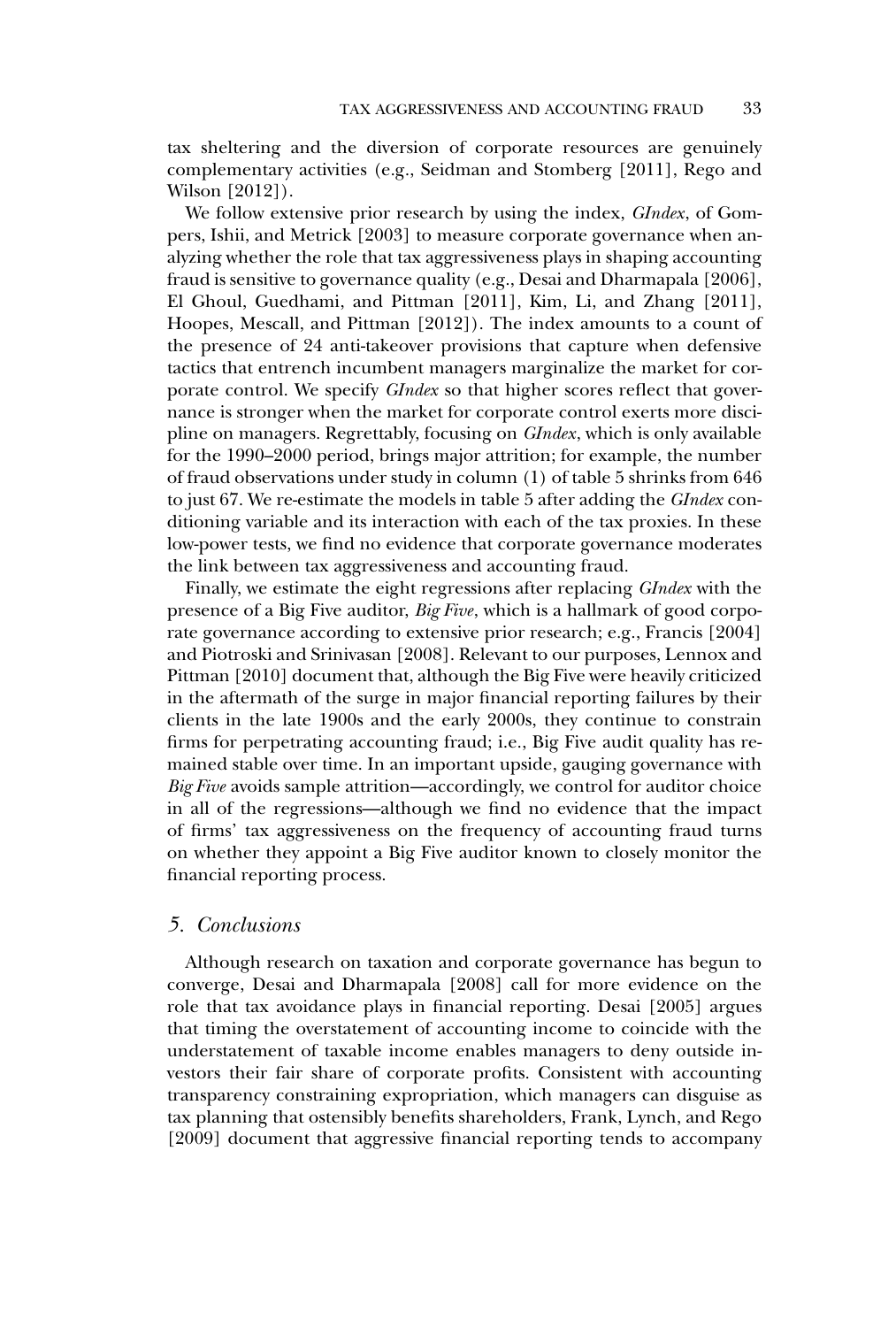aggressive tax reporting. In contrast, Erickson, Hanlon, and Maydew [2004] attribute their evidence that fraud firms overpay their taxes to managers trying to avoid arousing suspicion from government agencies, including the SEC and the IRS, and outside investors.

There are competing arguments and mixed evidence on whether firms that are aggressive in their financial reporting exhibit more tax aggressiveness. Our research contributes to empirically resolving this issue by estimating the relation between aggressive tax planning and the frequency of alleged accounting fraud. After relying on a comprehensive set of effective tax rate and book-tax difference proxies—as well as a common factor extracted from these measures—to triangulate our evidence, we generally find that tax aggressive U.S. public firms are less likely to fraudulently manipulate their financial statements. Our results are very similar when we isolate the 1995–2001 period in which accounting impropriety steeply rose and corporate tax compliance steeply fell according to prior research. The coefficient estimates imply that increasing the GAAP effective tax rate from the 25th to the 75th percentile in our data, with the rest of the explanatory variables evaluated at their mean values, translates into the probability of fraudulent financial reporting rising by 17% (61%) during the 1981–2001 (1995–2001) period. Our sample period covers 1981, the earliest year for which data on fraudulent financial reporting is available, to 2001, the latest year for which we can reliably measure the incidence of accounting fraud. Accordingly, a limitation of our analysis is that we do not examine more recent years when major regulatory and legislative reforms to the U.S. capital markets occurred.

Moreover, we caution that our results are sensitive to how we measure tax aggressiveness; i.e., in our main tests, four (two) of our five (three) effective tax rate (book-tax difference) proxies load positively (negatively). Consequently, although we mainly find that tax aggressive firms are less apt to commit accounting fraud, we are in a stronger position to conclude that our analysis fails to support arguments (e.g., Desai and Dharmapala [2006]) and evidence (e.g., Frank, Lynch, and Rego [2009]) that aggressive financial reporting coincides with aggressive tax reporting. In addition, it is important to stress that we do not attempt to establish whether there is a causal relationship running from tax aggressiveness to fraud, or from fraud to tax aggressiveness. Instead, our objective is to analyze how firms strategically *combine* these two actions given that each choice is expected to affect the payoff from choosing the other. Committing fraud reduces the benefit from undertaking aggressive tax positions under one perspective because it is hard to report high book incomes when reporting low taxable incomes since this would be a red flag to the IRS (e.g., Erickson, Hanlon, and Maydew [2004]). In contrast, another perspective holds that both tax aggressiveness and fraud require reporting opacity, implying that these two decisions will tend to occur concurrently (e.g., Desai [2005]). Our evidence is more consistent with the former argument than the latter.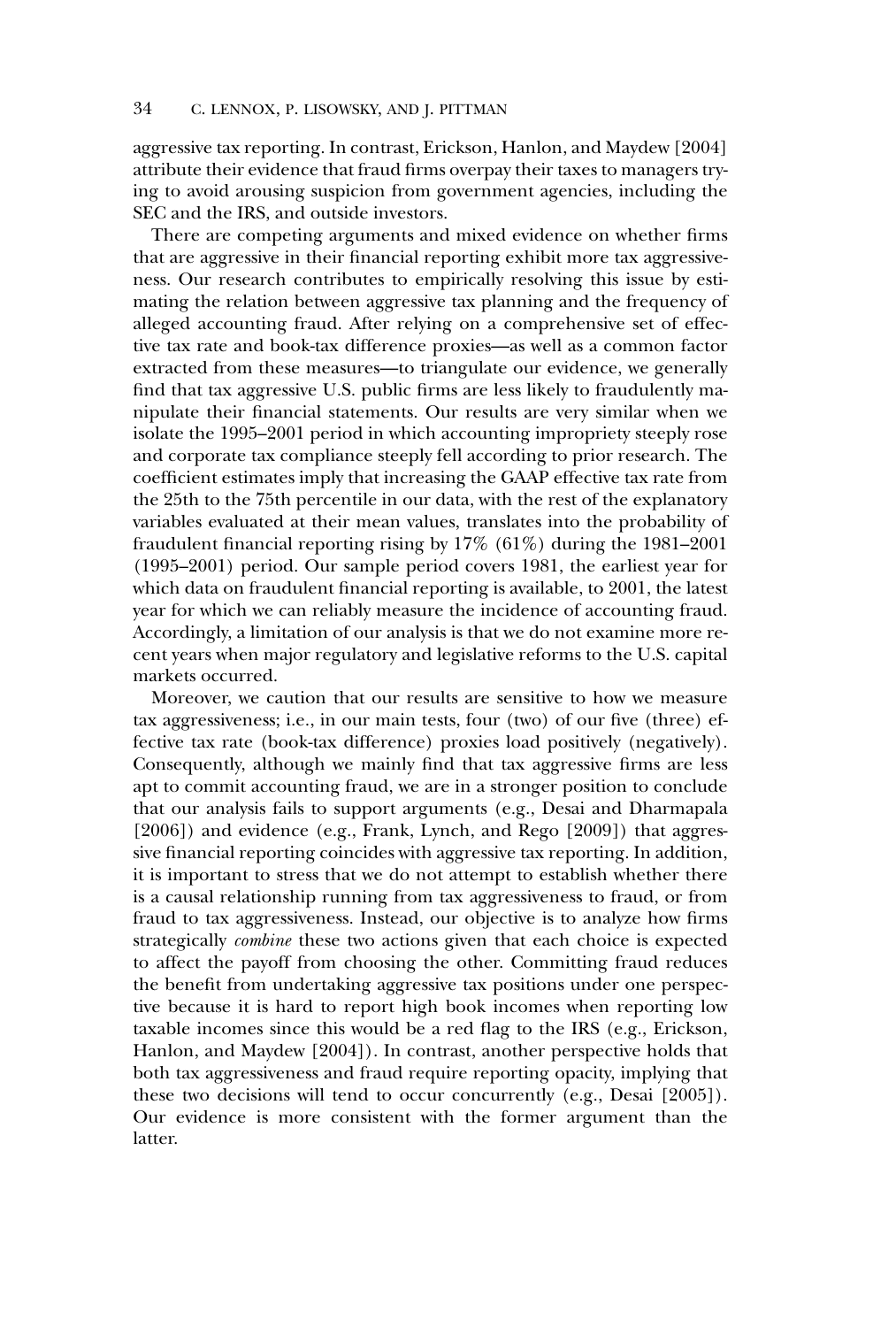|                                   | <i>variable values and Definitions</i>                                                                                                                                                                                                                             |
|-----------------------------------|--------------------------------------------------------------------------------------------------------------------------------------------------------------------------------------------------------------------------------------------------------------------|
| Panel A: Dependent variable       |                                                                                                                                                                                                                                                                    |
| Name                              | Definition                                                                                                                                                                                                                                                         |
| Fraud                             | One if the company is alleged by an Accounting and Enforcement                                                                                                                                                                                                     |
|                                   | Release to have engaged in an accounting fraud during the year, zero                                                                                                                                                                                               |
|                                   | otherwise.                                                                                                                                                                                                                                                         |
| Panel B: Tax variables            |                                                                                                                                                                                                                                                                    |
| ETR1                              | Total tax expense $(\#16)$ / Pretax income $(\#170)$ .                                                                                                                                                                                                             |
| ETR2                              | Current federal tax expense $(\text{\#}63)$ / (Income before extraordinary items                                                                                                                                                                                   |
|                                   | $(\text{\#18})$ + Current federal tax expense (#63) + Minority interest (#49) –                                                                                                                                                                                    |
|                                   | Extraordinary items $(\#48)$ – Equity in earnings $(\#55)$ ). Based on                                                                                                                                                                                             |
|                                   | Porcano [1986].                                                                                                                                                                                                                                                    |
| ETR3                              | Total tax expense $(\#16)$ – Change in deferred tax $(\#35)$ / Operating cash<br>flows (#308). Based on Zimmerman [1983].                                                                                                                                          |
| ETR4                              | Cash taxes paid $(\#317)$ / Pretax income $(\#170)$ . Based on Chen et al.                                                                                                                                                                                         |
|                                   | $[2010]$ .                                                                                                                                                                                                                                                         |
| ETR5                              | Cash taxes paid (#317) / (Pretax income $(\text{\#170})$ – Special items (#17)).                                                                                                                                                                                   |
|                                   | Based on Dyreng, Hanlon, and Maydew [2008].                                                                                                                                                                                                                        |
| BTD 1                             | Pretax income $(\text{\#}170)$ – ((Current federal tax expense $(\text{\#}63)$ ) + foreign                                                                                                                                                                         |
|                                   | tax expense $(\#64)$ ) / statutory marginal tax rate). Based on Frank,                                                                                                                                                                                             |
|                                   | Lynch, and Rego [2009].                                                                                                                                                                                                                                            |
| BTD2                              | $BTDI - (Total deferred tax expense (#50) / statutory marginal tax rate).$                                                                                                                                                                                         |
|                                   | Based on Frank, Lynch, and Rego [2009].                                                                                                                                                                                                                            |
| BTD3                              | Residuals from estimating equation (1) by two-digit SIC code and fiscal<br>year, where all variables including the intercept are scaled by beginning<br>of year total assets (#6): $BTD2 = \alpha_0 + \alpha_1 \text{ INTANG} + \alpha_2 \text{ UNCON} + \alpha_3$ |
|                                   | $MI + \alpha_4 \text{ CSTE} + \alpha_5 \Delta NOL + \alpha_6 \text{ BTD2} \text{Lag} + e (1)$ where INTANG =                                                                                                                                                       |
|                                   | goodwill and other intangibles $(\#33)$ ,; $UNCON = income reported$                                                                                                                                                                                               |
|                                   | under the equity method (#55),; $MI =$ minority interest (#49),; CSTE                                                                                                                                                                                              |
|                                   | = current state income tax expense $(\text{\#}173)$ ; $\Delta NOL$ = change in net                                                                                                                                                                                 |
|                                   | operating loss carryforward $(\#52)$ ,; and <i>BTD2_lag</i> = the one-year                                                                                                                                                                                         |
|                                   | lagged value of BTD2. Based on Frank, Lynch, and Rego [2009].                                                                                                                                                                                                      |
| <b>Panel C: Control variables</b> |                                                                                                                                                                                                                                                                    |
| Big Five                          | One if the company is audited by one of the Big Five firms or their                                                                                                                                                                                                |
|                                   | predecessors, zero otherwise.                                                                                                                                                                                                                                      |
| Company Size                      | Log of total assets $(\#6)$ .                                                                                                                                                                                                                                      |
| Company Age                       | Log of the number of years that the company is listed on COMPUSTAT.                                                                                                                                                                                                |
| Audit Firm Tenure                 | Log of the number of years that the company is audited by the same audit<br>firm on COMPUSTAT.                                                                                                                                                                     |
| Negative Equity                   | One if total liabilities $(\text{\#181})$ > total assets $(\text{\#6})$ , zero otherwise.                                                                                                                                                                          |
| M&A Indicator                     | One if the company had an acquisition that contributed to sales (#249 ><br>0), zero otherwise.                                                                                                                                                                     |
| Debt & Equity Issued              | One if the sum of new long-term debt $(\text{\#}111)$ plus new equity $(\text{\#}108)$<br>exceeds $20\%$ of total assets (data #6), zero otherwise.                                                                                                                |
| ROA                               | Net income $(\text{\#172})$ divided by total assets $(\text{\#6})$ .                                                                                                                                                                                               |

| <b>APPENDIX</b> |  |  |
|-----------------|--|--|
|-----------------|--|--|

*Variable Names and Definitions*

Following Chen et al. [2010], each ETR variable is set as missing when the denominator is zero or negative and we winsorize each ETR to the range [0, 1]. Except for the company's age and audit firm tenure, the remaining c outliers.

*Time Trend* One in 1981, two in 1982, ..., twenty in 2000, twenty-one in 2001, etc.

#### REFERENCES

ARMSTRONG C.; A. JAGOLINZER; AND D. LARCKER. "Chief Executive Officer Equity Incentives and Accounting Irregularities." *Journal of Accounting Research* 48 (2010): 225–71.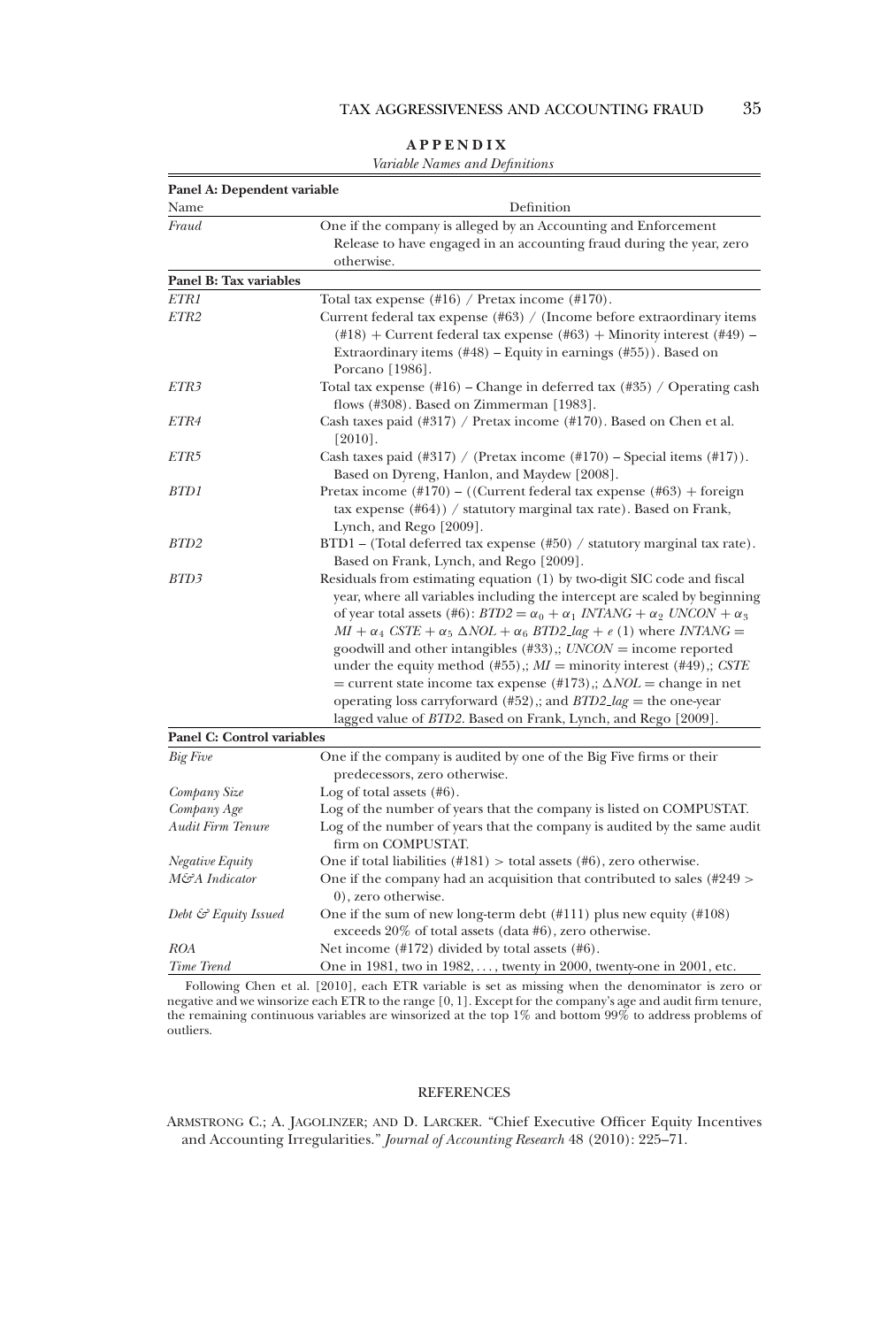- BADERTSCHER, B. A.; J. D. PHILLIPS; M. PINCUS; AND S. O. REGO. "Earnings Management Strategies and the Trade-Off Between Tax Benefits and Detection Risk: To Conform or Not to Conform?" *The Accounting Review* 84 (2009): 63–97.
- BALL, R. "Market and Political/Regulatory Perspectives on the Recent Accounting Scandals." *Journal of Accounting Research* 47 (2009): 277–323.
- BALTAGI, B. "Testing for Fixed Effects in Logit and Probit Models Using an Artificial Regression." *Economic Theory* 11 (1995): 1179.
- BENEISH, M. D. "Incentives and Penalties Related to Earnings Overstatements that Violate GAAP." *The Accounting Review* 74 (1999): 425–57.
- BERGSTRESSER, D., AND T. PHILIPPON. "CEO Incentives and Earnings Management." *Journal of Financial Economics* 80 (2006): 511–29.
- BLAYLOCK, B.; T. SHEVLIN; AND R. WILSON. "Tax Avoidance, Large Positive Book-Tax Differences, and Earnings Persistence." *The Accounting Review* 87 (2012): 91– 120.
- BONNER, S. E.; Z. PALMROSE; AND S. M. YOUNG. "Fraud Type and Auditor Litigation: An Analysis of SEC Accounting and Auditing Enforcement Releases." *The Accounting Review* 73 (1998): 503–32.
- BOYNTON, C., AND L. F. MILLS. "The Evolving Schedule M-3: A New Era of Corporate Show and Tell?" *National Tax Journal* 57 (2004): 757–72.
- BOYNTON, C.; P. DEFILIPPES; AND E. LEGEL. "A First Look at 2005 Schedule M-3 Corporate Reporting." *Tax Notes* (Nov. 18, 2008): 563–96.
- BULOW, J.; J. GEANAKOPLOS; AND P. KLEMPERER. "Multimarket Oligopoly: Strategic Substitutes and Complements." *Journal of Political Economy* 93 (1985): 488–511.
- BURNS, N., AND S. KEDIA. "The Impact of Performance-Based Compensation on Misreporting." *Journal of Financial Economics* 79 (2006): 35–67.
- CARCELLO, J. V., AND Z. V. PALMROSE. "Auditor Litigation and Modified Reporting on Bankrupt Clients." *Journal of Accounting Research* 32 (1994): 1–30.
- CHEN, S.; X. CHEN; Q. CHENG; AND T. SHEVLIN. "Are Family Firms More Tax Aggressive than Non-Family Firms?" *Journal of Financial Economics* 95 (2010): 41–61.
- CLOYD, C. B. "The Effects of Financial Accounting Conformity on Recommendations of Tax Preparers." *Journal of the American Taxation Association* (Fall, 1995): 50–70.
- CLOYD, C. B.; J. PRATT; AND T. STOCK. "The Use of Financial Accounting Choice to Support Aggressive Tax Positions: Public and Private Firms." *Journal of Accounting Research* 34 (1996): 23–43.
- DECHOW, P.; W. GE; AND C. SCHRAND. "Understanding Earnings Quality: A Review of the Proxies, Their Determinants and Their Consequences." *Journal of Accounting and Economics* 50 (2010): 344–401.
- DECHOW, P. M.; R. G. SLOAN; AND A. P. SWEENEY. "Detecting Earnings Management." *The Accounting Review* 70 (1995): 193–225.
- DECHOW, P.; R. G. SLOAN; AND A. P. SWEENEY. "Causes and Consequences of Earnings Manipulation: An Analysis of Firms Subject to Enforcement Actions by the SEC." *Contemporary Accounting Research* 13 (1996): 1–36.
- DEFOND, M. "Earnings Quality Research: Advances, Challenges and Future Research." *Journal of Accounting and Economic* 50 (2010): 402–9.
- DEFOND, M., AND J. FRANCIS. "Auditing Research After Sarbanes-Oxley." *Auditing: A Journal of Practice and Theory* 25 (2005): 5–30.
- DESAI, H.; C. HOGAN; AND M. WILKENS. "The Reputational Penalty for Aggressive Accounting: Earnings Restatements and Management Turnover." *The Accounting Review* 81 (2006): 83–112.
- DESAI, M. A. "The Divergence Between Book and Tax Income," in *Tax Policy and Economy*, Vol. 17, edited by J. Poterba. Cambridge, MA: MIT Press, 2003: 169–206.
- DESAI, M. A. "The Degradation of Reported Corporate Profits." *Journal of Economic Perspectives* 19 (2005): 171–92.
- DESAI, M. A., AND D. DHARMAPALA. "Corporate Tax Avoidance and High-Powered Incentives." *Journal of Financial Economics* 79 (2006): 145–79.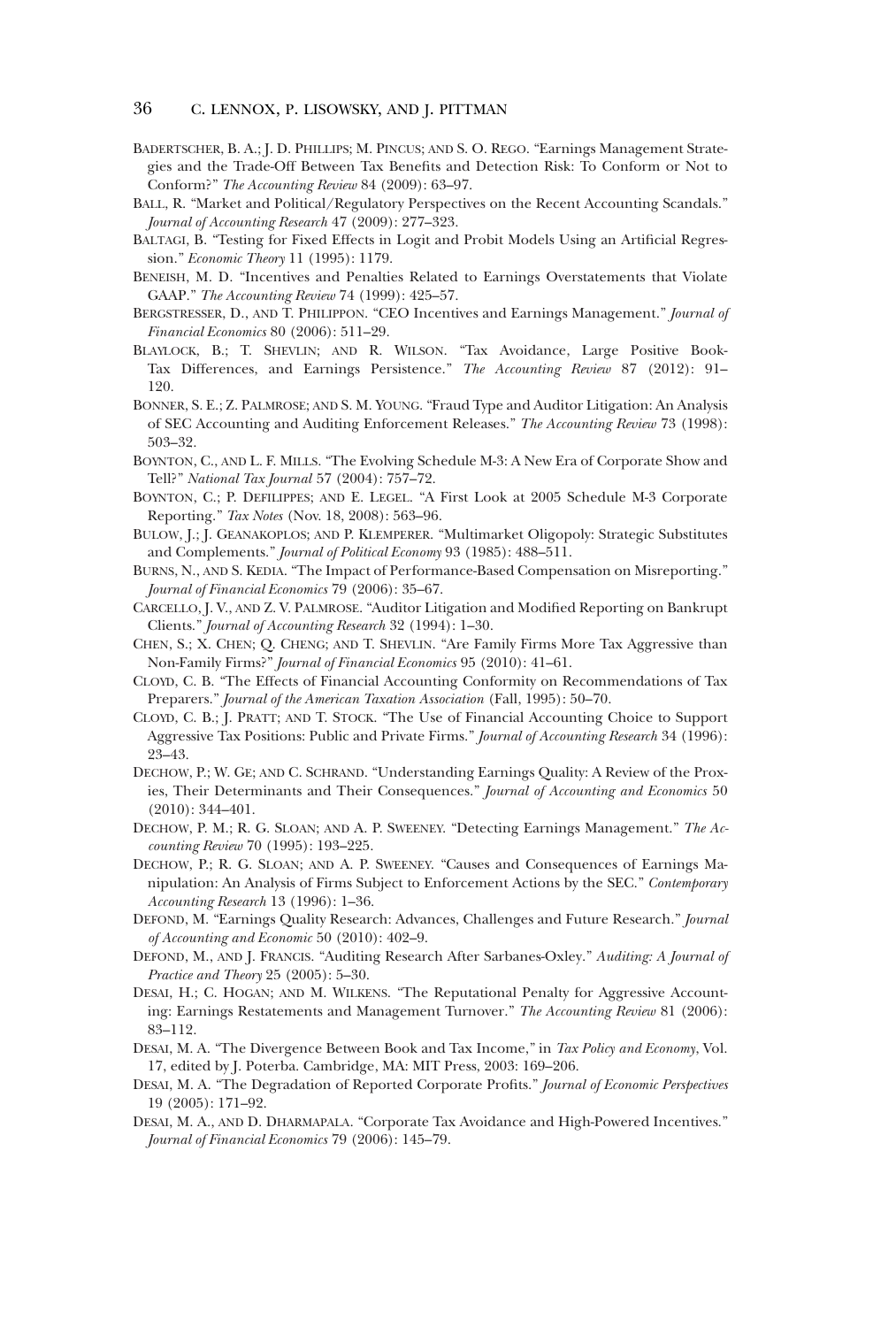- DESAI, M. A., AND D. DHARMAPALA. "Taxation and Corporate Governance: An Economic Approach," in *Tax and Corporate Governance: An Economic Approach*, Vol. 3, edited by W. Schoen. Munich, Germany: Springer-Verlag, 2008: 13–30.
- DESAI, M., AND D. DHARMAPALA. "Corporate Tax Avoidance and Firm Value." *Review of Economics and Statistics* 91 (2009): 537–46.
- DESAI, M. A.; A. DYCK; AND L. ZINGALES. "Theft and Taxes." *Journal of Financial Economics* 84 (2007): 591–623.
- DYCK, A.; A. MORSE; AND L. ZINGALES. "Who Blows the Whistle on Corporate Fraud?" *Journal of Finance* 65 (2010): 2213–53.
- DYCK, A., AND L. ZINGALES. "Private Benefits of Control: An International Comparison." *Journal of Finance* 59 (2004): 537–600.
- DYRENG, S.; M. HANLON; AND E. MAYDEW. "Long Run Corporate Tax Avoidance." *The Accounting Review* 83 (2008): 61–82.
- DYRENG, S.; M. HANLON; AND E. MAYDEW. "The Effects of Executives on Corporate Tax Avoidance." *The Accounting Review* 85 (2010): 1163–89.
- EFENDI, J.; A. SRIVASTAVA; AND E. SWANSON. "Why Do Corporate Managers Misstate Financial Statements? The Role of In-the-Money Options and Other Incentives." *Journal of Financial Economics* 85 (2007): 667–708.
- EL GHOUL, S.; O. GUEDHAMI; AND J. A. PITTMAN. "The Role of IRS Monitoring in Equity Pricing in Public Firms." *Contemporary Accounting Research* 28 (2011): 643–74.
- ERICKSON, M.; M. HANLON; AND E. MAYDEW. "How Much Will Firms Pay for Earnings that Do Not Exist? Evidence of Taxes Paid on Allegedly Fraudulent Earnings." *The Accounting Review* 79 (2004): 387–408.
- ERICKSON, M.; M. HANLON; AND E. L. MAYDEW. "Is There a Link Between Executive Equity Incentives and Accounting Fraud?" *Journal of Accounting Research* 44 (2006): 1–31.
- ETTREDGE, M. L.; L. SUN; P. LEE; AND A. ANANDARAJAN. "Is Earnings Fraud Associated with High Deferred Tax and/or Book Minus Tax Levels?" Auditing: A Journal of Practice & Theory 27 (2008): 1–33.
- FAMA, E., AND K. FRENCH. "Industry Costs of Equity." *Journal of Financial Economics* 43 (1997): 153–93.
- FEROZ, E. H.; K. PARK; AND V. S. PASTENA. "The Financial and Market Effects of the SEC's Accounting and Auditing Enforcement Releases." *Journal of Accounting Research* 29 (1991): 107–42.
- FICH, E. M., AND A. SHIVDASANI. "Financial Fraud, Director Reputation, and Shareholder Wealth." *Journal of Financial Economics* 86 (2007): 306–36.
- FRANCIS, J. R. "What Do We Know About Audit Quality?" *The British Accounting Review* 36 (2004): 345–68.
- FRANK, M. M.; L. LYNCH; AND S. REGO. "Tax Reporting Aggressiveness and Its Relation to Aggressive Financial Reporting." *The Accounting Review* 84 (2009): 467–96.
- FRISCHMANN, P.; T. SHEVLIN; AND R. WILSON. "Economic Consequences of Increasing the Conformity in Accounting for Uncertain Tax Benefits." *Journal of Accounting and Economics* 46 (2008): 261–78.
- GENERAL ACCOUNTING OFFICE (GAO). *Financial Statement Restatements: Trends, Market Impacts, Regulatory Responses, and Remaining Challenges*. Washington, D.C.: Government Printing Office, 2002.
- GENERAL ACCOUNTING OFFICE (GAO). *Challenges Remain in Combating Abusive Tax Shelters*. Washington, D.C.: Government Printing Office, 2003.
- GOLDMAN, E., AND S. SLEZAK. "An Equilibrium Model of Incentive Contracts in the Presence of Information Manipulation." *Journal of Financial Economics* 80 (2006): 603–26.
- GOMPERS, P.; J. ISHII; AND A. METRICK. "Corporation Governance and Equity Prices." *The Quarterly Journal of Economics* 118 (2003): 107–55.
- GRAHAM. J. R. "Debt and the Marginal Tax Rate." *Journal of Financial Economics* 41 (1996): 41–73.
- GRAHAM, J. R.; S. LI; AND J. QIU. "Corporate Misreporting and Bank Loan Contracting." *Journal of Financial Economics* 89 (2008): 44–61.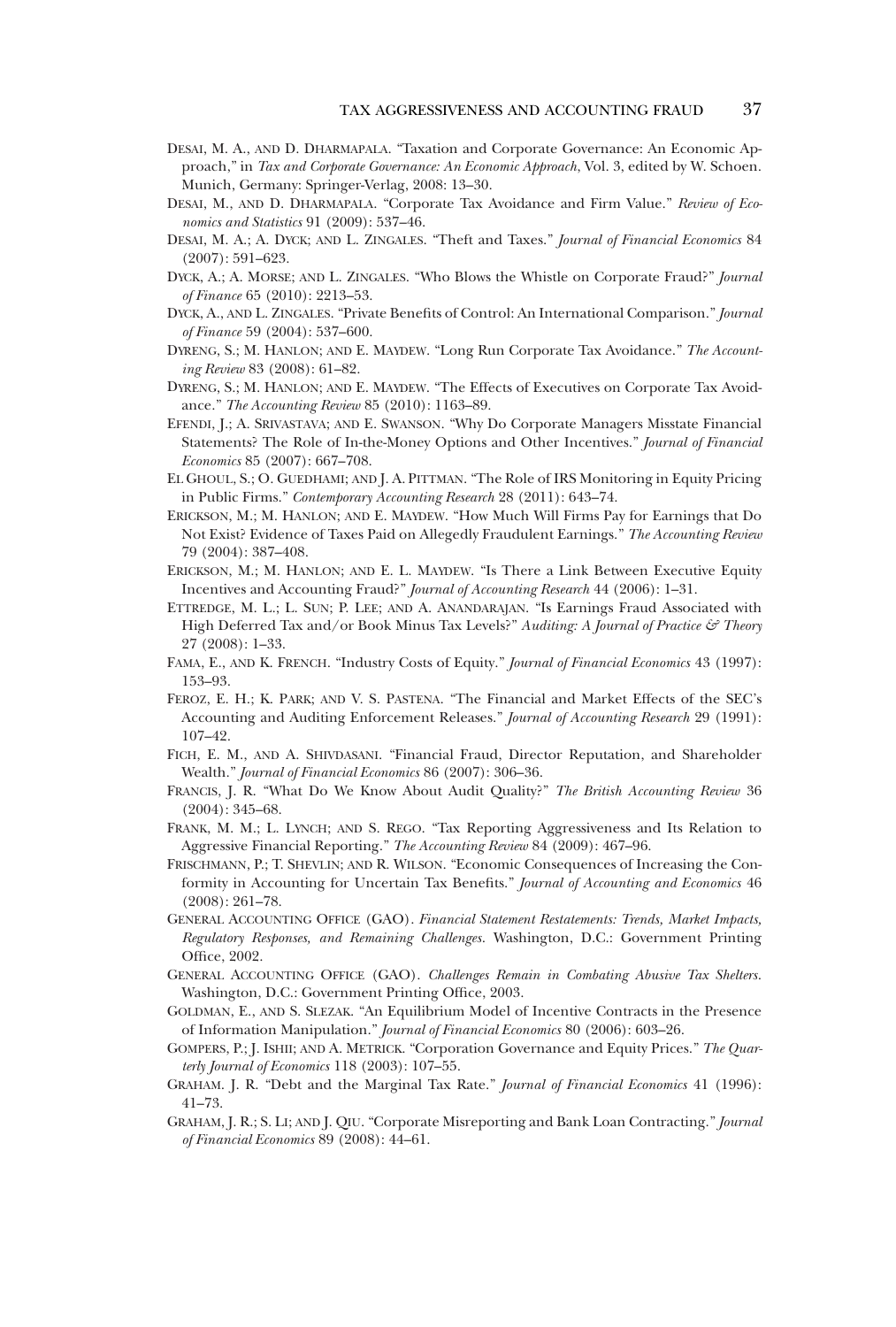- GRAHAM, J. R., AND A. TUCKER. "Tax Shelters and Corporate Debt Policy." *Journal of Financial Economics* 81 (2006): 563–94.
- GREENE, W. H. *Econometric Analysis*. Upper Saddle River, NJ: Pearson Education, 2001.
- GUAY, W.; S. P. KOTHARI; AND R. WATTS. "A Market-Based Evaluation of Discretionary Accrual Models." *Journal of Accounting Research* 34 (1996): 83–105.
- GUEDHAMI, O., AND J. A. PITTMAN. "Ownership Concentration in Privatized Firms: The Role of Disclosure Standards, Auditor Choice, and Auditing Infrastructure." *Journal of Accounting Research* 44 (2006): 889–929.
- GUEDHAMI, O., AND J. A. PITTMAN. "The Importance of IRS Monitoring to Debt Pricing in Private Firms." *Journal of Financial Economics* 90 (2008): 38–58.
- HANLON, M. "The Persistence and Pricing of Earnings, Accruals, and Cash Flows When Firms Have Large Book-Tax Differences." *The Accounting Review* 80 (2005): 137– 66.
- HANLON, M., AND S. HEITZMAN. "A Review of Tax Research." *Journal of Accounting and Economics* 50 (2010): 127–78.
- HANLON, M.; G. KRISHNAN; AND L. F. MILLS. "Audit Fees and Book-Tax Differences." *Journal of the American Taxation Association* 4 (2012): 55–86.
- HARRIS, J., AND P. BROMILEY. "Incentives to Cheat: The Influence of Executive Compensation and Firm Performance on Financial Misrepresentation." *Organizational Science* 18 (2007): 350–67.
- HEALY, P., AND J. WAHLEN. "A Review of the Earnings Management Literature and Its Implications for Standard Setting." *Accounting Horizons* 13 (1999): 365–83.
- HENNES, K. M.; A. J. LEONE; AND B. P. MILLER. "The Importance of Distinguishing Errors from Irregularities in Restatement Research: The Case of Restatements and CEO/CFO Turnover." *The Accounting Review* 83 (2008): 1487–1519.
- HOOPES, J.; D. MESCALL; AND J. A. PITTMAN. "Do IRS Audits Deter Corporate Tax Avoidance?" *The Accounting Review* 87 (2012): 1603–39.
- HRIBAR, P., AND D. COLLINS. "Errors in Estimating Accruals: Implications for Empirical Research." *Journal of Accounting Research* 40 (2002): 105–34.
- JENSEN, M. C., AND W. H. MECKLING. "Theory of the Firm: Managerial Behavior, Agency Costs, and Ownership Structure." *Journal of Financial Economics* 3 (1976): 305–60.
- JIAMBALVO, J. "Discussion of 'Causes and Consequences of Earnings Manipulation: An Analysis of Firms Subject to Enforcement Actions by the SEC.'" *Contemporary Accounting Research* 13 (1996): 37–48.
- JOHNSON, S. A.; H. E. RYAN; AND Y. S. TIAN. "Managerial Incentives and Corporate Fraud: The Sources of Incentives Matter." *Review of Finance* 13 (2009): 115–45.
- JONES, C. L., AND S. E. WEINGRAM. "The Determinants of 10b-5 Litigation Risk." Working paper, Stanford University, 1996.
- KARPOFF, J. M.; D. S. LEE; AND G. S. MARTIN. "The Cost to Firms of Cooking the Books." *Journal of Financial and Quantitative Analysis* 43 (2008): 581–612.
- KEDIA, S., AND T. PHILIPPON. "The Economics of Fraudulent Accounting." *Review of Financial Studies* 22 (2009): 2169–99.
- KIM, J. B.; Y. LI; AND L. ZHANG. "Corporate Tax Avoidance and Stock Price Crash Risk: Firm-Level Analysis." *Journal of Financial Economics* 100 (2011): 639–62.
- KINNEY, W. R., Jr.; Z. V. PALMROSE; AND S. SCHOLZ. "Auditor Independence, Non-Audit Services, and Restatements: Was the U.S. Government Right?" *Journal of Accounting Research* 42 (2004): 561–88.
- KLEIN, B., AND K. B. LEFFLER. "The Role of Market Forces in Assuring Contractual Performance." *Journal of Political Economy* 89 (1981): 615–41.
- KOTHARI, S. P.; A. LEONE; AND C. WASLEY. "Performance Matched Unexplained Accrual Measures." *Journal of Accounting and Economics* 39 (2005): 745–67.
- LA PORTA, R.; F. LOPEZ-DE-SILANES; A. SHLEIFER; AND R. VISHNY. "Law and Finance." *Journal of Political Economy* 106 (1998): 1113–55.
- LENNOX, C., AND J. PITTMAN. "Big Five Audits and Accounting Fraud." *Contemporary Accounting Research* 27 (2010): 209–47.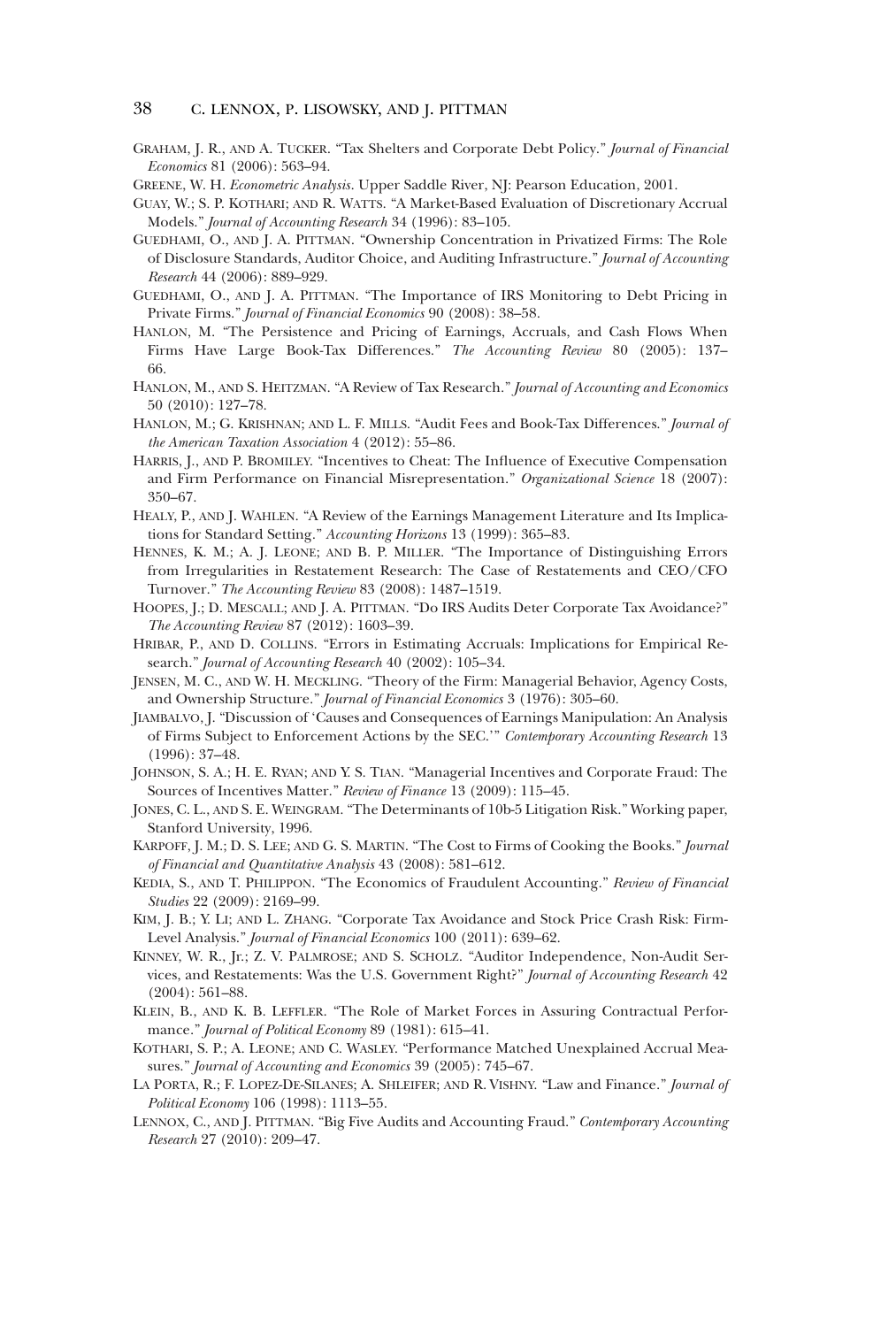- LISOWSKY, P. "Inferring U.S. Tax Liability from Financial Statement Information." *Journal of the American Taxation Association* 31 (2009): 29–63.
- LISOWSKY, P. "Seeking Shelter: Empirically Modeling Tax Shelters Using Financial Statement Information." *The Accounting Review* 85 (2010): 1693–720.
- LISOWSKY, P.; L. ROBINSON; AND A. SCHMIDT. "Do Publicly Disclosed Tax Reserves Tell Us About Privately Disclosed Tax Shelter Activity?" *Journal of Accounting Research* (2012): Forthcoming.
- MAKSIMOVIC, V., AND S. TITMAN. "Financial Policy and Reputation for Product Quality." *Review of Financial Studies* 4 (1991): 175–200.
- MCGILL, G., AND E. OUTSLAY. "Did Enron Pay Taxes? Using Accounting Information to Decipher Tax Status." *Tax Notes* 96 (August 19, 2002): 1125–36.
- MILLER, G. S. "The Press as a Watchdog for Accounting Fraud." *Journal of Accounting Research* 44 (2006): 1–33.
- MILLS, L. F. "Book-Tax Differences and Internal Revenue Service Adjustments." *Journal of Accounting Research* 36 (1998): 343–56.
- MILLS, L. F., AND G. PLESKO. "Bridging the Gap: A Proposal for More Informative Reconciling of Book and Tax Income." *National Tax Journal* 56 (2003): 865–93.
- MILLS, L. F., AND R. C. SANSING. "Strategic Tax and Financial Reporting Decisions: Theory and Evidence." *Contemporary Accounting Research* 17 (2000): 85–106.
- MYERS, S. C. "Determinants of Corporate Borrowing." *Journal of Financial Economics* 5 (1977): 147–75.
- OMER, T.; K. MOLLOY; AND D. ZIEBART. "Measurement of Effective Corporate Tax Rates Using Financial Statement Information." *Journal of the American Taxation Association* 13 (1991): 57–72.
- PALMROSE, Z.-V. "Trials of Legal Disputes Involving Independent Auditors: Some Empirical Evidence." *Journal of Accounting Research* (Supplement, 1991): 149–85.
- PALMROSE, Z.-V.; V. RICHARDSON; AND S. SCHOLZ. "Determinants of Market Reactions to Restatement Announcements." *Journal of Accounting and Economics* 37 (2004): 59–89.
- PALMROSE, Z.-V., AND S. SCHOLZ. "The Circumstances and Legal Consequences of Non-GAAP Reporting: Evidence from Restatements." *Contemporary Accounting Research* 21 (2004): 139–80.
- PETERSEN, M. A. "Estimating Standard Errors in Finance Panel Data Sets: Comparing Approaches." *Review of Financial Studies* 22 (2009): 435–80.
- PIOTROSKI, J. D., AND S. SRINIVASAN. "Regulation and Bonding: The Sarbanes-Oxley Act and the Flow of International Listings." *Journal of Accounting Research* 46 (2008): 383–425.
- PLESKO, G. "Evidence and Theory on Corporate Tax Shelters." *National Tax Association Proceedings from the 92nd Annual Conference on Taxation* (2000): 367–71.
- PORCANO, T. M. "Corporate Tax Rates: Progressive, Proportional, or Regressive." *Journal of the American Taxation Association* 7 (1986): 17–31.
- RAJAN, R., AND L. ZINGALES. "The Tyranny of the Inefficient: An Enquiry into the Adverse Consequences of Power Struggles." Cambridge, MA: NBER Working paper No. 5396, 1995.
- REGO, S. "Tax-Avoidance Activities of U.S. Multinational Corporations." *Contemporary Accounting Research* 20 (2003): 805–33.
- REGO, S., AND R. WILSON. "Equity Risk Incentives and Corporate Tax Aggressiveness." *Journal of Accounting Research* 50 (2012): 775–810.
- ROGERS, W. H. "Regression Standards Errors in Clustered Samples." *Stata Technical Bulletin* 13 (1993): 19–23.
- SCHOLES, M. S.; G. P. WILSON; AND M. A. WOLFSON. "Tax Planning, Regulatory Capital Planning, and Financial Reporting Strategy for Commercial Banks." *Review of Financial Studies* 3 (1990): 625–50.
- SEIDMAN, J., AND B. STOMBERG. "Stock-Based Compensation and Tax Sheltering: Are They Negatively Related Due to Incentives or Tax Benefits?" Working paper, University of Texas at Austin, 2011.
- SHACKELFORD, D. "Corporate Tax Reform." Testimony Before the U.S. House of Representatives Committee on Ways and Means, Subcommittee on Select Revenue Measures. May 9, 2006.